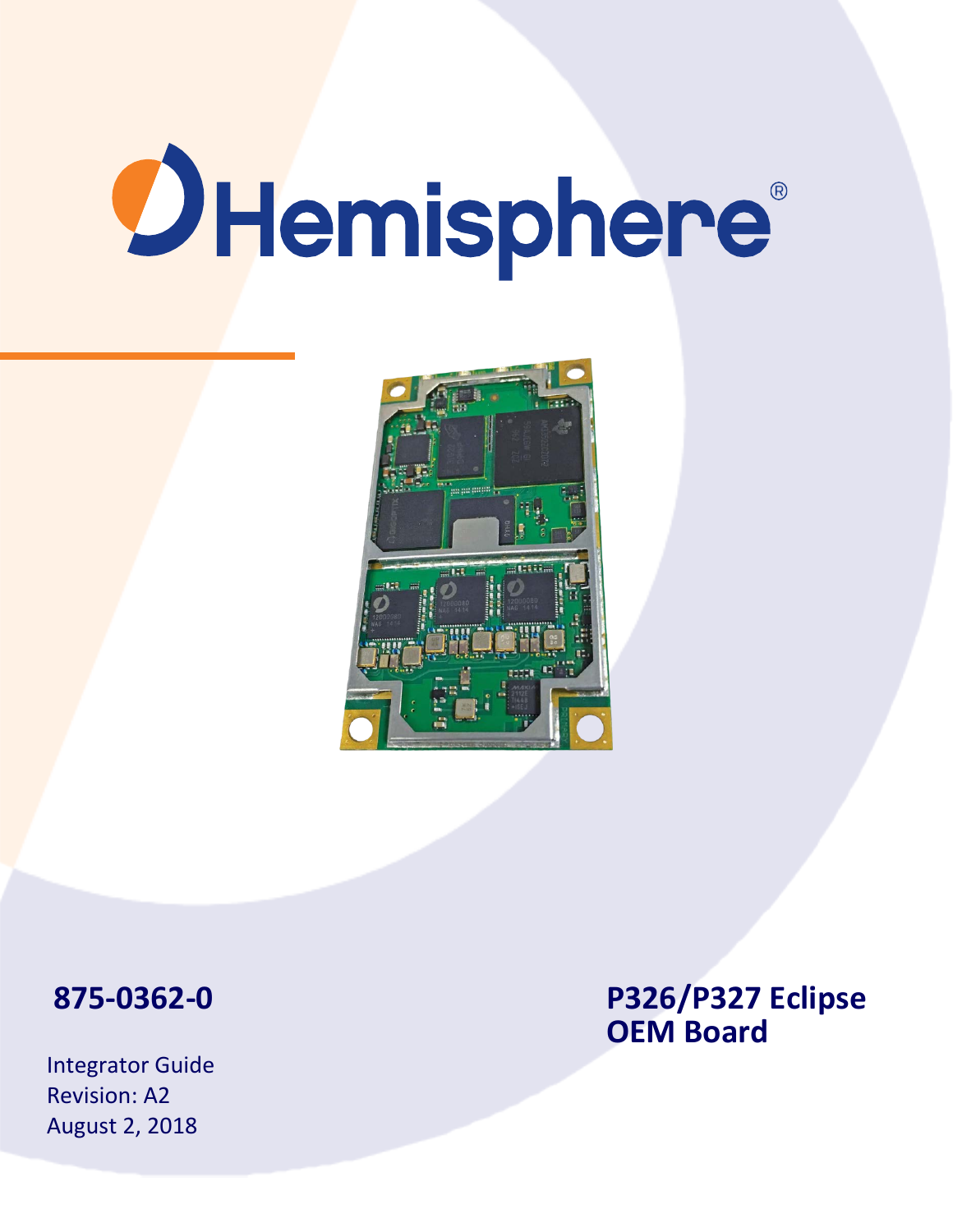

# **Table of Contents**

| 35<br>Event Marker Input. |  |
|---------------------------|--|
|                           |  |
|                           |  |
|                           |  |
|                           |  |
|                           |  |
|                           |  |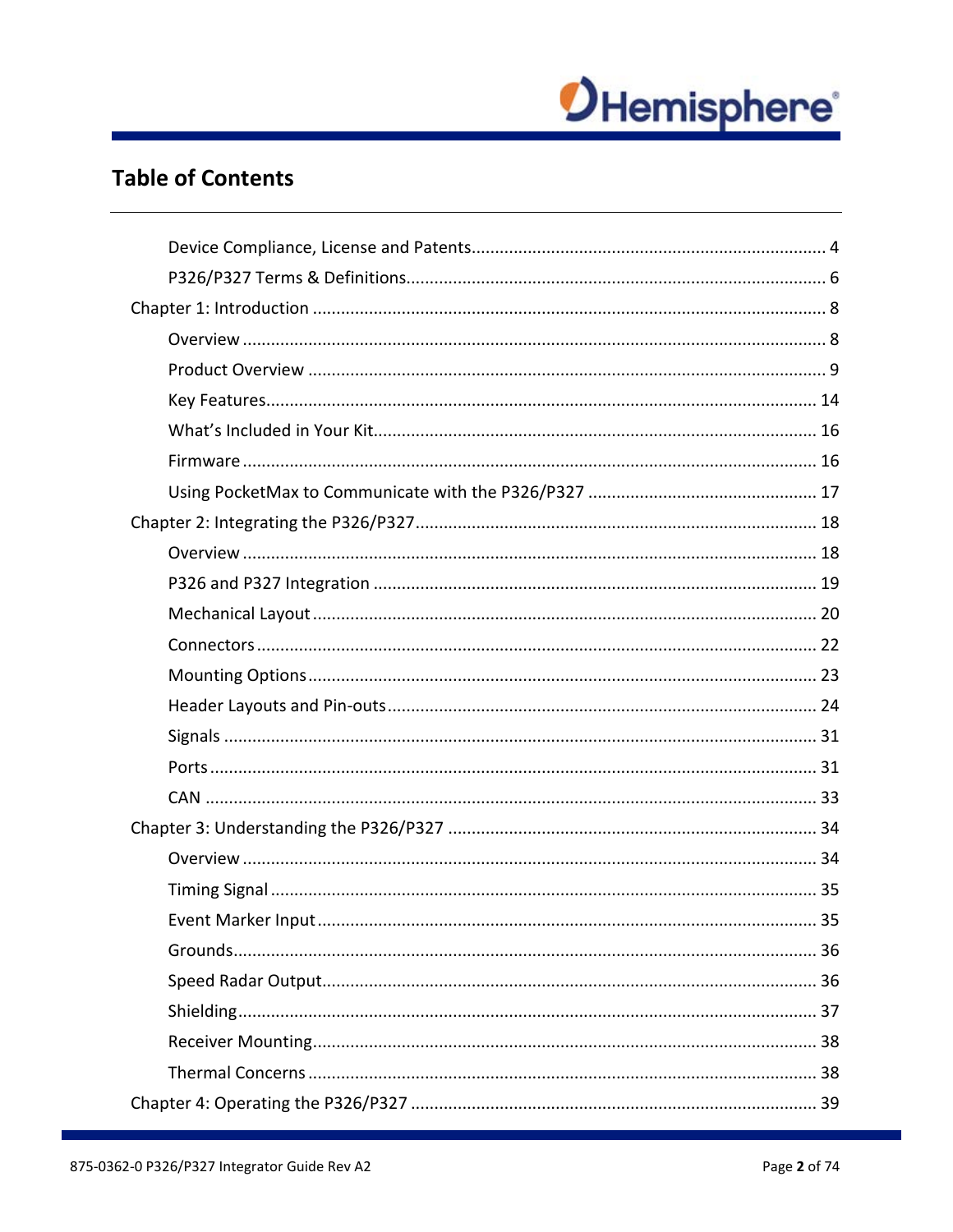# OHemisphere®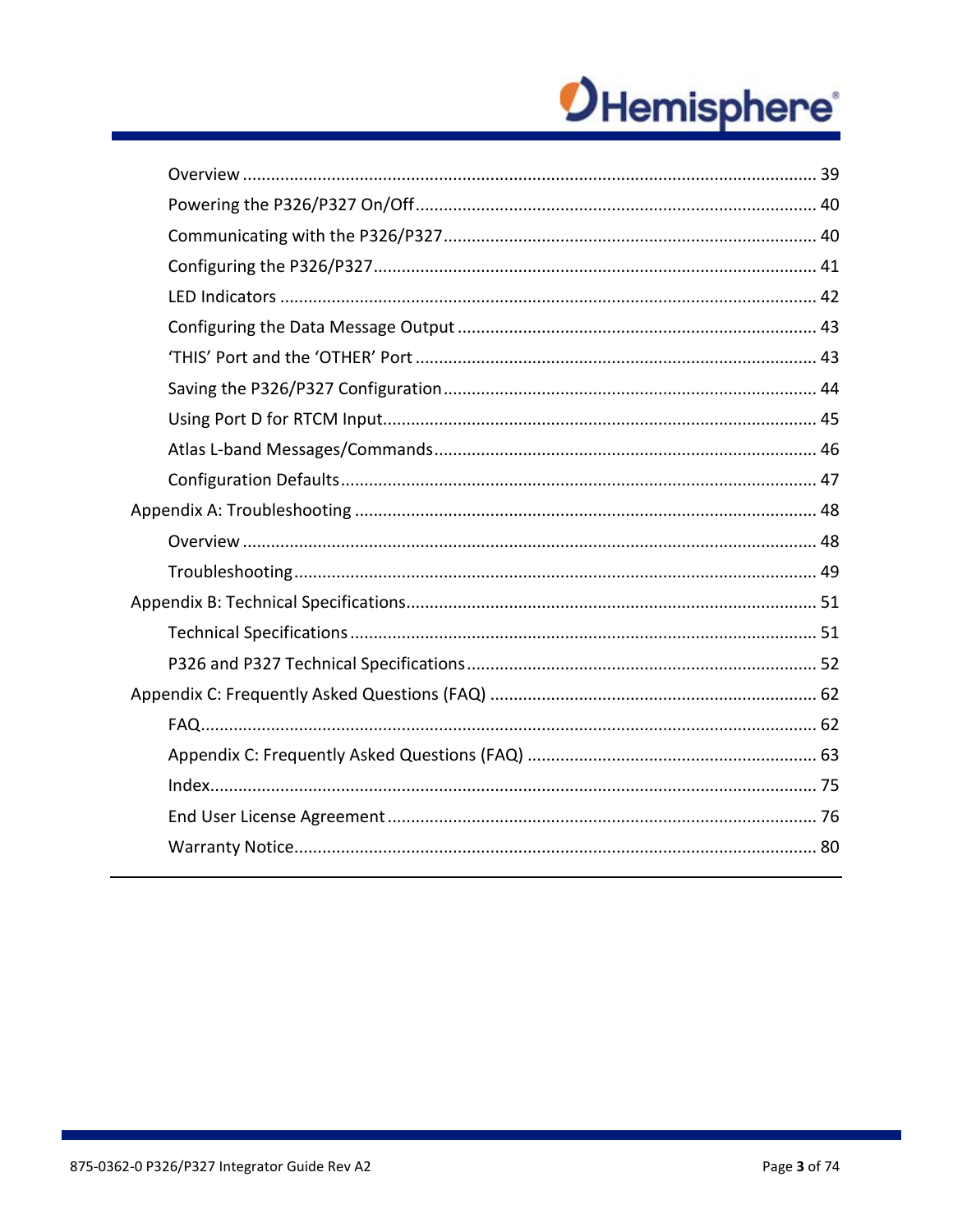

# <span id="page-3-0"></span>**Device Compliance, License and Patents**

| <b>Device Compliance</b> | 1.<br>2.<br>operation.                                                                                                                                                                                                                                                  |                                                                                                                                                                                                                                                                                                                                                                                              | This device may not cause harmful interference, and |         |  |                                                                                  | This device complies with part 15 of the FCC Rules. Operation is subject to the following two conditions:<br>this device must accept any interference received, including interference that may cause undesired |
|--------------------------|-------------------------------------------------------------------------------------------------------------------------------------------------------------------------------------------------------------------------------------------------------------------------|----------------------------------------------------------------------------------------------------------------------------------------------------------------------------------------------------------------------------------------------------------------------------------------------------------------------------------------------------------------------------------------------|-----------------------------------------------------|---------|--|----------------------------------------------------------------------------------|-----------------------------------------------------------------------------------------------------------------------------------------------------------------------------------------------------------------|
|                          | This product complies with the essential requirements and other relevant provisions of Directive 2014/53/EU. The<br>declaration of conformity may be consulted at HTTPS://HEMISPHEREGNSS.COM/ABOUT-US/QUALITY-COMMITMENT.                                               |                                                                                                                                                                                                                                                                                                                                                                                              |                                                     |         |  |                                                                                  |                                                                                                                                                                                                                 |
|                          | E-Mark Statement: This product is not to be used for driverless/autonomous driving.                                                                                                                                                                                     |                                                                                                                                                                                                                                                                                                                                                                                              |                                                     |         |  |                                                                                  |                                                                                                                                                                                                                 |
| <b>Copyright Notice</b>  |                                                                                                                                                                                                                                                                         | Copyright Hemisphere GNSS, Inc. (2018). All rights reserved.<br>No part of this manual may be reproduced, transmitted, transcribed, stored in a retrieval system or translated into<br>any language or computer language, in any form or by any means, electronic, mechanical, magnetic, optical,<br>chemical, manual or otherwise, without the prior written permission of Hemisphere GNSS. |                                                     |         |  |                                                                                  |                                                                                                                                                                                                                 |
| <b>Trademarks</b>        | Hemisphere GNSS®, the Hemisphere GNSS logo, TRACER™, Crescent®, Eclipse™, e-Dif®, L-Dif™, PocketMax4™,<br>S320™, SBX-4™, Vector™, XF1™, and XF2™ are proprietary trademarks of Hemisphere GNSS, Inc. Other trademarks<br>are the properties of their respective owners. |                                                                                                                                                                                                                                                                                                                                                                                              |                                                     |         |  |                                                                                  |                                                                                                                                                                                                                 |
| <b>Patents</b>           |                                                                                                                                                                                                                                                                         |                                                                                                                                                                                                                                                                                                                                                                                              |                                                     |         |  | Hemisphere GNSS products may be covered by one or more of the following patents: |                                                                                                                                                                                                                 |
|                          | <b>Patents</b>                                                                                                                                                                                                                                                          |                                                                                                                                                                                                                                                                                                                                                                                              |                                                     |         |  |                                                                                  |                                                                                                                                                                                                                 |
|                          | 6111549                                                                                                                                                                                                                                                                 |                                                                                                                                                                                                                                                                                                                                                                                              | 6876920                                             | 7400956 |  | 8000381                                                                          |                                                                                                                                                                                                                 |
|                          | 6397147                                                                                                                                                                                                                                                                 |                                                                                                                                                                                                                                                                                                                                                                                              | 7142956                                             | 7429952 |  | 8018376                                                                          |                                                                                                                                                                                                                 |
|                          | 6469663                                                                                                                                                                                                                                                                 |                                                                                                                                                                                                                                                                                                                                                                                              | 7162348                                             | 7437230 |  | 8085196                                                                          |                                                                                                                                                                                                                 |
|                          | 6501346                                                                                                                                                                                                                                                                 |                                                                                                                                                                                                                                                                                                                                                                                              | 7277792                                             | 7460942 |  | 8102325                                                                          |                                                                                                                                                                                                                 |
|                          | 6539303                                                                                                                                                                                                                                                                 |                                                                                                                                                                                                                                                                                                                                                                                              | 7292185                                             | 7689354 |  | 8138970                                                                          |                                                                                                                                                                                                                 |
|                          | 6549091                                                                                                                                                                                                                                                                 |                                                                                                                                                                                                                                                                                                                                                                                              | 7292186                                             | 7808428 |  | 8140223                                                                          |                                                                                                                                                                                                                 |
|                          | 6711501                                                                                                                                                                                                                                                                 |                                                                                                                                                                                                                                                                                                                                                                                              | 7373231                                             | 7835832 |  | 8174437                                                                          |                                                                                                                                                                                                                 |
|                          | 6744404                                                                                                                                                                                                                                                                 |                                                                                                                                                                                                                                                                                                                                                                                              | 7388539                                             | 7885745 |  | 8184050                                                                          |                                                                                                                                                                                                                 |
|                          | 6865465                                                                                                                                                                                                                                                                 |                                                                                                                                                                                                                                                                                                                                                                                              | 7400294                                             | 7948769 |  | 8190337                                                                          |                                                                                                                                                                                                                 |
|                          | 8214111                                                                                                                                                                                                                                                                 |                                                                                                                                                                                                                                                                                                                                                                                              | 8217833                                             | 8265826 |  | 8271194                                                                          |                                                                                                                                                                                                                 |
|                          | 8307535                                                                                                                                                                                                                                                                 |                                                                                                                                                                                                                                                                                                                                                                                              | 8311696                                             | 8334804 |  | RE41358                                                                          |                                                                                                                                                                                                                 |
|                          |                                                                                                                                                                                                                                                                         |                                                                                                                                                                                                                                                                                                                                                                                              |                                                     |         |  |                                                                                  |                                                                                                                                                                                                                 |
|                          | <b>Australia Patents</b>                                                                                                                                                                                                                                                |                                                                                                                                                                                                                                                                                                                                                                                              |                                                     |         |  |                                                                                  |                                                                                                                                                                                                                 |
|                          | 2002244539                                                                                                                                                                                                                                                              |                                                                                                                                                                                                                                                                                                                                                                                              | 2002325645                                          |         |  |                                                                                  |                                                                                                                                                                                                                 |
|                          | 2004320401                                                                                                                                                                                                                                                              |                                                                                                                                                                                                                                                                                                                                                                                              |                                                     |         |  |                                                                                  |                                                                                                                                                                                                                 |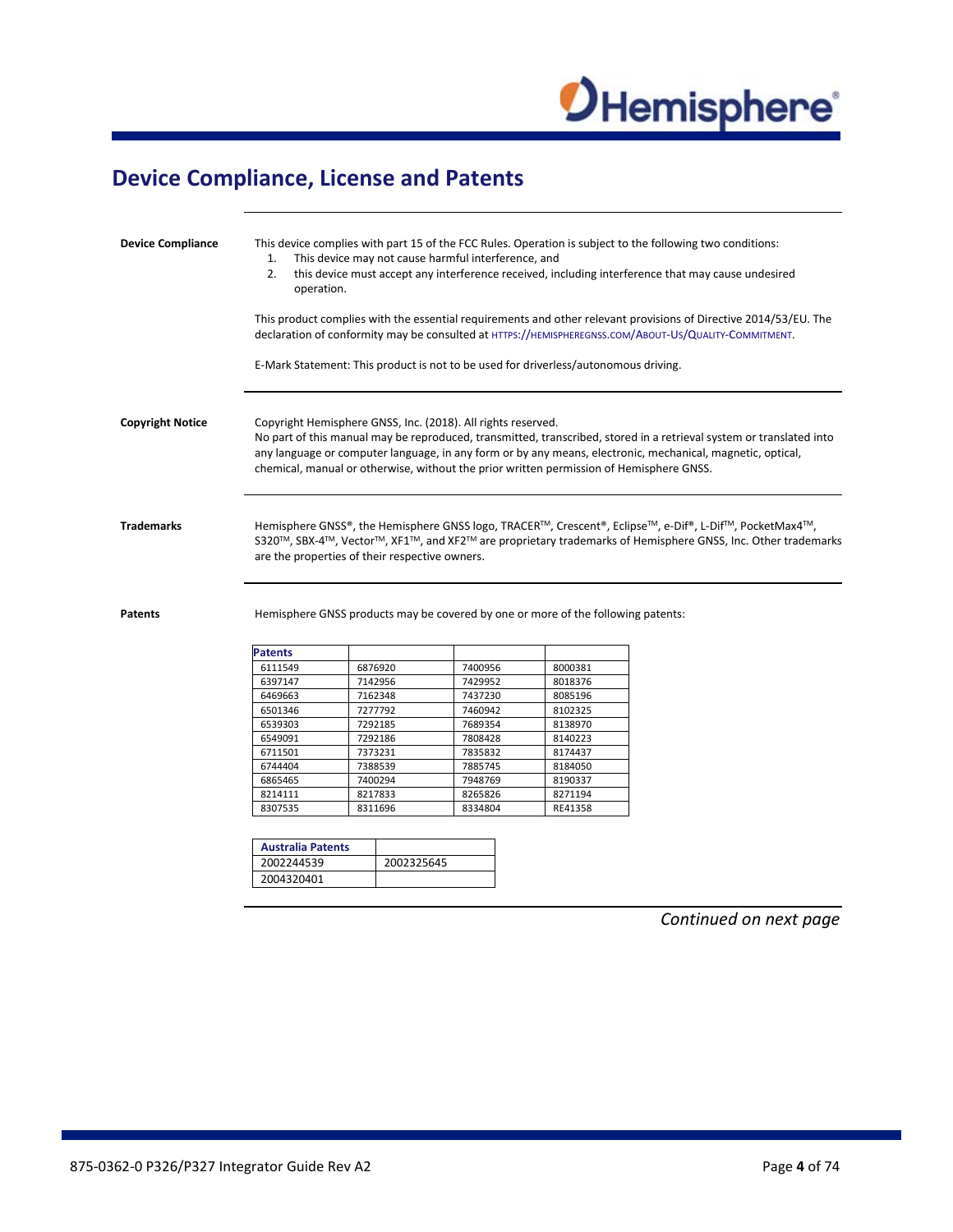

# **Device Compliance, License and Patents, Continued**

| <b>Notice to Customers</b>       | Contact your local dealer for technical assistance. To find the authorized dealer near you:                                                                                                                                                                    |
|----------------------------------|----------------------------------------------------------------------------------------------------------------------------------------------------------------------------------------------------------------------------------------------------------------|
|                                  | Hemisphere GNSS, Inc.<br>8515 East Anderson Drive<br>Scottsdale, AZ 85255 USA<br>Phone: (480) 348-6380<br>Fax: (480) 270-5070<br>PRECISION@HGNSS.COM<br>WWW.HGNSS.COM                                                                                          |
| <b>Technical Support</b>         | If you need to contact Hemisphere GNSS Technical Support:<br>Hemisphere GNSS, Inc.<br>8515 East Anderson Drive<br>Scottsdale, AZ 85255 USA<br>Phone: (480) 348-6380<br>Fax: (480) 270-5070<br>SUPPORT.HGNSS.COM                                                |
| <b>Documentation</b><br>Feedback | Hemisphere GNSS is committed to the quality and continuous improvement of our products and services. We urge<br>you to provide Hemisphere GNSS with any feedback regarding this guide by opening a support case at the following<br>website: SUPPORT.HGNSS.COM |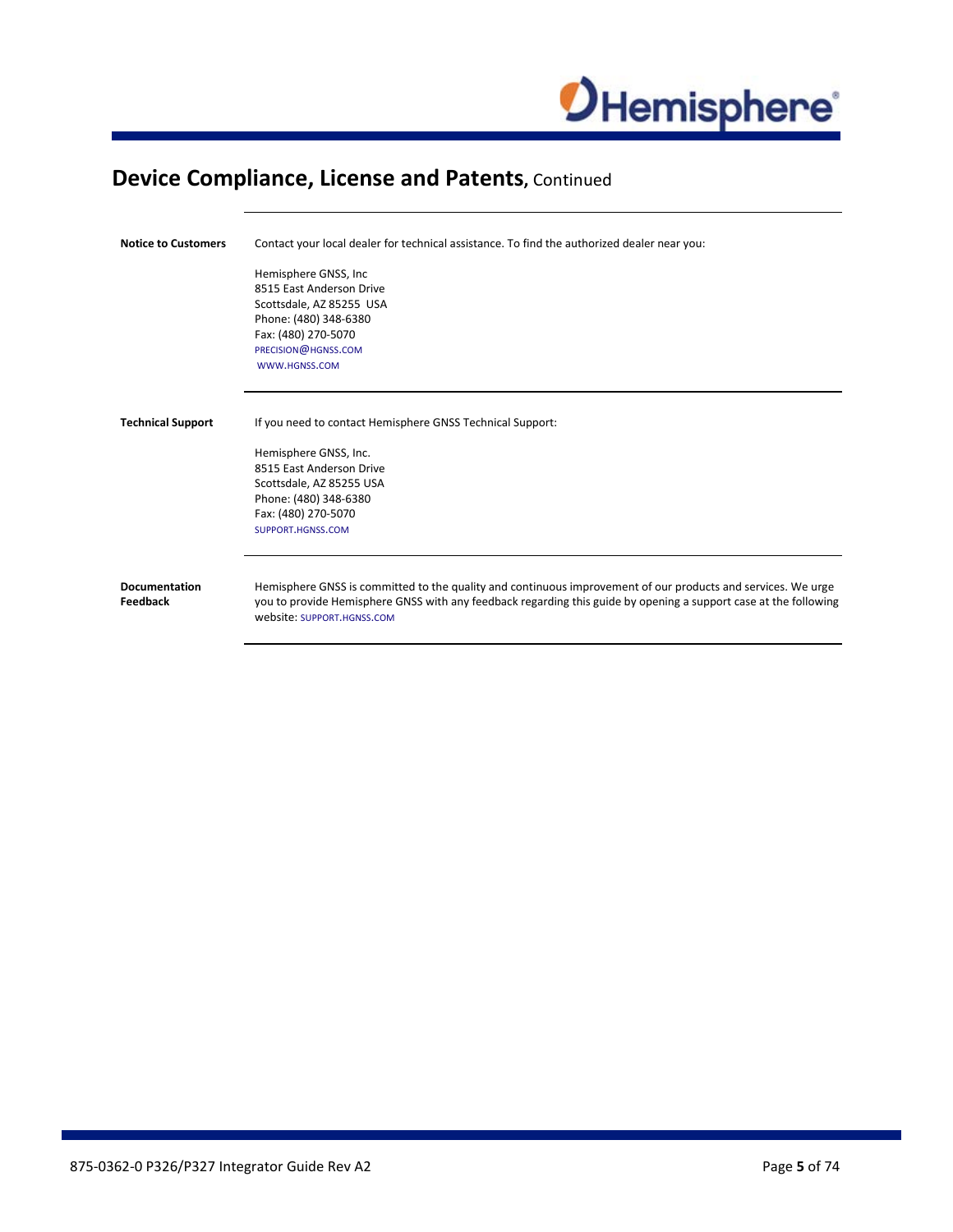

# <span id="page-5-0"></span>**P326/P327 Terms & Definitions**

**Introduction** The following table lists the terms and definitions used in this document.

### **P326/P327 terms & definitions**

| <b>Term</b>         | <b>Definition</b>                                            |
|---------------------|--------------------------------------------------------------|
| 1PPS                | 1 pulse-per-second is a pulse output by the receiver         |
|                     | precisely once per second and is used for hardware           |
|                     | synchronization.                                             |
| Activation          | Activation refers to a feature added through a one-          |
|                     | time purchase. For features that require recurring fees,     |
|                     | see Subscription.                                            |
| Atlas               | Atlas is a subscription-based service provided by            |
|                     | Hemisphere.                                                  |
| <b>Base Station</b> | The Base Station is a receiver placed over a familiar        |
|                     | point, provides real-time observations, and sends            |
|                     | those observations to nearby RTK rovers via UHF radio        |
|                     | or the internet.                                             |
| <b>BeiDou</b>       | BeiDou is a Chinese satellite-based navigation system.       |
| Firmware            | Firmware is the software loaded into the receiver that       |
|                     | controls the functionality of the receiver and runs the      |
|                     | GNSS engine.                                                 |
| <b>GALILEO</b>      | Galileo is a global navigation satellite system              |
|                     | implemented by the European Union and European               |
|                     | Space Agency.                                                |
| <b>GLONASS</b>      | <b>Global Orbiting Navigation Satellite System (GLONASS)</b> |
|                     | is a Global Navigation Satellite System deployed and         |
|                     | maintained by Russia.                                        |
| <b>GNSS</b>         | Global Navigation Satellite System (GNSS) is a system        |
|                     | that provides autonomous 3D position (latitude,              |
|                     | longitude, and altitude) and accurate timing globally by     |
|                     | using satellites. Current GNSS providers are: GPS,           |
|                     | <b>GLONASS and Galileo.</b>                                  |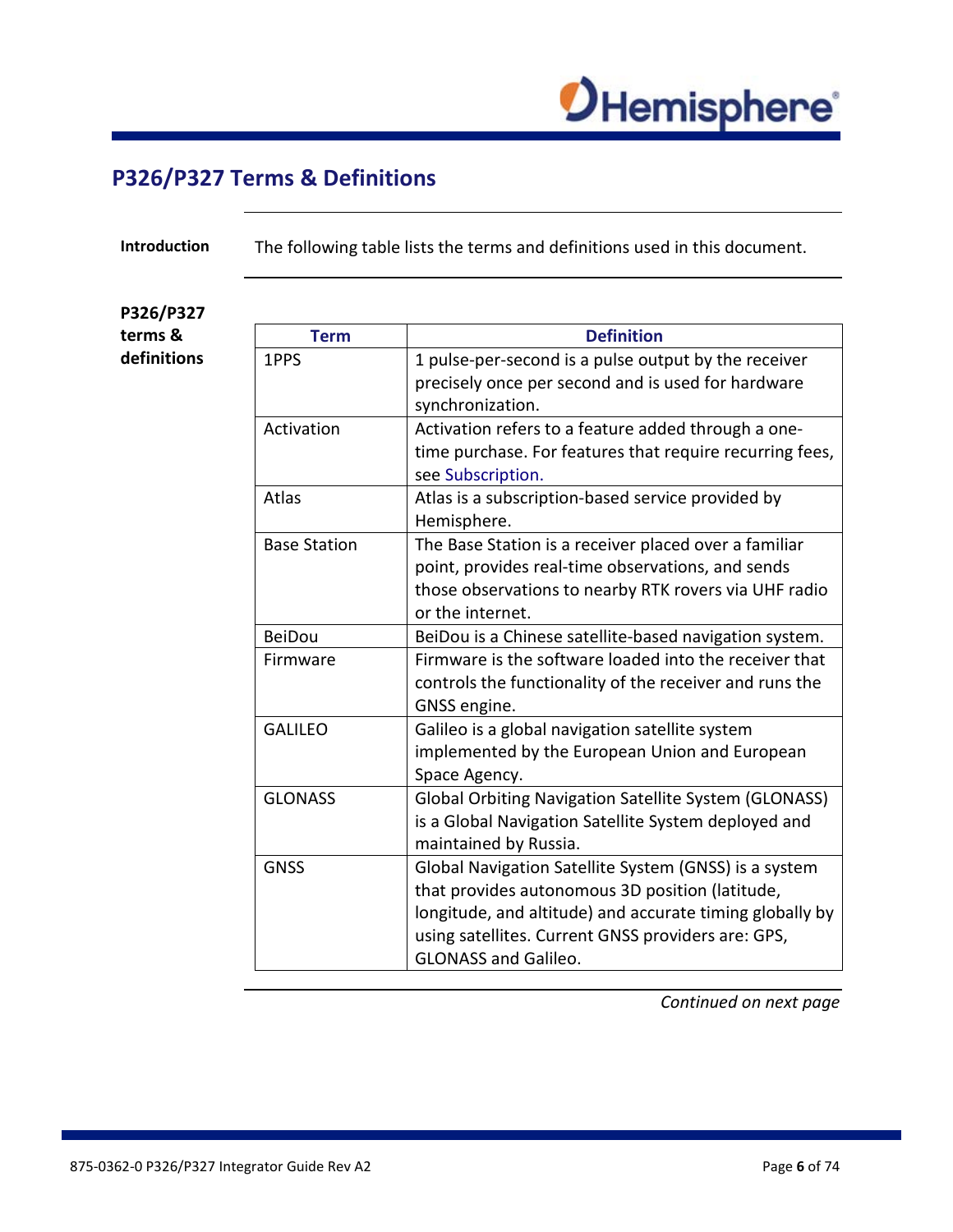

# **P326/P327 Terms & Definitions,** Continued

| P326/P327    |              |                                                           |
|--------------|--------------|-----------------------------------------------------------|
| terms &      | <b>Term</b>  | <b>Definition</b>                                         |
| definitions, | <b>GPS</b>   | Global Positioning System (GPS) is a global navigation    |
| continued    |              | satellite system implemented by the United States.        |
|              | Multipath    | Multipath occurs when the GNSS signal reaches the         |
|              |              | antenna by two or more paths. This causes incorrect       |
|              |              | pseudo-range measurements and leads to less precise       |
|              |              | GNSS solutions.                                           |
|              | <b>NMEA</b>  | National Marine Electronics Association (NMEA) is a       |
|              |              | marine electronics organization that sets standards       |
|              |              | for communication between marine electronics.             |
|              | <b>ROX</b>   | ROX is a Hemisphere GNSS propriety RTK message            |
|              |              | format that can be used as an alternative to RTCM3        |
|              |              | when both the base and rover are Hemisphere               |
|              |              | branded.                                                  |
|              | <b>RTCM</b>  | Radio Technical Commission for Maritime Services          |
|              |              | (RTCM) is a standard used to define RTK message           |
|              |              | formats so that receivers from any manufacturer can       |
|              |              | be used together.                                         |
|              | <b>RTK</b>   | Real-Time-Kinematic (RTK) is a real-time differential     |
|              |              | GPS method that provides better accuracy than             |
|              |              | differential corrections.                                 |
|              | <b>SBAS</b>  | Satellite Based Augmentation System (SBAS) is a           |
|              |              | system that provides differential corrections over        |
|              |              | satellite throughout a wide area or region.               |
|              | Subscription | A subscription is a feature that is enabled for a limited |
|              |              | time. Once the end-date of the subscription has been      |
|              |              | reached, the feature will turn off until the              |
|              |              | subscription is renewed.                                  |
|              | <b>WAAS</b>  | Wide Area Augmentation System (WAAS) is a                 |
|              |              | satellite-based augmentation system (SBAS) that           |
|              |              | provides free differential corrections over satellite in  |
|              |              | parts of North America.                                   |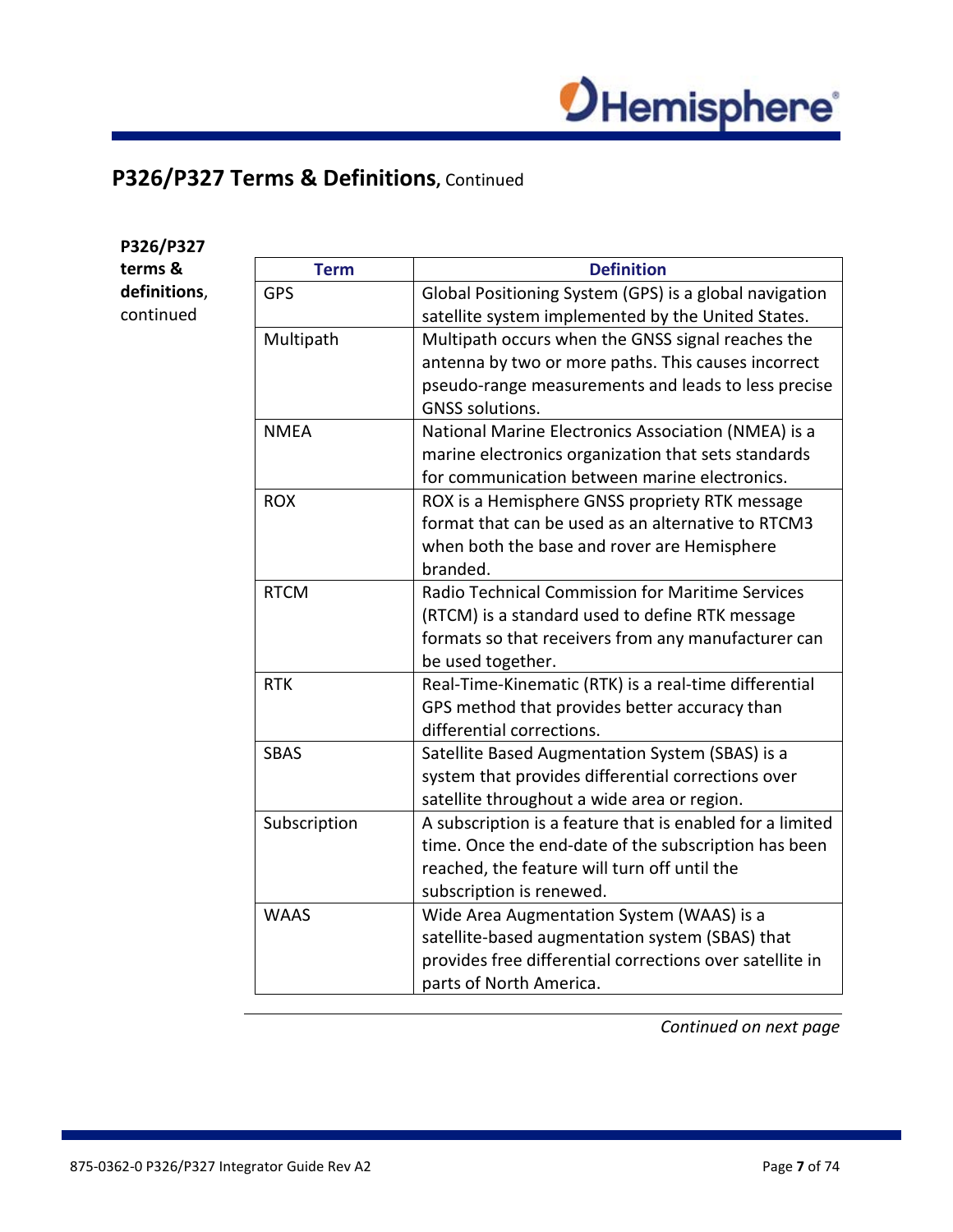

# **Chapter 1: Introduction**

<span id="page-7-1"></span><span id="page-7-0"></span>

| <b>Introduction</b> | This Integrator Guide provides information to help you integrate your<br>P326/P327 OEM boards with your positioning product. You can download<br>this manual from the Hemisphere GNSS website at www.HGNSS.COM. |                 |
|---------------------|-----------------------------------------------------------------------------------------------------------------------------------------------------------------------------------------------------------------|-----------------|
|                     |                                                                                                                                                                                                                 |                 |
| <b>Contents</b>     |                                                                                                                                                                                                                 |                 |
|                     | <b>Topic</b>                                                                                                                                                                                                    | <b>See Page</b> |
|                     | <b>Product Overview</b>                                                                                                                                                                                         | 9               |
|                     | <b>Key Features</b>                                                                                                                                                                                             | 14              |
|                     | What's Included in Your Kit                                                                                                                                                                                     | 16              |
|                     | <b>Firmware</b>                                                                                                                                                                                                 | 16              |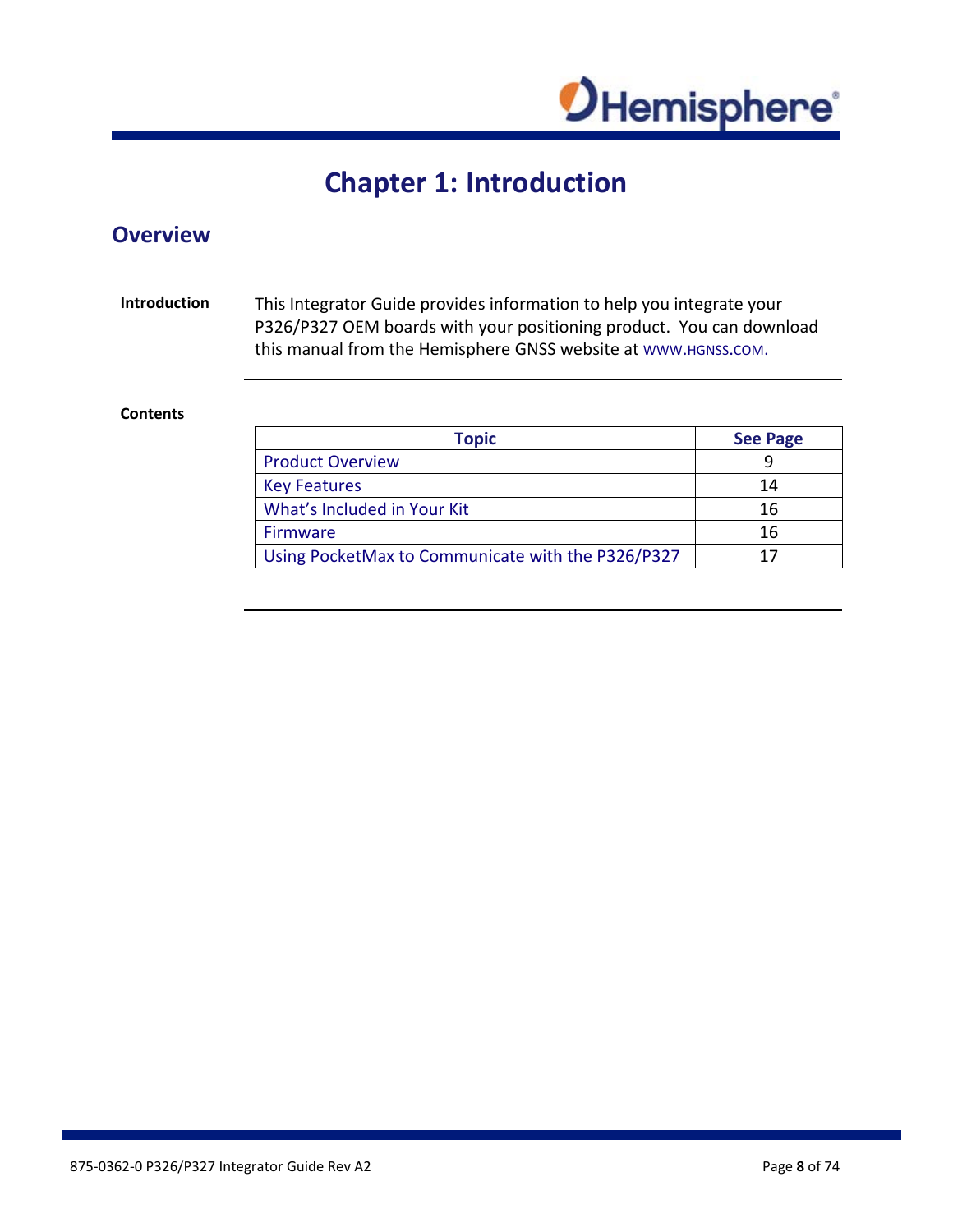

### <span id="page-8-0"></span>**Product Overview**

| Product  | The Eclipse <sup>™</sup> P326 and P327 OEM boards are available in two models as |
|----------|----------------------------------------------------------------------------------|
| overview | shown in Table 1-1.                                                              |

### **Table 1-1: P326/P327 board options**

| <b>Model</b> | <b>GNSS Systems</b>   | <b>Compatibility</b>      | L-band  |
|--------------|-----------------------|---------------------------|---------|
|              |                       |                           | support |
| P326™        | L1CA/L1P/L1C/L2P/L2C/ | Hemisphere GNSS'          | Yes     |
|              | L5 GPS                | standard pin-out          |         |
|              |                       | configuration (34-pin)    |         |
|              | G1/G2/P code (P1/P2)  |                           |         |
|              | <b>GLONASS</b>        |                           |         |
|              | B1/B2 B3 (separate    |                           |         |
|              | variant without L5)   |                           |         |
|              | <b>BEIDOU</b>         |                           |         |
|              | E1BC/E5a/E5b Galileo  |                           |         |
|              | L1CA/L1C/L2C/L5 QZSS* |                           |         |
| P327         | L1CA/L1P/L1C/L2P/L2C/ | Industry standard pin-out | Yes     |
|              | L5 GPS                | configuration (20- pin)   |         |
|              |                       |                           |         |
|              | G1/G2/P code (P1/P2)  |                           |         |
|              | <b>GLONASS</b>        |                           |         |
|              | B1/B2 B3 (separate    |                           |         |
|              | variant without L5)   |                           |         |
|              | <b>BEIDOU</b>         |                           |         |
|              | E1BC/E5a/E5b Galileo  |                           |         |
|              | L1CA/L1C/L2C/L5 QZSS* |                           |         |
|              | *Future FW update     |                           |         |

**Note:** This guide does not cover receiver operation, the PocketMax™ utility, or commands and messages (NMEA 0183, NMEA2000<sup>®</sup> or HGNSS proprietary).

For information on these subjects refer to the Hemisphere GNSS Technical Reference (go to **www.HGNSS.com** and follow the links to Resources & Support, GNSS Reference Guide).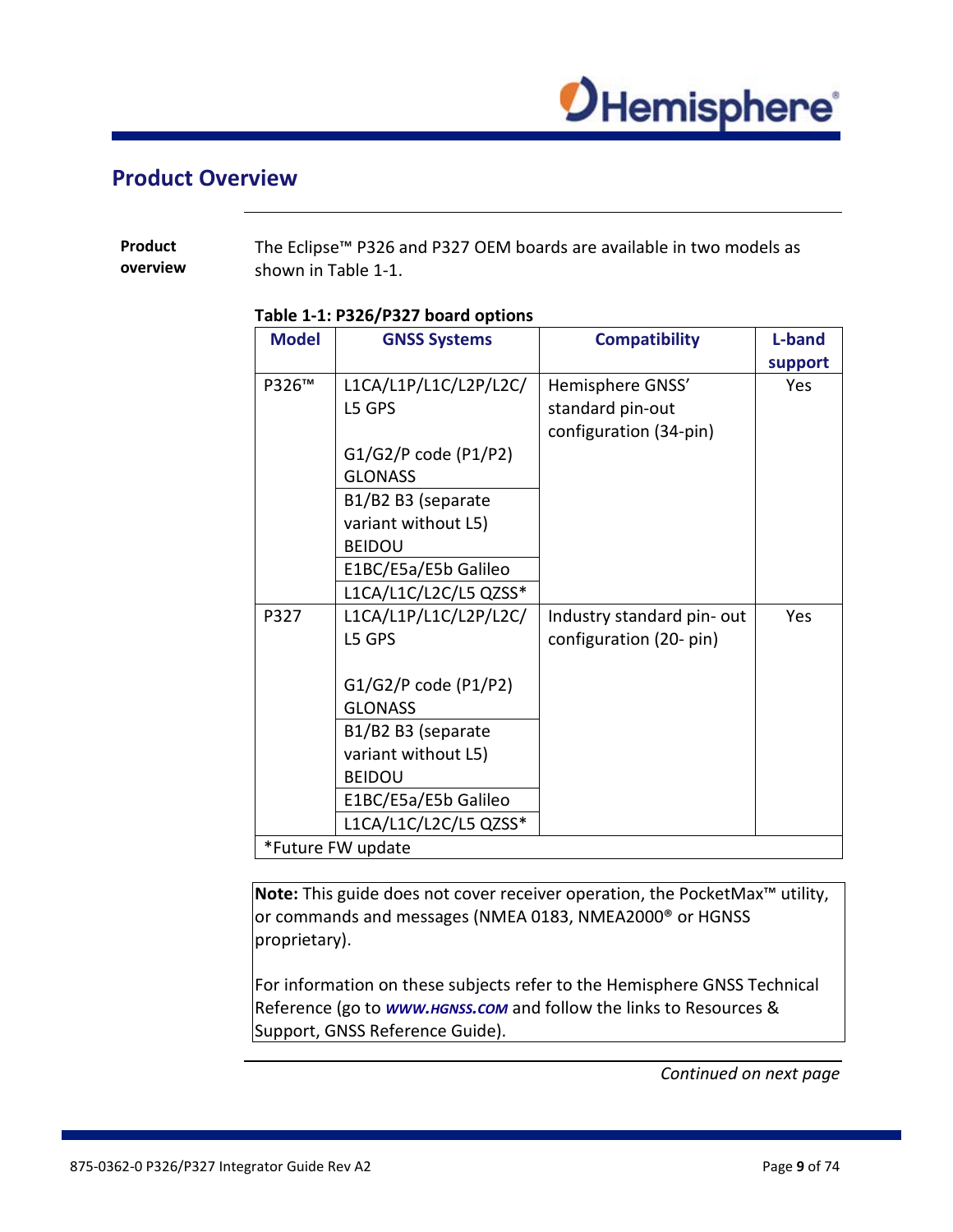

**Product overview**, continued



**Figure 1-1 P326/P327 OEM Board**

**Athena RTK** Athena RTK (Real Time Kinematic) technology is available on Eclipse-based GNSS receivers. This is Hemisphere's most advanced RTK processing software and can be added to the P326/P327 as an activation.

Athena RTK has the following benefits:

- **Improved Initialization time -** Performing initializations in less than 15 seconds at better than 99.9% of the time
- **Robustness in difficult operating environments -** Extremely high productivity under the most aggressive of geographic and landscapeoriented environments
- **Performance on long baselines -** Industry-leading position stability for long baseline applications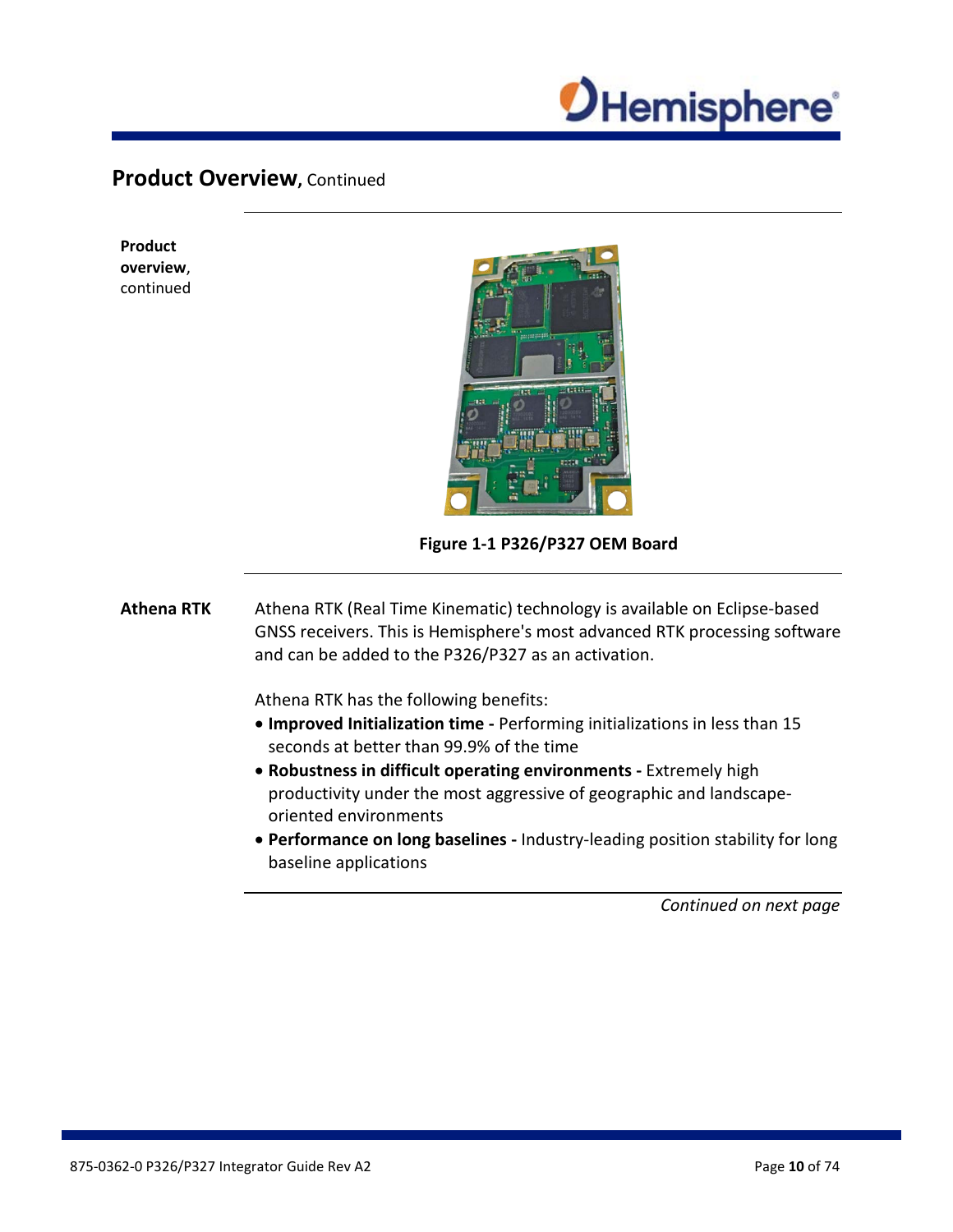

| <b>Atlas L-band</b>     | Atlas L-band is Hemisphere's industry leading correction service, which can<br>be added to the P326/P327 as a subscription. Atlas L-band has the following<br>benefits: |
|-------------------------|-------------------------------------------------------------------------------------------------------------------------------------------------------------------------|
|                         | • Positioning accuracy - Competitive positioning accuracies down to 4 cm<br>RMS in certain applications                                                                 |
|                         | • Positioning sustainability - Cutting edge position quality maintenance in<br>the absence of correction signals, using Hemisphere's patented technology                |
|                         | • Scalable service levels - Capable of providing virtually any accuracy,<br>precision and repeatability level in the 4cm to 50cm range                                  |
|                         | • Convergence time - Industry-leading convergence times of 10-40 minutes                                                                                                |
| For more<br>information | For more information about Athena RTK, see: HTTP://HNSS.COM/TECHNOLOGY                                                                                                  |
|                         | For more information about Atlas L-band, see: HTTP://HGNSS.COM/ATLAS                                                                                                    |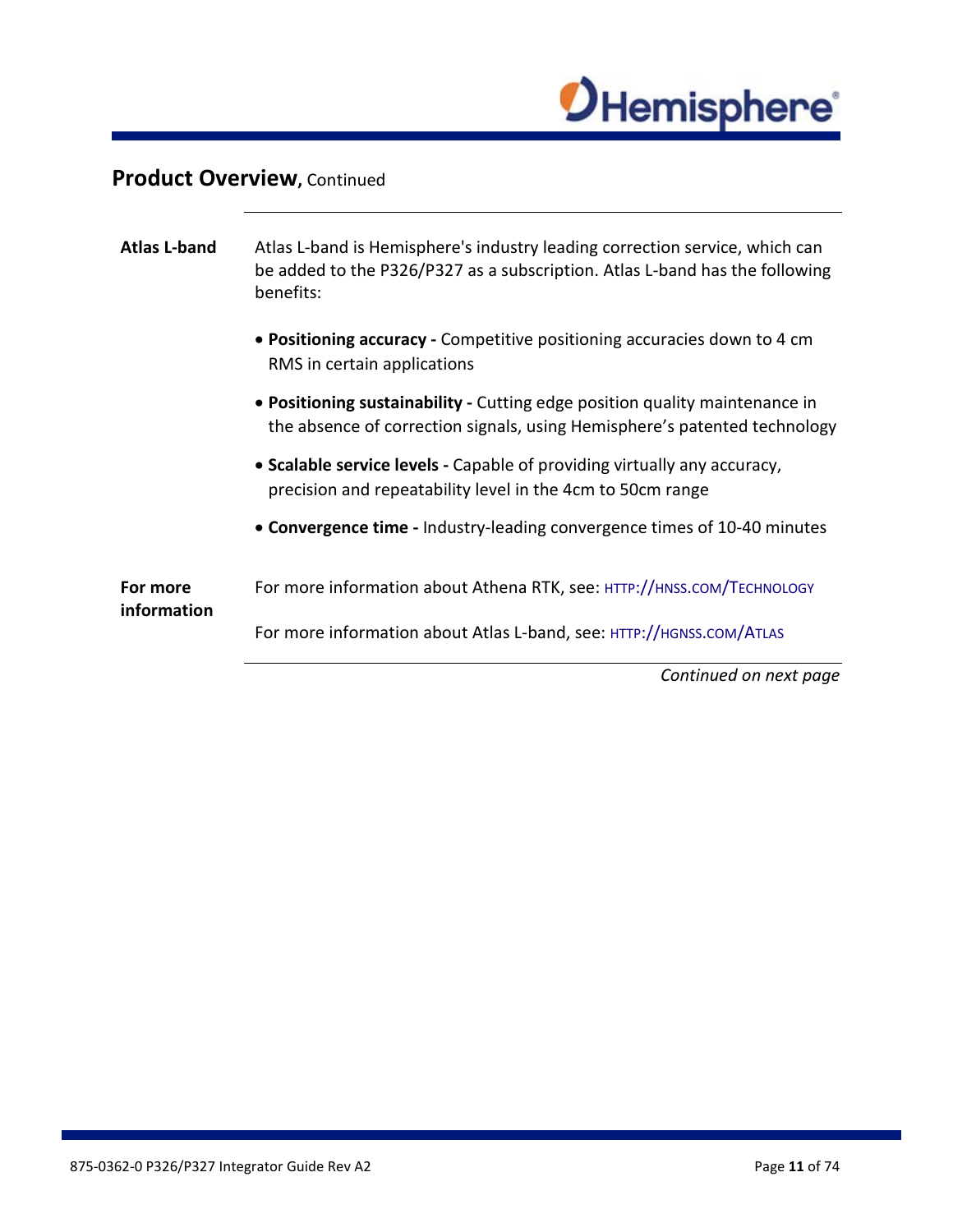

**aRTK Position Aiding** aRTK is an innovative feature available in Hemisphere's P326 and P327, that greatly mitigates the impact of land-based communication instability. Powered by Hemisphere's Atlas L-band system service, aRTK provides an additional layer of communication redundancy to RTK users, assuring that productivity is not impacted by intermittent data connectivity.

> P326 and P327 receive aRTK augmentation correction data over satellite, while also receiving the land- based RTK correction data. With this, the receiver internally operates with two sources of RTK correction, creating one additional layer of correction redundancy as compared to typical RTK systems.

Once that process is established (which takes only a few seconds), the receiver is able to operate in the absence of either correction source, and continue generating RTK positions in case the land-based RTK correction source becomes unavailable for a period of time.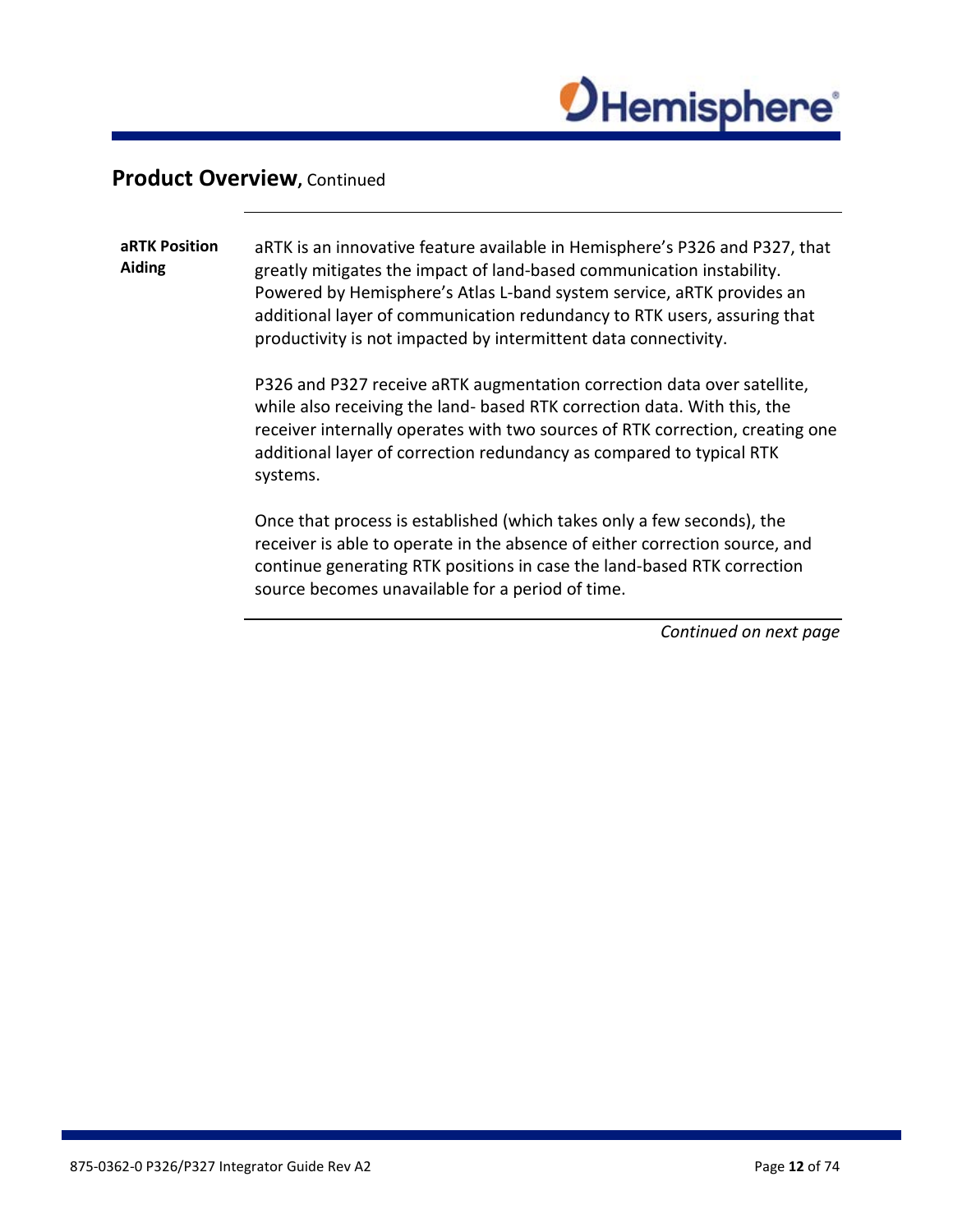

### **TRACER** Most accurate positioning tech-niches such as RTK and Atlas (Hemisphere's L-band global correction service) operate by using a correction data stream source.

One of the limitations in those positioning methods is the need for constant connectivity with the correction source. In most cases, the user receiver needs to receive correction data with very low data interruption to maintain a reasonable position accuracy.

For instance, certain systems in the GNSS market only allow as much as 10 to 20 seconds of signal interruption before RTK level accuracy solution completely stops being provided to the user.

Tracer is a core feature used in Hemisphere GNSS products to sustain positioning in the absence of corrections. With the use of specialized algorithms, Tracer greatly mitigates the impact of correction loss on the system positioning accuracy.

Tracer is of fundamental importance in an environment where connectivity over satellite, radio, or Internet is not stable, as it will for the most part allow users to operate with negligible loss of accuracy during outage periods. The length of the outage and associated performance loss will vary with the positioning technique used, as well as the satellite geometry and interference environment.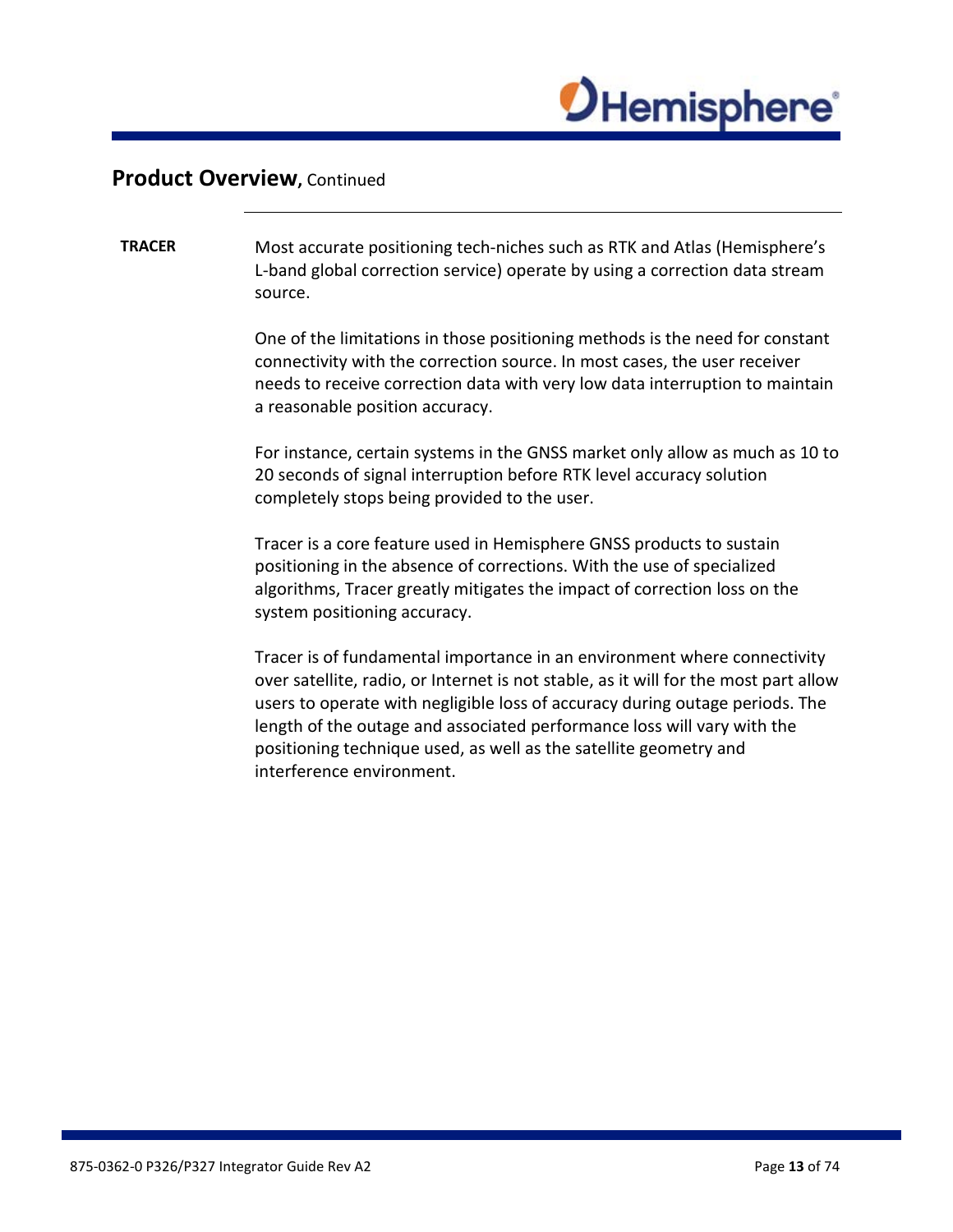

### <span id="page-13-0"></span>**Key Features**

**Overview** With its small form factor, low power consumption, and simple on-board firmware P326 and P327 is an ideal solution for integrators, offering scalability and expandability from L1 GPS with SBAS to L1/L2 GPS, GLONASS, BEIDOU, and Galileo (with RTK capability).



P326 and P327 are offered in common industry form factors:

- P326 is a drop-in replacement for Hemisphere GNSS' Crescent® and mini Eclipse receivers (34-pin) with integrated L-band
- P327 has a mechanical design compatible with popular after-market products (20-pin) with integrated L-band

The reliable positioning performance of P326 and P327 is further enhanced by Athena RTK, Atlas corrections, aRTK, and TRACER™ technology.

With P326 and P327, RTK performance is scalable. Utilize the same centimeter-level accuracy in either L1-only mode, or employ the full performance of fast RTK performance over long distances with L1/L2/L5 GPS signals benefit from fewer RTK dropouts in congested environments, faster reacquisition, and more robust solutions due to better cycle slip detection.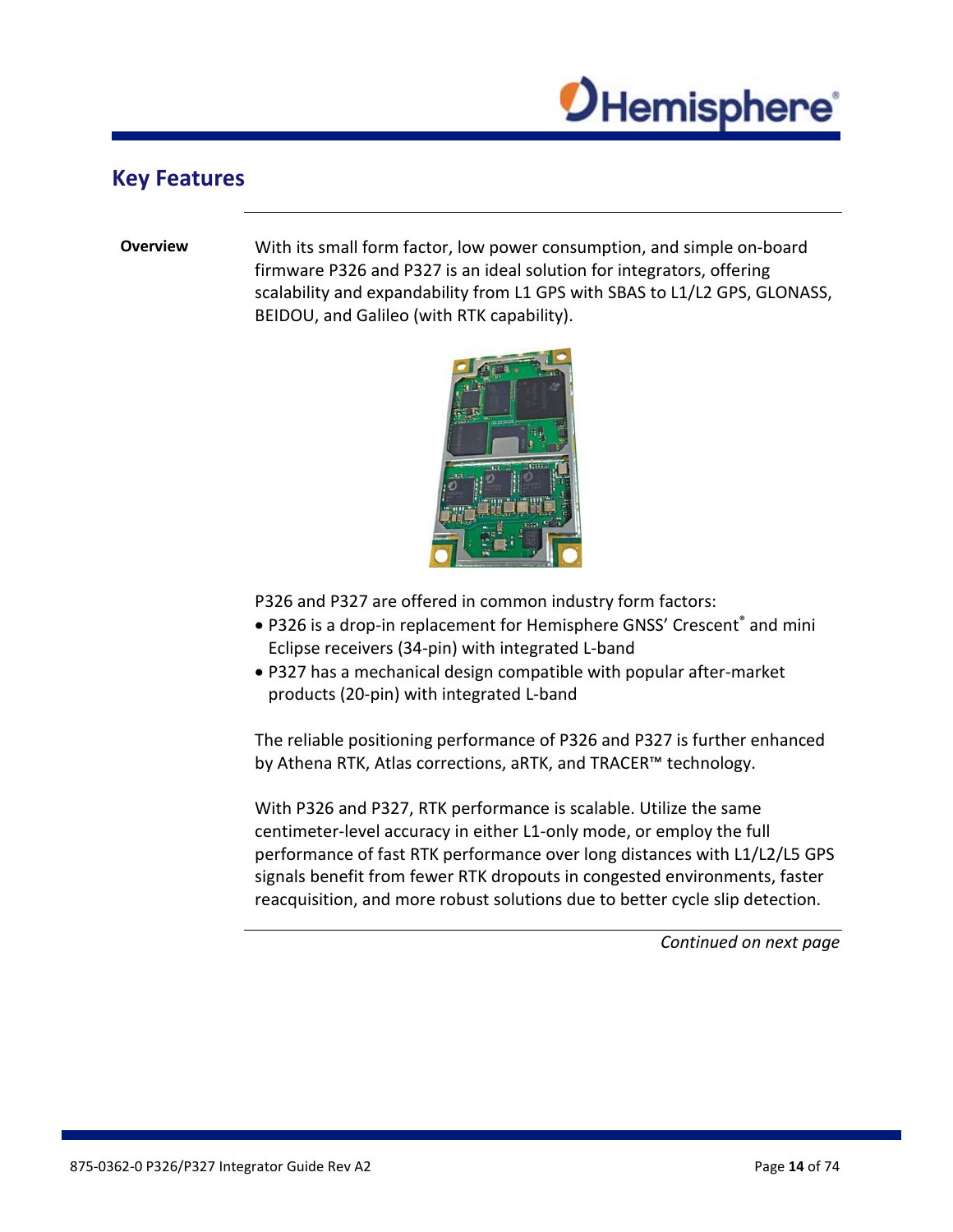

# **Key Features,** Continued

| P326/P327 key<br>features | Key features of the P326/P327 include:<br>394-channel GNSS engine<br>$\bullet$<br>Sub-meter horizontal accuracy 95%<br>$\bullet$<br>Raw measurement output (via documented binary messages)<br>$\bullet$<br>Position update rates of 20 Hz max<br>$\bullet$<br>Tracer <sup>™</sup> technology that provides consistent performance with<br>$\bullet$<br>correction data<br>e-Dif <sup>®</sup> -ready - a base station-free way of differentially positioning<br>$\bullet$<br>Quick times to first fix<br>Four full-duplex serial ports<br>$\bullet$<br>Two CAN ports (P326 only)<br>$\bullet$ |
|---------------------------|-----------------------------------------------------------------------------------------------------------------------------------------------------------------------------------------------------------------------------------------------------------------------------------------------------------------------------------------------------------------------------------------------------------------------------------------------------------------------------------------------------------------------------------------------------------------------------------------------|
|                           | USB ports<br>$\bullet$<br>- USB host (P326 only) and USB device ports<br>1 PPS timing output<br>$\bullet$<br>Event marker input<br>$\bullet$                                                                                                                                                                                                                                                                                                                                                                                                                                                  |
|                           | For complete specifications of P326 and P327 boards, see Appendix C<br><b>Technical Specifications.</b>                                                                                                                                                                                                                                                                                                                                                                                                                                                                                       |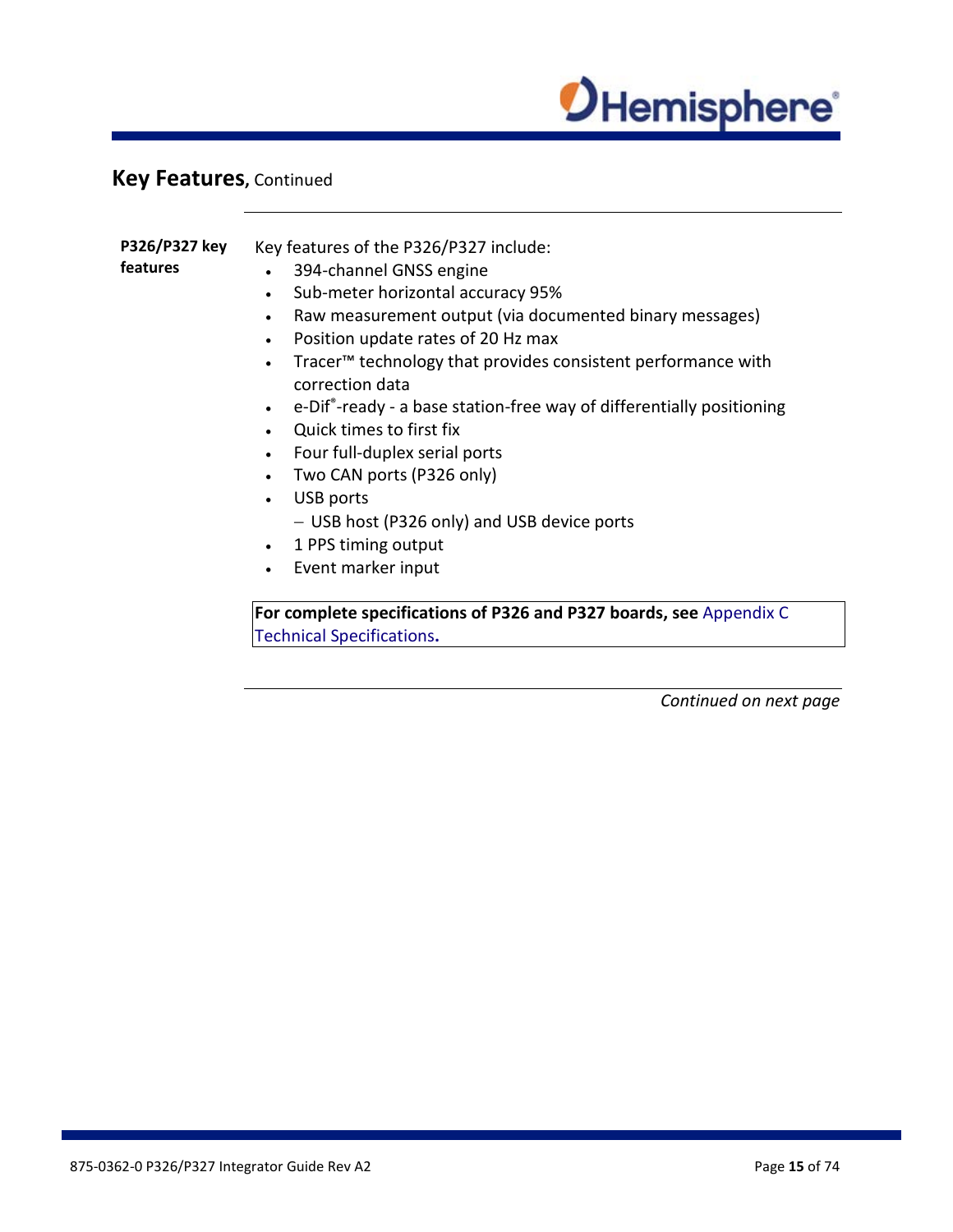

# <span id="page-15-0"></span>**What's Included in Your Kit**

<span id="page-15-1"></span>

| P326/P327 kit   | The P326 and P327 are available in two configurations:<br>• P326 and P327 OEM boards only - designed for integrators who are familiar<br>with Eclipse board integration<br>. P326 and P327 OEM boards and Universal Development Kit - designed for<br>integrators who are new to Eclipse board integration<br>The Universal Development Kit is designed to work with various<br>Hemisphere GNSS OEM boards and includes an enclosure with carrier<br>board, adapter boards, and various cables. |
|-----------------|-------------------------------------------------------------------------------------------------------------------------------------------------------------------------------------------------------------------------------------------------------------------------------------------------------------------------------------------------------------------------------------------------------------------------------------------------------------------------------------------------|
|                 | For more information on the Universal Development Kit visit www. HGNSS.COM<br>and navigate to the OEM Products page or contact your local dealer.                                                                                                                                                                                                                                                                                                                                               |
| <b>Firmware</b> |                                                                                                                                                                                                                                                                                                                                                                                                                                                                                                 |
| <b>Firmware</b> | The software that runs the P326 and P327 is often referred to as firmware<br>since it operates at a low level. You can upgrade the firmware in the field<br>through any serial port as new versions become available.                                                                                                                                                                                                                                                                           |
|                 | The P326 and P327 currently ships with the Athena based firmware 5.5.0 or<br>higher. Refer to the Hemisphere GNSS Technical Reference (go to<br>www.hgnss.com and follow the links to Resources & Support, GNSS<br>Reference Guide) for information on the querying and talking to the P326<br>and P327 board.                                                                                                                                                                                  |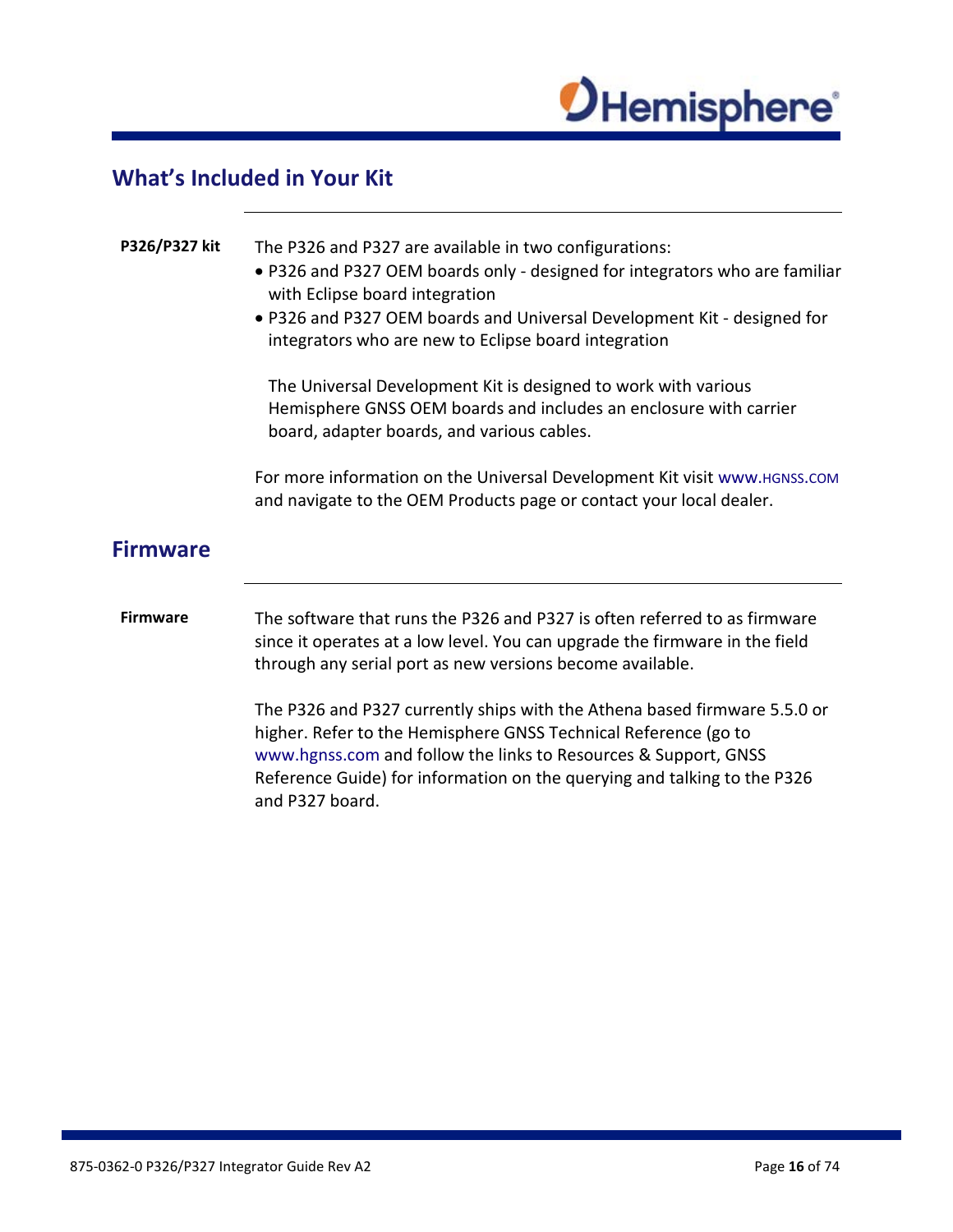

### <span id="page-16-0"></span>**Using PocketMax to Communicate with the P326/P327**

**PocketMax** Hemisphere's PocketMax is a free utility program that runs on your Windows PC or Windows mobile device. Simply connect your Windows device to the P326 and P327 via the COM port and open PocketMax.

> The screens within PocketMax allow you to easily interface with the P326 and P327 to:

- Select the internal SBAS, external beacon, or RTCM correction source and monitor reception (beacon optional)
- Configure GPS message output and port settings
- Record various types of data
- Monitor the P326 or P327's status and function

PocketMax is available for download from the Hemisphere GNSS website (www.hgnss.com).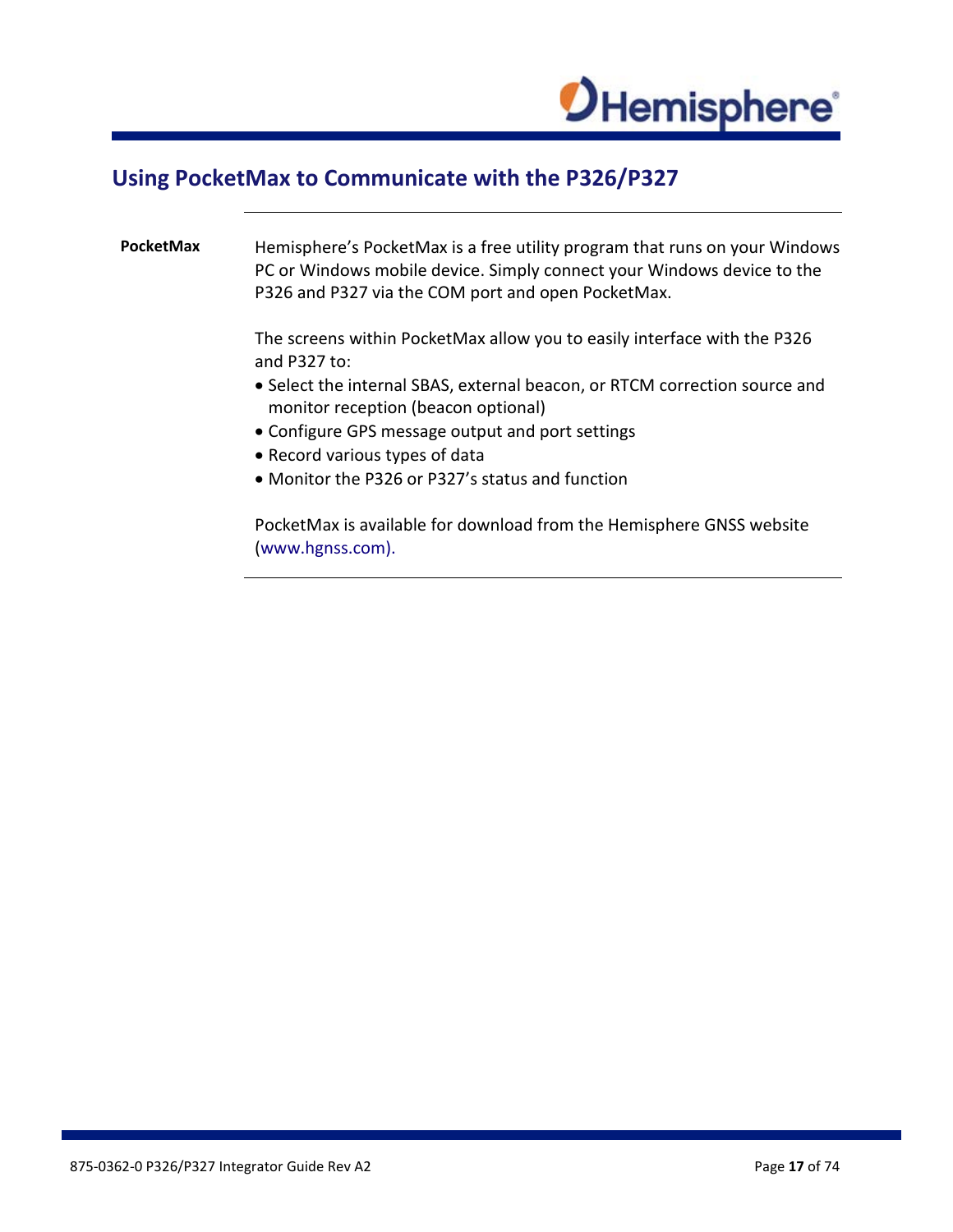

# **Chapter 2: Integrating the P326/P327**

<span id="page-17-1"></span><span id="page-17-0"></span>

| <b>Overview</b>     |                                                                                                              |                 |
|---------------------|--------------------------------------------------------------------------------------------------------------|-----------------|
| <b>Introduction</b> | This chapter provides instructions on how to integrate your P326/P327<br>boards to your positioning product. |                 |
| <b>Contents</b>     |                                                                                                              |                 |
|                     | <b>Topic</b>                                                                                                 | <b>See Page</b> |
|                     | P326 and P327 Integration                                                                                    | 19              |
|                     | <b>Mechanical Layout</b>                                                                                     | 20              |
|                     | <b>Connectors</b>                                                                                            | 22              |
|                     | <b>Mounting Options</b>                                                                                      | 23              |
|                     | <b>Header Layouts and Pin-outs</b>                                                                           | 24              |
|                     | <b>Signals</b>                                                                                               | 31              |
|                     | Ports                                                                                                        | 31              |
|                     | <b>CAN</b>                                                                                                   | 33              |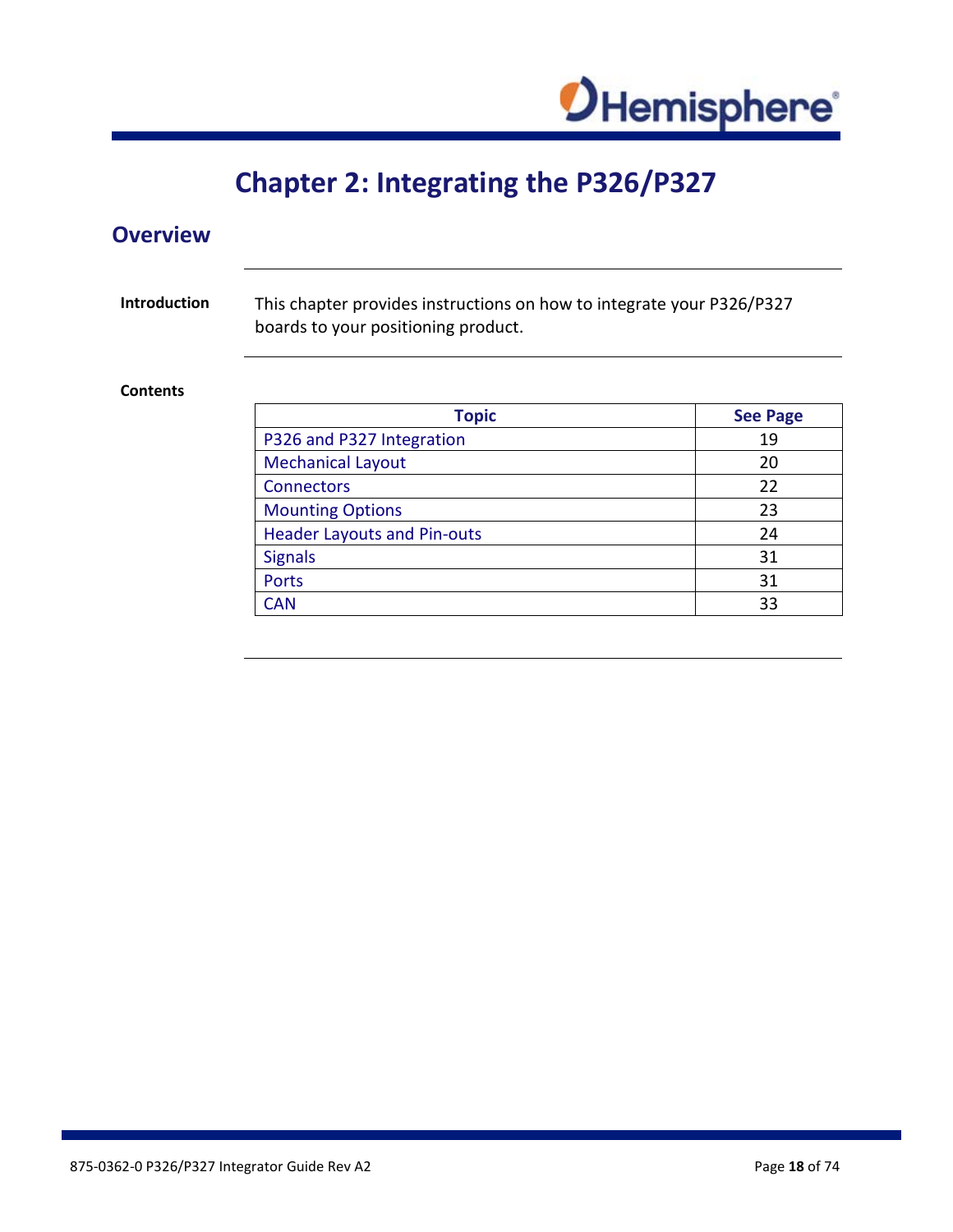

# <span id="page-18-0"></span>**P326 and P327 Integration**

| Introduction                             | Successful integration of the P326 and P327 within a system requires<br>electronics expertise that includes:<br>• Power supply design<br>• Reasonable radio frequency competency<br>• An understanding of electromagnetic compatibility<br>• Circuit design and layout                                                                                                                                                                                                                                                                                                                                                                                                                                                                    |
|------------------------------------------|-------------------------------------------------------------------------------------------------------------------------------------------------------------------------------------------------------------------------------------------------------------------------------------------------------------------------------------------------------------------------------------------------------------------------------------------------------------------------------------------------------------------------------------------------------------------------------------------------------------------------------------------------------------------------------------------------------------------------------------------|
| P326/P327<br>integration<br>requirements | The P326 and P327 GPS engine is a low-level module intended for custom<br>integration with the following general integration requirements:<br>• Regulated power supply input (3.3 VDC ± 3%) and 700 mA continuous<br>• Low-level serial port (3.3 V CMOS) and/or USB port communications<br>• Radio frequency (RF) input to the engine from a GNSS antenna is required<br>to be actively amplified (10 to 40 dB gain)<br>• GPS antenna is powered with a separate regulated voltage source up to 15<br><b>VDC</b> maximum<br>• Antenna input impedance is $50\Omega$                                                                                                                                                                      |
| <b>Message</b><br>interface              | The P326 and P327 use a NMEA 0183 interface, allowing you to easily make<br>configuration changes by sending text-type commands to the receiver.<br>The P326 and P327 also support a selection of binary messages. There is a<br>wider array of information available through the binary messages, plus<br>binary messages are inherently more efficient with data. If the application<br>has a requirement for raw measurement data, this information is available<br>only in a binary format.<br>For more information on NMEA 0183 commands and messages as well as<br>binary messages, refer to the Hemisphere GNSS Technical Reference (go to<br>WWW.HGNSS.COM and follow the links to Resources & Support, GNSS<br>Reference Guide). |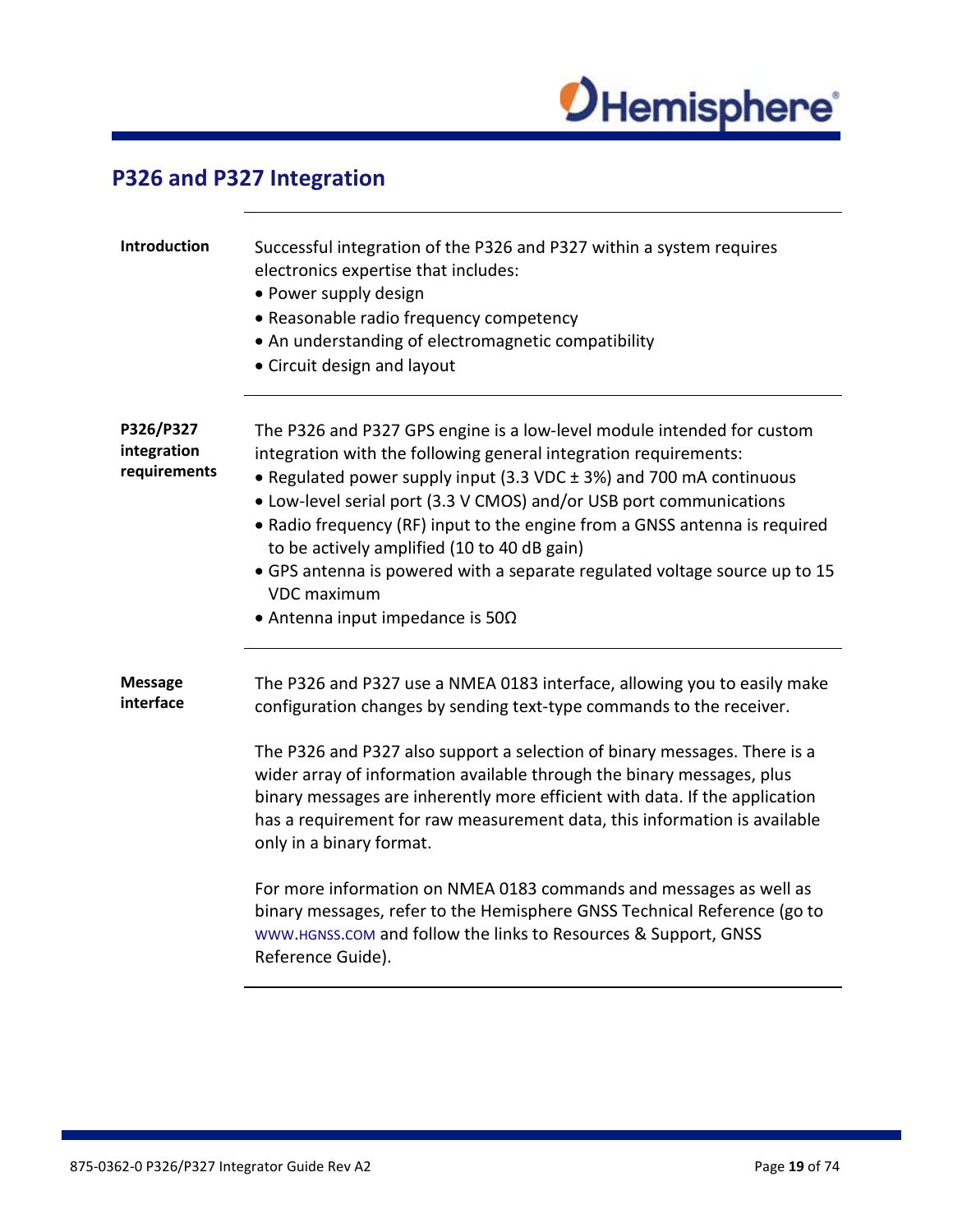

# <span id="page-19-0"></span>**Mechanical Layout**

| P326/P327            | Figure 2-1 shows the mechanical layout for the P326 OEM board. Figure 2-2 |
|----------------------|---------------------------------------------------------------------------|
| mechanical<br>lavout | shows the mechanical layout for the P327 OEM board.                       |

Dimensions are in millimeters (inches) for all layouts.



**Figure 2-1: Eclipse P326 mechanical layout**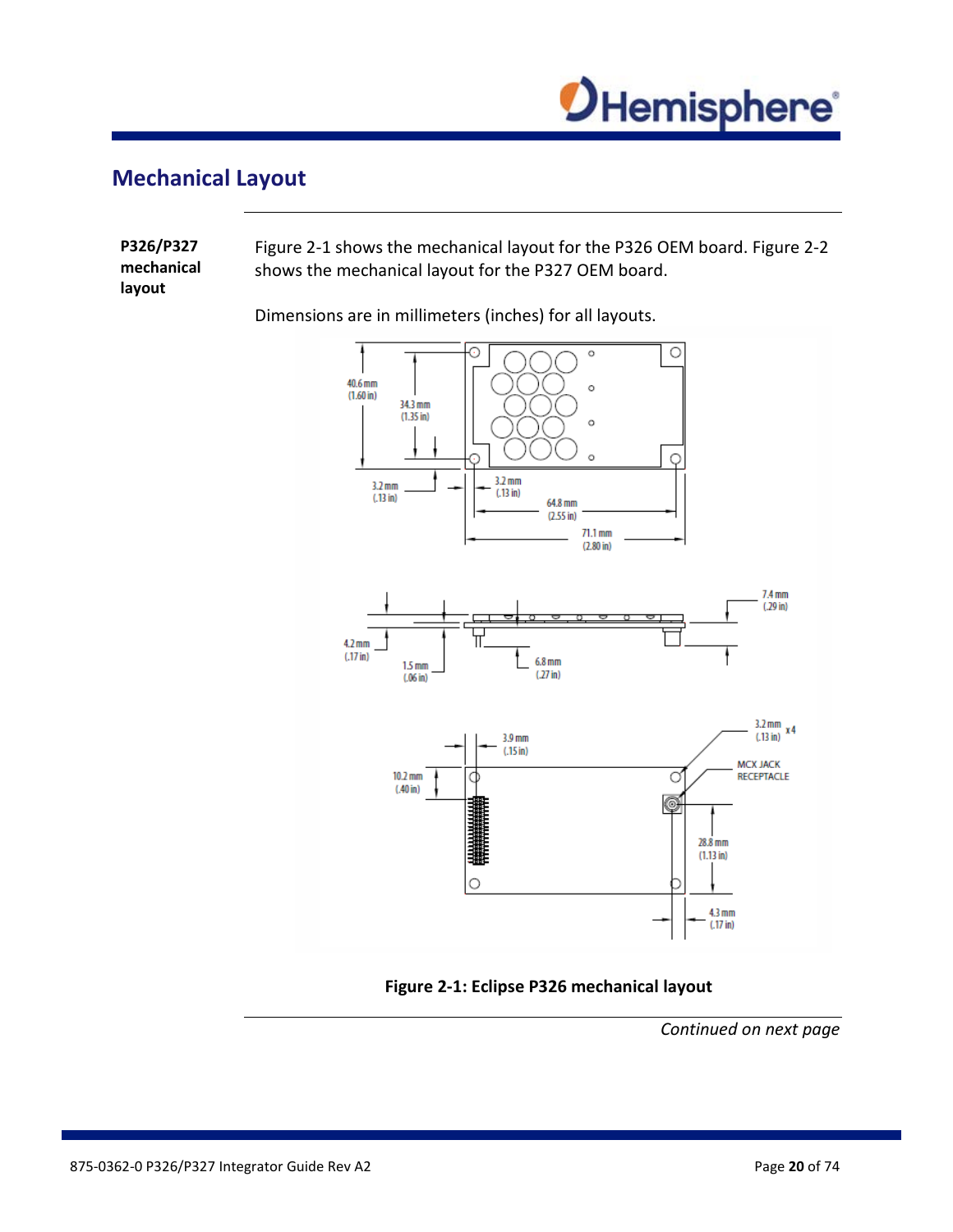

# **Mechanical Layout,** Continued



**Figure 2-2: Eclipse P327 mechanical layout**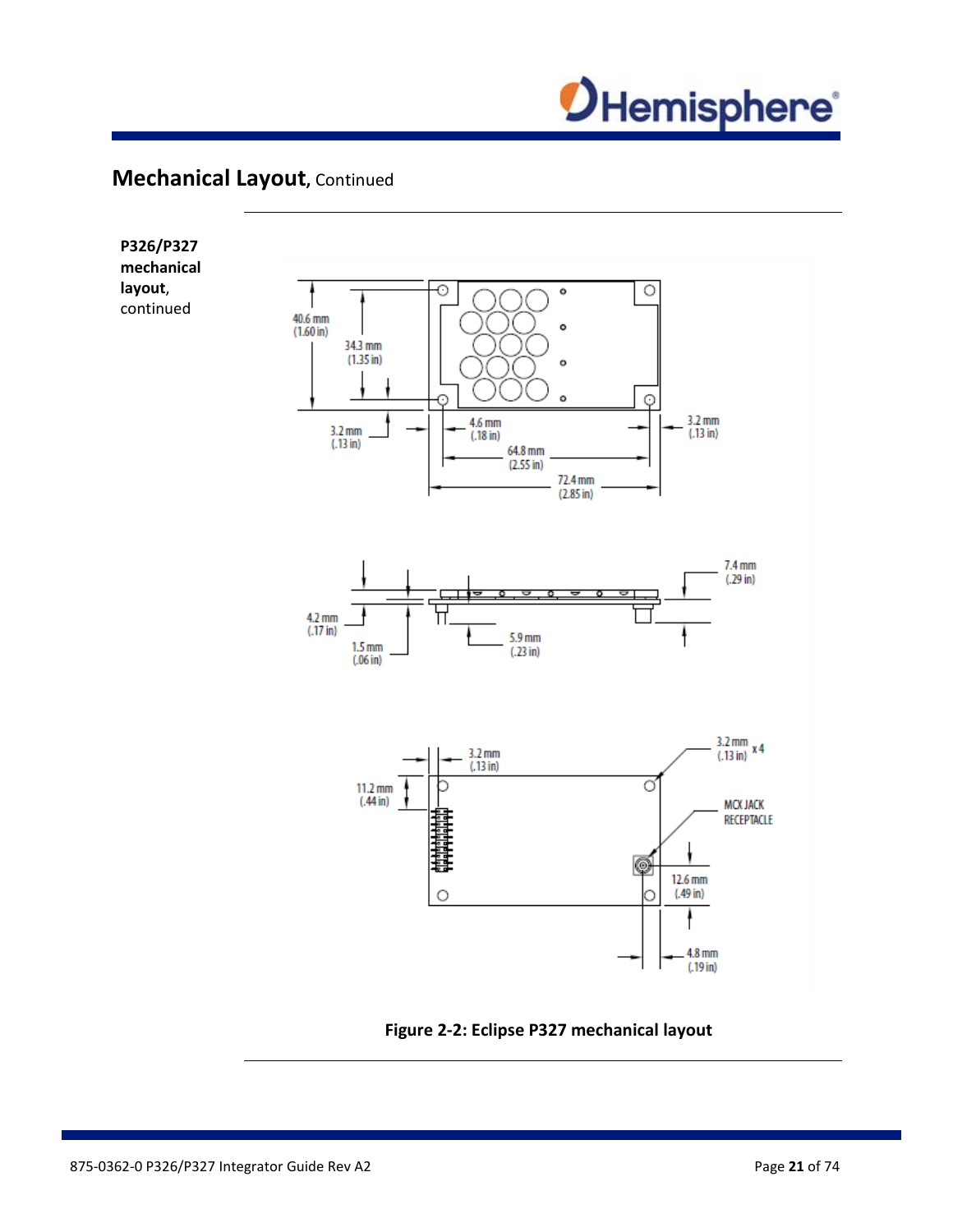

### <span id="page-21-0"></span>**Connectors**

### **P326/P327 connectors** Table 2-1 describes P326 and P327 connectors and mating connectors. You can use different compatible connectors; however, the requirements may be different. The antenna input impedance is 50Ω.

| <b>Eclipse Board and</b> |                       | <b>SMT Connector</b>                                             | <b>Mating Connector</b> |
|--------------------------|-----------------------|------------------------------------------------------------------|-------------------------|
|                          | <b>Connector Type</b> |                                                                  |                         |
| P326                     | <b>RF</b>             | MCX, female straight jack                                        | MCX, male straight      |
|                          |                       | Emerson                                                          | plug                    |
|                          |                       | (Johnson) 133-3711-202                                           | Samtec RSP-             |
|                          |                       |                                                                  | 127824-01               |
|                          | Power/data            | 34-pin (17x2) male                                               | 17x2 female SMT         |
|                          |                       | header,                                                          | header socket,          |
|                          |                       | 0.05 in (1.27 mm) pitch                                          | 0.05 in (1.27           |
|                          |                       | Samtec FTSH-117-04-L-                                            | mm)pitch                |
|                          |                       | DV                                                               | Samtec FLE-117-         |
|                          |                       |                                                                  | $01-G-DV$               |
| P327                     | RF                    | MCX, female straight jack                                        | MCX, male straight      |
|                          |                       | Emerson                                                          | plug                    |
|                          |                       | (Johnson) 133-3711-202                                           | Samtec RSP-             |
|                          |                       |                                                                  | 127824-01               |
|                          | Power/data            | 20-pin (10x2) male                                               | 10x2 female SMT         |
|                          |                       | header,                                                          | header socket,          |
|                          |                       | $0.08$ in $(2 \text{ mm})$ pitch                                 | $0.08$ in $(2)$         |
|                          |                       |                                                                  | mm)pitch                |
|                          |                       | Samtec TMM-110-01-T-                                             | Samtec TLE-110-         |
|                          |                       | D-SM                                                             | $01-G-DV$               |
|                          |                       | Note: For the Samtec FTSH headers, '-04' indicates 0.150" posts. |                         |

### <span id="page-21-1"></span>**Table 2-1: P326 and P327 connectors**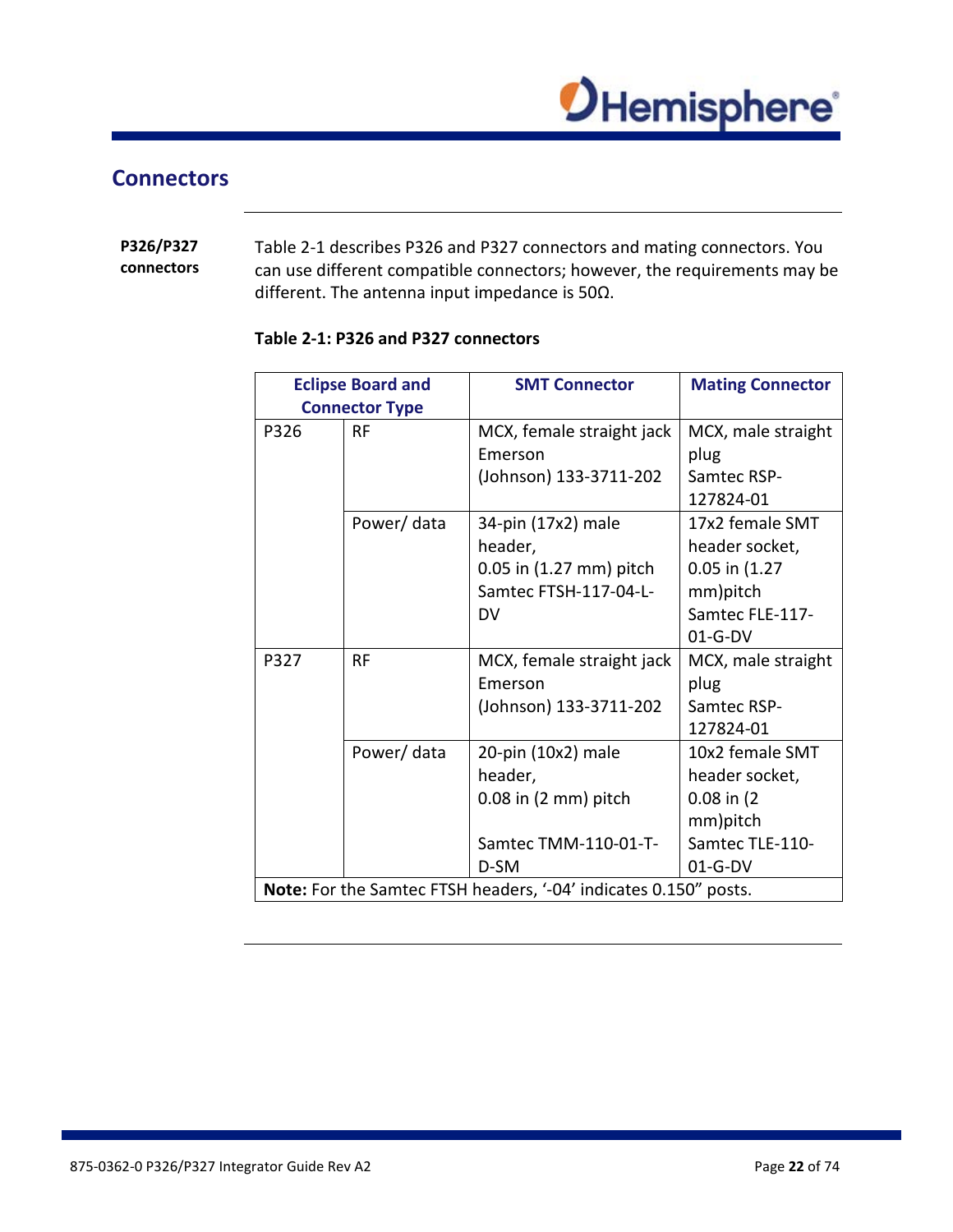

# <span id="page-22-0"></span>**Mounting Options**

| <b>Overview</b>                        | There are two options for mounting the P326 and P327:<br>• Direct Electrical Connection method<br>• Indirect Electrical Connection (cable) method                                                                                                                                                                                                    |
|----------------------------------------|------------------------------------------------------------------------------------------------------------------------------------------------------------------------------------------------------------------------------------------------------------------------------------------------------------------------------------------------------|
| <b>Direct electrical</b><br>connection | Place an RF connector, header connector, and mounting holes on the carrier<br>board and then mount the P326 and P327 on the standoffs and RF and<br>header connectors. This method is very cost effective as it does not use cable<br>assemblies to interface the P326 and P327.                                                                     |
|                                        | Note: Use care when routing RF traces. Trace impedance shall be 50 ohms.<br>Ensure the trace has no breaks in the ground plane beneath it and that the<br>RF trace does not cross or run adjacent to power or data traces.                                                                                                                           |
|                                        | Use metal standoffs, bolts, nuts or screws. Plastic or nylon standoffs are not<br>appropriate for vibration concerns. PCB snap-in place standoffs shall be<br>avoided. The pressure and snapping action put undue stress on the board<br>and compromise solder integrity. In addition, metal standoffs help heat<br>dissipate off the GNSS board.    |
|                                        | The P326 and P327 uses a standoff height of 7.9 mm (5/16 in or 0.3125 in).<br>With this height, there should be no washers between either the standoff<br>and the P326 or the standoff and the carrier board; otherwise, you must<br>make accommodations. You may need to change the standoff height if you<br>select a different header connector.  |
|                                        | If you want to use a right angle MCX connector, use a taller header than the<br>Samtec part number suggested in this guide. This will provide clearance to<br>have a right-angle cable-mount connector and reduce the complexity by not<br>having the carrier board handle the RF signals. See Table 2-1 for P326 and<br>P327 connector information. |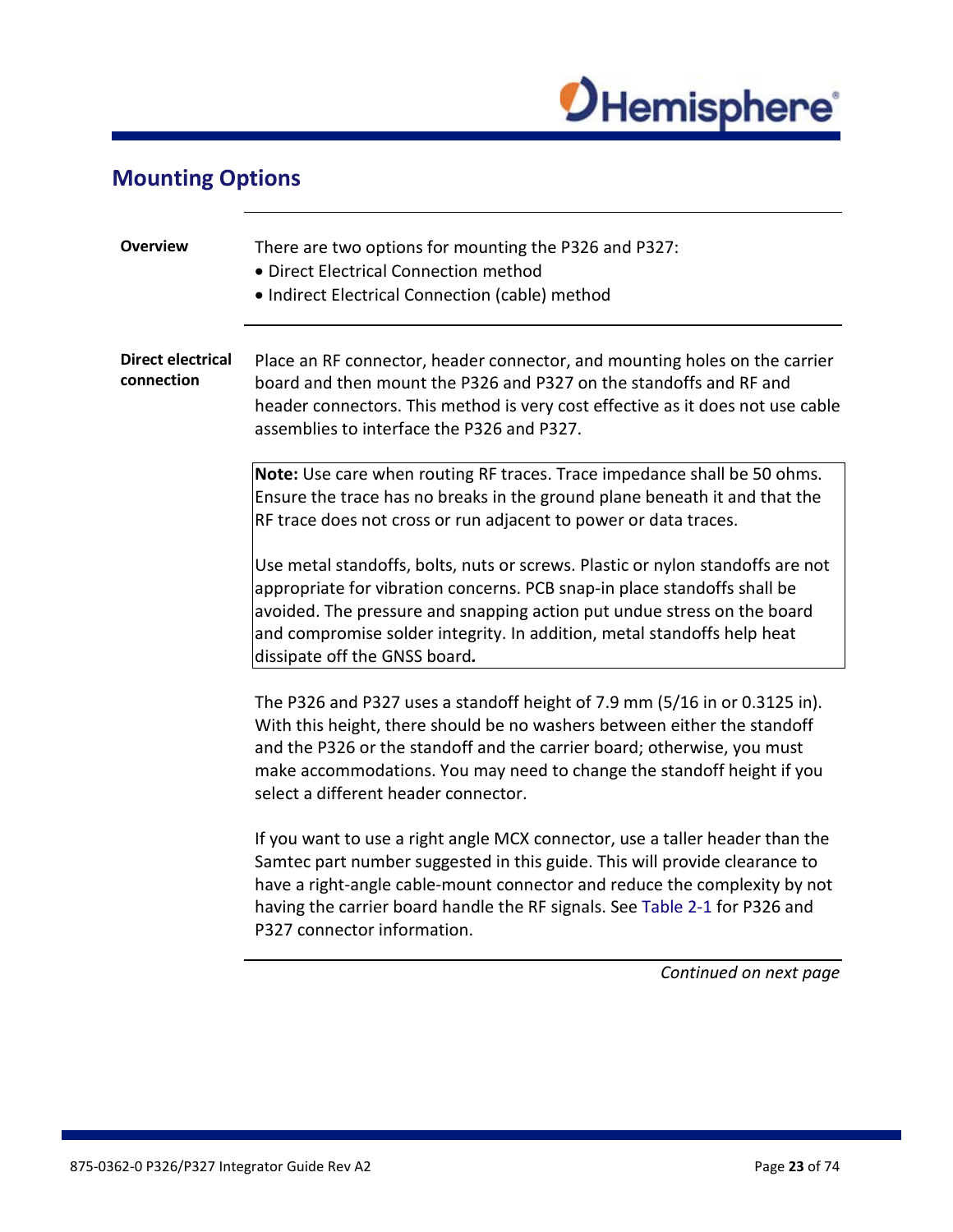

### **Mounting Options, Continued**

| Direct electrical<br>connection,<br>continued | The mounting holes of the P326 and P327 have a standard inner diameter of<br>$3.2$ mm $(0.125$ in). |
|-----------------------------------------------|-----------------------------------------------------------------------------------------------------|
| <b>Indirect</b>                               | The second method is to mount the P326 and P327 mechanically so you can                             |
| electrical                                    | connect a ribbon power/data cable to the P326 and P327. This requires cable                         |
| connection                                    | assemblies and there is a reliability factor present with cable assemblies in                       |
| (cable) method                                | addition to increased expense.                                                                      |

## <span id="page-23-0"></span>**Header Layouts and Pin-outs**

**Overview** The P326 and P327 use a dual-row header connector to interface with power, communications, and other signals.

> To identify the first header pin, orient the board so the diamond is to the upper left of the pins; the first pin is on the left directly below the diamond (see Figure 2-3).The pins are then sequentially numbered per row from topto-bottom.



**Figure 2-3: Identifying the first pin on the header connector**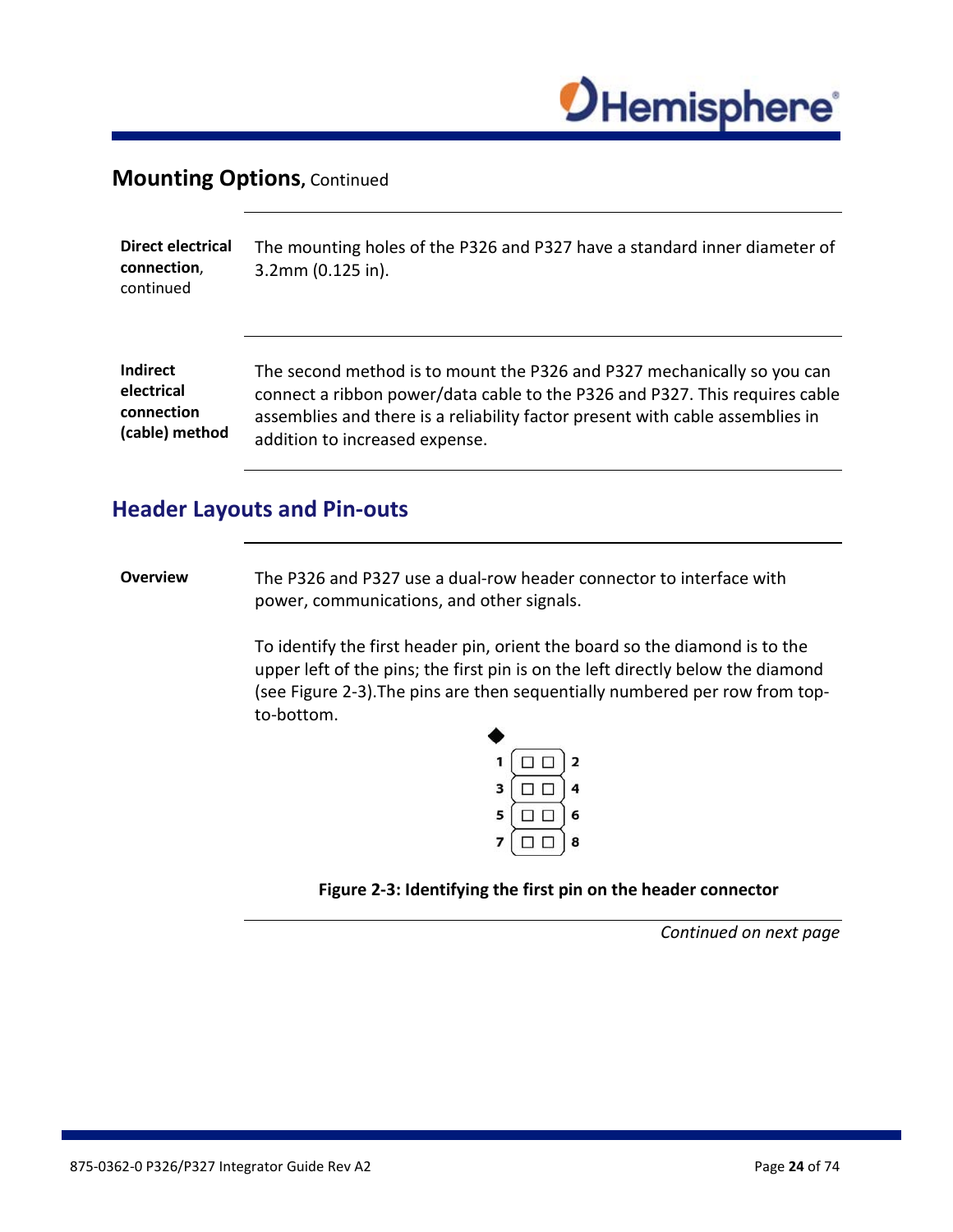

**P326 Header**  The P326 boards have a 34-pin header. Figure 2-4 shows the P326 34-pin **and pin-out** header layout.  $\Box$  $3\Box$  4  $5\left(\pi\pi\right)$  6 31 111 32 33  $\boxed{ \square \square }$  34

**Figure 2-4: P326 34-pin header layout**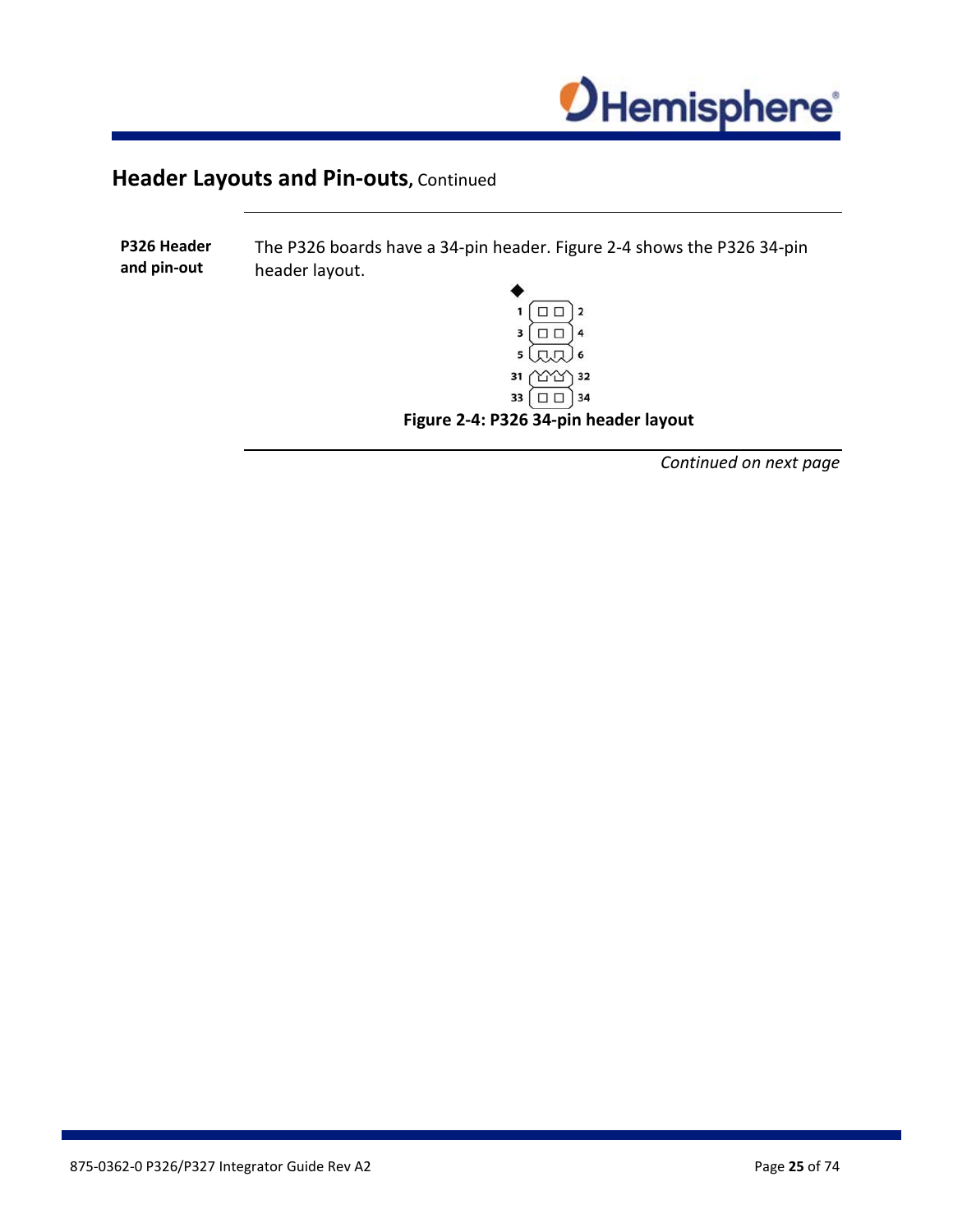

| P326 Header<br>and pin-out,<br>continued |                | Table 2-2 provides the P326 34-pin header pin-out.<br>Table 2-2: P326 34-pin header pin-out |             |                                                |  |
|------------------------------------------|----------------|---------------------------------------------------------------------------------------------|-------------|------------------------------------------------|--|
|                                          | Pin            | <b>Name</b>                                                                                 | <b>Type</b> | <b>Description</b>                             |  |
|                                          | $\mathbf{1}$   | 3.3V                                                                                        | Power       | Receiver power supply, 3.3 V                   |  |
|                                          | $\overline{2}$ | 3.3V                                                                                        | Power       | Receiver power supply, 3.3 V                   |  |
|                                          | $\overline{3}$ | Antenna Pwr                                                                                 | Power       | Antenna power, DC, 15 V max                    |  |
|                                          | $\overline{4}$ | Batt Backup                                                                                 | Power       | Power, 1.5 to 5.5 V, 500 nA<br>typical         |  |
|                                          | 5              | USB DEV+                                                                                    | I/O         | USB device data +                              |  |
|                                          | 6              | USB DEV-                                                                                    | I/O         | USB device data -                              |  |
|                                          | $\overline{7}$ | <b>GND</b>                                                                                  | Power       | Receiver ground                                |  |
|                                          | 8              | <b>GND</b>                                                                                  | Power       | Receiver ground                                |  |
|                                          | 9              | <b>PATX</b>                                                                                 | Output      | Port A serial output, 3.3 V<br>CMOS, idle high |  |
|                                          | 10             | <b>PARX</b>                                                                                 | Input       | Port A serial input, 3.3 V<br>CMOS, idle high  |  |
|                                          | 11             | <b>PBTX</b>                                                                                 | Output      | Port B serial output, 3.3 V<br>CMOS, idle high |  |
|                                          | 12             | <b>PBRX</b>                                                                                 | Input       | Port B serial input, 3.3 V<br>CMOS, idle high  |  |
|                                          | 13             | <b>PDTX</b>                                                                                 | Output      | Port D serial output, 3.3 V                    |  |

14 PDRX | Input | Port D serial input, 3.3 V

15 | 1 PPS | Output | Active high, rising edge, 3.3 V

16 | Manual Mark | Input | Active low, falling edge, 3.3 V

17 | GPS Lock | Output | Status indicator, 3.3 V CMOS,

18 | Diff Lock | Output | Status indicator, 3.3 V CMOS,

*Continued on next page*

CMOS, idle high

CMOS, idle high

CMOS

CMOS

active low

active low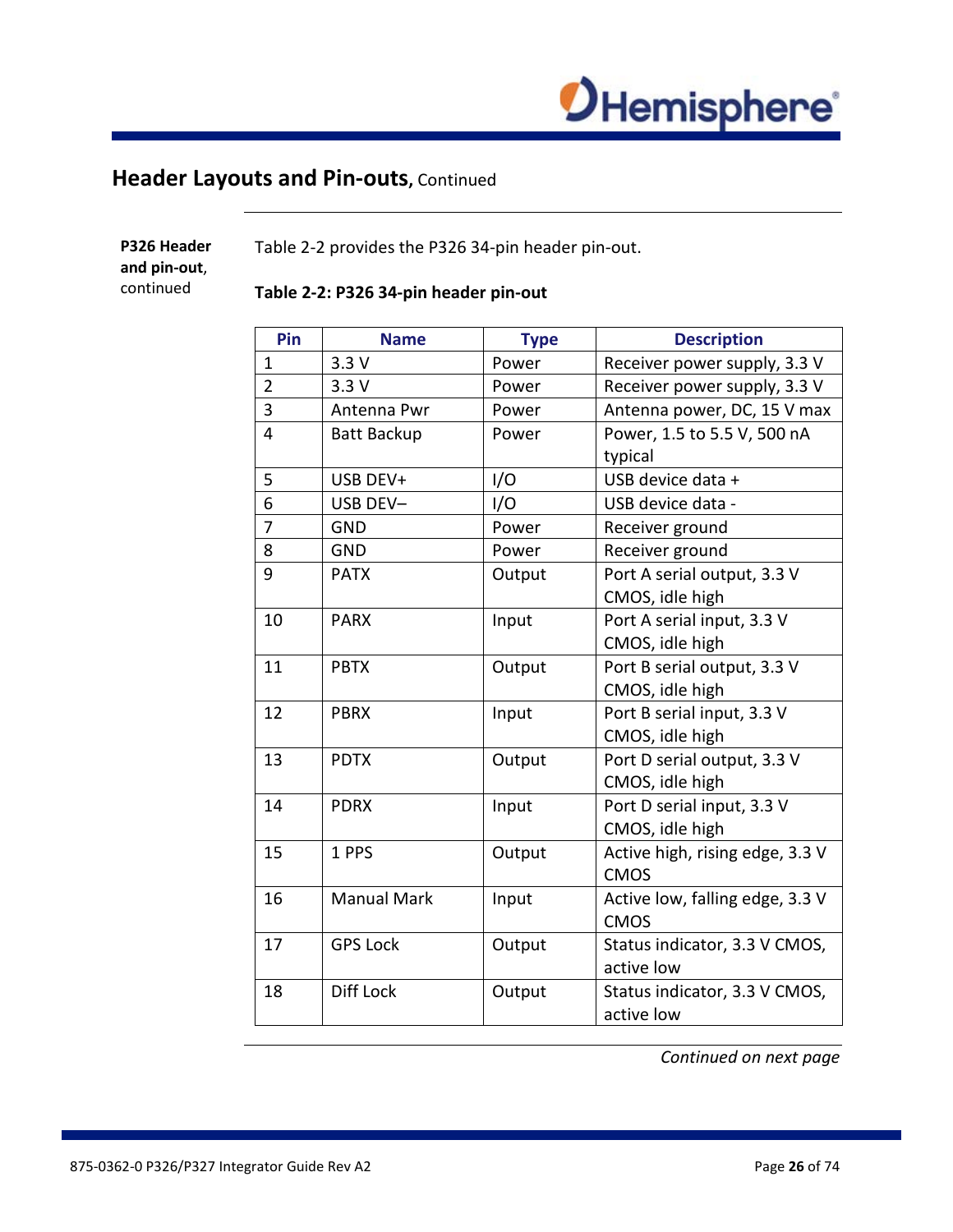

| Pin   | Name                | Type    | Description                   |
|-------|---------------------|---------|-------------------------------|
| 19    | <b>DGPS Lock</b>    | Output  | Status indicator, 3.3 V CMOS, |
|       |                     |         | active low                    |
| 20    | n/c                 | n/c     | n/c                           |
| $21*$ | TX CAN A            | Output* | Selectable between, CAN A     |
|       | (default) / GPIO0   |         | transmit (default)/ General   |
|       |                     |         | purpose (input/output)        |
| $22*$ | TX CAN B            | Output* | Selectable between, CAN B     |
|       | (default) / GPIO1   |         | transmit (default)/ General   |
|       |                     |         | purpose (input/output)        |
| $23*$ | RX CAN A/GPIO2      | Input*  | Selectable between, CAN A     |
|       |                     |         | receive (default)/ General    |
|       |                     |         | purpose (input/output)        |
| $24*$ | RX CAN B/GPIO3      | Input*  | Selectable between, CAN B     |
|       |                     |         | receive (default)/ General    |
|       |                     |         | purpose (input/output)        |
| 25    | <b>Speed Output</b> | Output  | 0 - 3 V variable clock output |
| 26    | Speed Ready         | Output  | Active low, speed valid       |
|       |                     |         | indicator, 3.3 V CMOS         |
| 27    | <b>GND</b>          | Power   | Receiver ground               |
| 28    | <b>GND</b>          | Power   | Receiver ground               |
| 29    | USB HOST D+         | I/O     | USB HOST data +               |

### **Table 2-2: P326 34-pin header pin-out (continued)**

**P326 Header and pin-out**, continued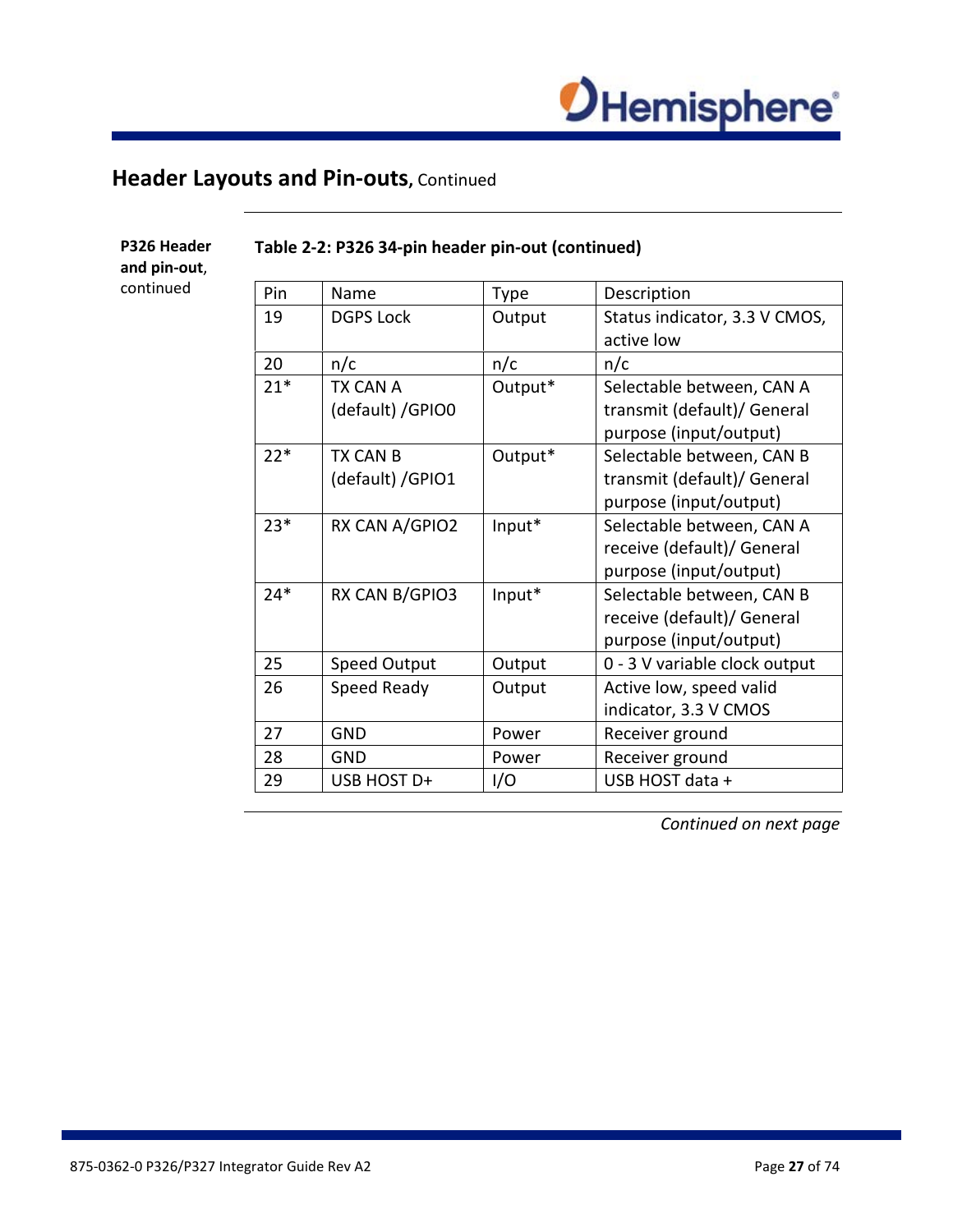

### **P326 Header**

**and pin-out**,

continued

### **Table 2-2: P326 34-pin header pin-out (continued)**

| Pin                                                                      | Name                                                                    | Type   | Description                 |  |
|--------------------------------------------------------------------------|-------------------------------------------------------------------------|--------|-----------------------------|--|
| 30                                                                       | USB HOST D-                                                             | I/O    | USB HOST data -             |  |
| 31                                                                       | <b>PCTX</b>                                                             | Output | Port C serial output, 3.3 V |  |
|                                                                          |                                                                         |        | CMOS, idle high             |  |
| 32                                                                       | <b>PCRX</b>                                                             | Input  | Port C serial input, 3.3 V  |  |
|                                                                          |                                                                         |        | CMOS, idle high             |  |
| 33                                                                       | n/c                                                                     | n/c    | n/c                         |  |
| 34                                                                       | Reset                                                                   | Input  | Reset, 3.3 V typical, not   |  |
|                                                                          |                                                                         |        | required                    |  |
|                                                                          | *Selectable pin with input/output option                                |        |                             |  |
|                                                                          |                                                                         |        |                             |  |
|                                                                          | Note: Pins are not 5 V tolerant. The pin voltage range is 0 to 3.3 VDC, |        |                             |  |
| unless otherwise noted. Leave any data or I/O pins that will not be used |                                                                         |        |                             |  |
| unconnected.                                                             |                                                                         |        |                             |  |
|                                                                          |                                                                         |        |                             |  |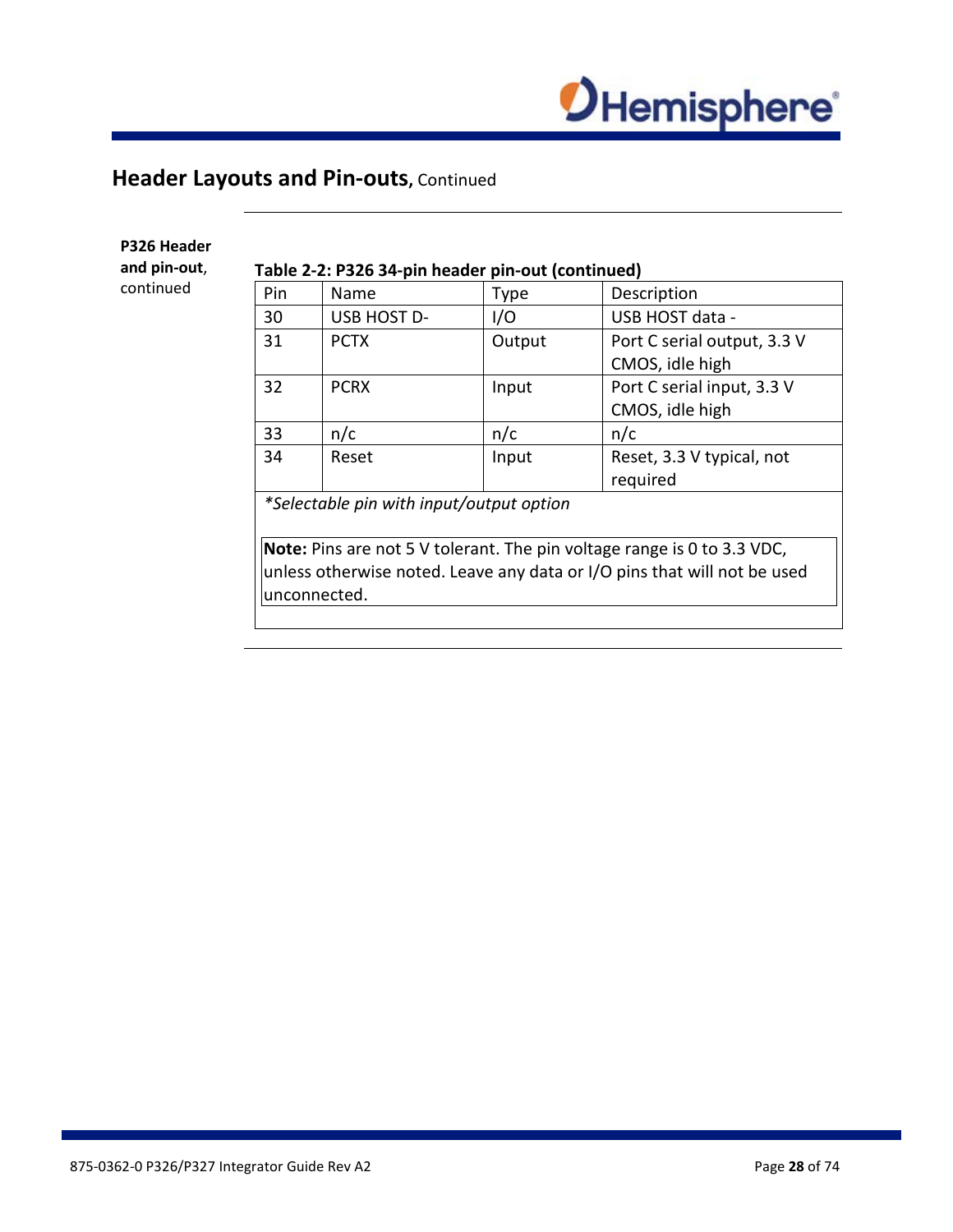

**P327 Header and pin-out** The P327 board has a 20-pin header. Figure 2-5 shows the Eclipse P327 20 pin header layout.



### **Figure 2-5: Eclipse P327 20-pin header layout**

Table 2-3 provides the Eclipse P327 20-pin header pin-out.

### **Table 2-3: P327 20-pin header pin-out**

| Pin            | <b>Name</b> | <b>Type</b> | <b>Description</b>           |
|----------------|-------------|-------------|------------------------------|
| $\mathbf{1}$   | Antenna Pwr | Power       | Antenna power, DC, 15 V max  |
| $\overline{2}$ | 3.3V        | Power       | Receiver power supply, 3.3V  |
| 3              | USB DEV-    | I/O         | USB device data -            |
| 4              | USB DEV+    | I/O         | USB device data +            |
| 5              | Reset       | Open        | Reset, open collector, 3.3 V |
|                |             | collector   | typical, not required        |
| 6              | <b>PCRX</b> | Input       | Port C serial input, 3.3 V   |
|                |             |             | CMOS, idle high              |
| 7              | <b>PCTX</b> | Output      | Port C serial output, 3.3 V  |
|                |             |             | CMOS, idle high              |
| 8              | <b>PDRX</b> | Input       | Port D serial input, 3.3 V   |
|                |             |             | CMOS, idle high              |
| 9              | <b>PDTX</b> | Output      | Port D serial output, 3.3 V  |
|                |             |             | CMOS, idle high              |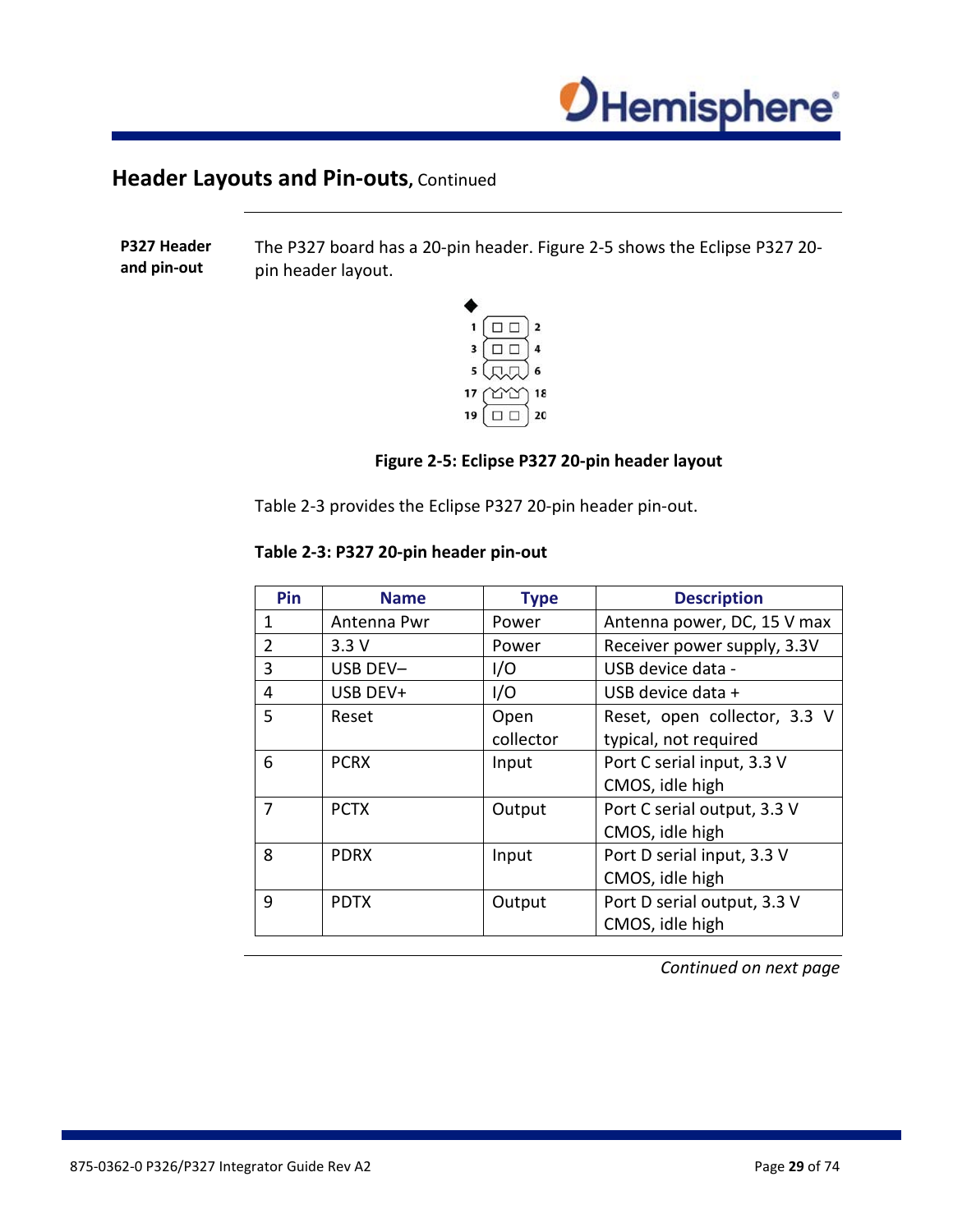

| Pin | Name                               | Type   | Description                                    |
|-----|------------------------------------|--------|------------------------------------------------|
| 10  | <b>GND</b>                         | Power  | Receiver ground                                |
| 11  | <b>PATX</b>                        | Output | Port A serial output, 3.3 V<br>CMOS, idle high |
| 12  | <b>PARX</b>                        | Input  | Port A serial input, 3.3 V<br>CMOS, idle high  |
| 13  | <b>GND</b>                         | Power  | Receiver ground                                |
| 14  | <b>PBTX</b>                        | Output | Port B serial output, 3.3 V<br>CMOS, idle high |
| 15  | <b>PBRX</b>                        | Input  | Port B serial input, 3.3 V<br>CMOS, idle high  |
| 16  | <b>GND</b>                         | Power  | Receiver ground                                |
| 17  | <b>Manual Mark</b>                 | Input  | Active low, falling edge, 3.3 V<br><b>CMOS</b> |
| 18  | <b>GND</b>                         | Power  | Receiver ground                                |
| 19  | 1 PPS                              | Output | Active high, rising edge, 3.3 V<br><b>CMOS</b> |
| 20  | <b>Position Valid</b><br>Indicator | Output | Status indicator, 3.3 V CMOS,<br>active low    |

### **P327 Header**

**and pin-out**,

### continued

**Note:**

Pins are not 5 V tolerant. The pin voltage range is 0 to 3.3 VDC, unless otherwise noted.

Leave any data or I/O pins that will not be used unconnected.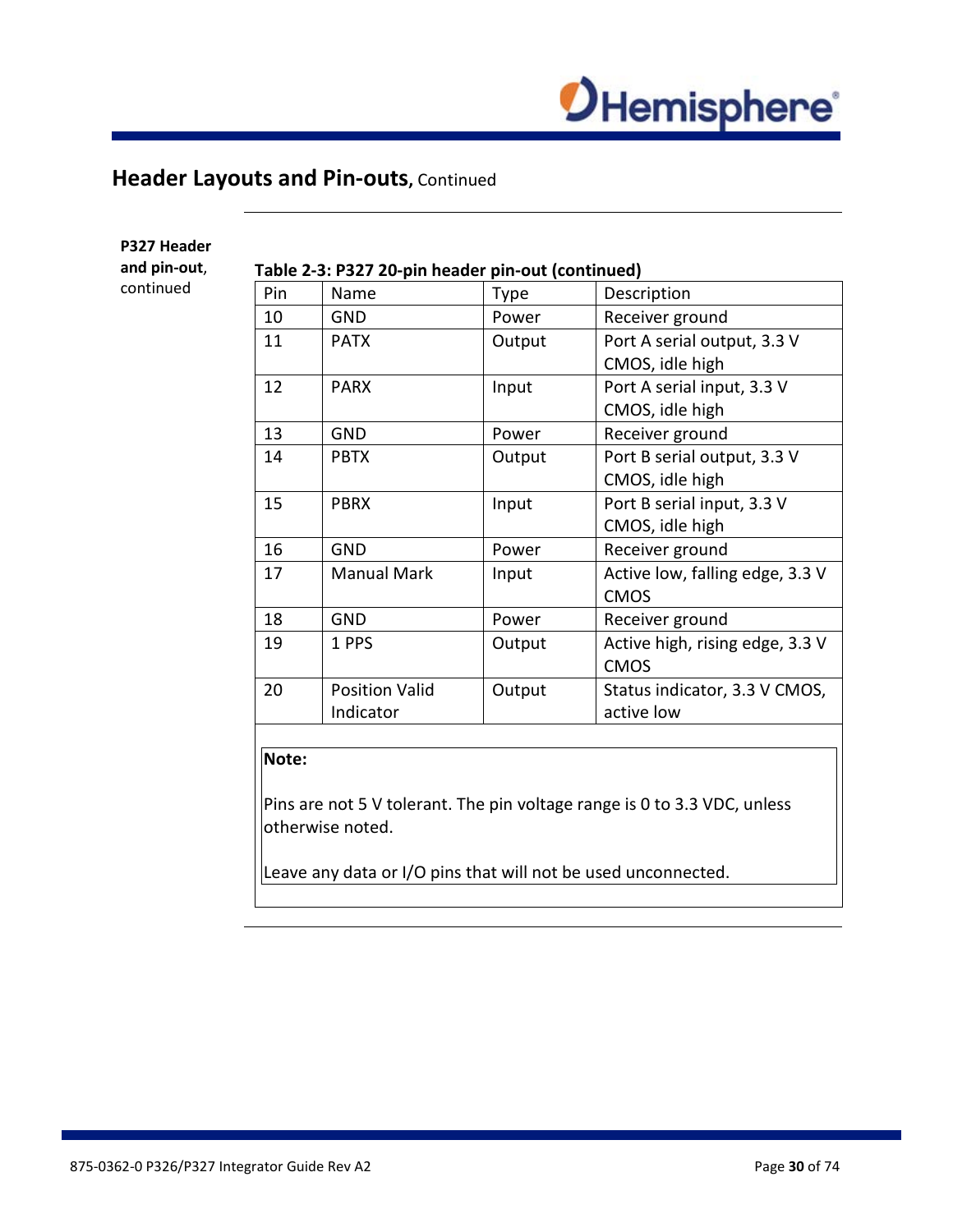

<span id="page-30-1"></span><span id="page-30-0"></span>

| <b>Signals</b>                 |                                                                                                                                                                                                                                                                                                                                                                                                                                                                                                                                                                                                        |
|--------------------------------|--------------------------------------------------------------------------------------------------------------------------------------------------------------------------------------------------------------------------------------------------------------------------------------------------------------------------------------------------------------------------------------------------------------------------------------------------------------------------------------------------------------------------------------------------------------------------------------------------------|
| Overview                       | This section provides information on the signals available via connectors.                                                                                                                                                                                                                                                                                                                                                                                                                                                                                                                             |
| <b>RF Input</b>                | The P326 and P327 is designed to work with active GNSS antennas with an<br>LNA gain range of 10 to 40 dB.                                                                                                                                                                                                                                                                                                                                                                                                                                                                                              |
|                                | The purpose of the range is to accommodate for losses in the cable system.<br>Essentially, there is a maximum cable loss budget of 30 dB for a 40 dB gain<br>antenna. Depending on the chosen antenna, the loss budget will likely be<br>lower (a 24 dB gain antenna would have a 14 dB loss budget).                                                                                                                                                                                                                                                                                                  |
|                                | When designing the internal and external cable assemblies and choosing the<br>RF connectors, do not exceed the loss budget; otherwise, you will<br>compromise the tracking performance of the P326 and P327.                                                                                                                                                                                                                                                                                                                                                                                           |
| <b>Ports</b>                   |                                                                                                                                                                                                                                                                                                                                                                                                                                                                                                                                                                                                        |
| <b>Serial ports</b>            | The P326 and P327 have four serial communication ports:<br>• Port A, Port B, Port C - main ports<br>. Port D - Exclusively used to interface with the SBX beacon board or an<br>external corrections source or RTK communications. This port will not<br>output normal GPS-related NMEA messages. When communicating into<br>either Port A, B, or C, a virtual connection may be established to the device<br>on Port D using the \$JCONN command. See "Communication Port D" below<br>for more information on Port D.<br>The P326 and P327 serial ports' 3.3 V CMOS signal level can be translated to |
|                                | interface to other devices. For example, if serial Ports A, B, and/or C are used<br>to communicate to external devices (such as PCs) you must translate the<br>signal level from 3.3 V CMOS to RS-232.                                                                                                                                                                                                                                                                                                                                                                                                 |
| <b>Communication</b><br>port D | Port D is exclusively for external DGPS correction input to the P326 and P327,<br>such as from Hemisphere GNSS' SBX beacon board and RTK communication.                                                                                                                                                                                                                                                                                                                                                                                                                                                |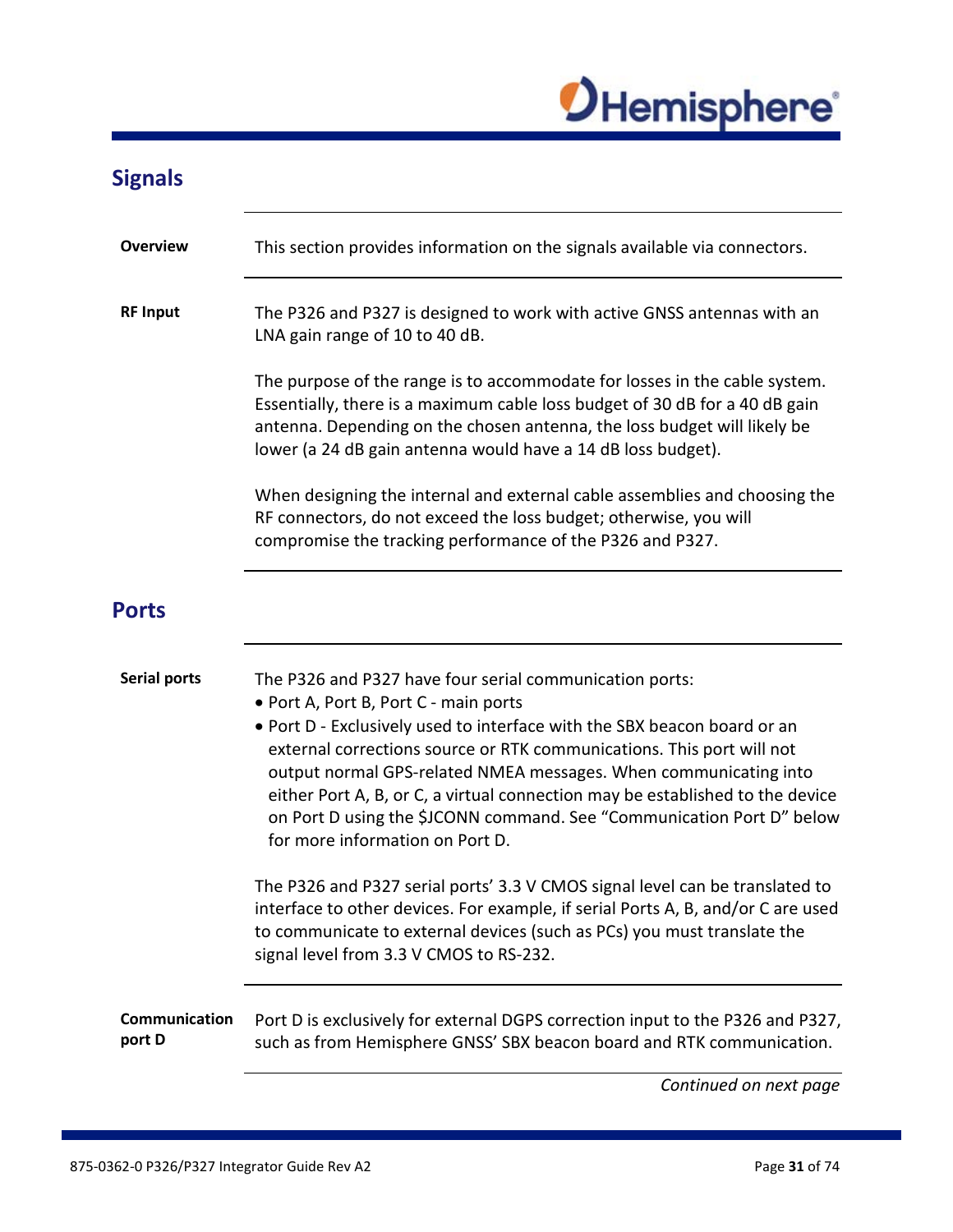

### Ports, Continued

| <b>USB ports</b> | The P326 has both a USB host port and a USB device port.                                                                                                                                                                                                                                       |
|------------------|------------------------------------------------------------------------------------------------------------------------------------------------------------------------------------------------------------------------------------------------------------------------------------------------|
|                  | The P327 has only a USB device port:<br>• USB device port (data communication) shown in Figure 2-6 serves as a<br>high-speed data communications port, such as for a PC<br>• USB host port (data storage) shown in Figure 2-7 serves as a data storage<br>port, such as with a USB flash drive |
|                  | The USB data lines are bidirectional and are differential pairs. The USB data<br>lines should be laid out on printed wire board (PWB) with 90 $\Omega$ ±15%<br>differential impedance.                                                                                                         |
|                  | The traces should be over a solid continuous ground plane. Maintain parallel<br>traces and symmetry. There shall be no traces or breaks in the ground plane<br>underneath the D+ and D- traces.                                                                                                |
|                  | It is also recommended to leave a minimum 20 mil spacing between USB<br>signals and other signals. Treat the data lines as if they are RF signals.                                                                                                                                             |
|                  | Device can use USB Type-B or Mini-B connectors. If Mini-B is used, "ID" pin 4<br>is NOT CONNECTED.                                                                                                                                                                                             |
|                  | Normally, a device uses 5 V; however, since Eclipse uses more than 900 mA<br>(2.5 W) it cannot use the BUS-supplied 5 V and therefore it is not connected.                                                                                                                                     |
|                  | Host shall use USB Type-A connector. If Mini-A is used, "ID" pin 4 is tied to<br>GROUND.                                                                                                                                                                                                       |
|                  | Mini-A connectors are not widely used and this defeats the purpose and<br>usability of USB drives and typical accessories.<br>Host port should provide at least 500 mA (2.5W) of power at all times.                                                                                           |
|                  | Continued on next page                                                                                                                                                                                                                                                                         |
|                  |                                                                                                                                                                                                                                                                                                |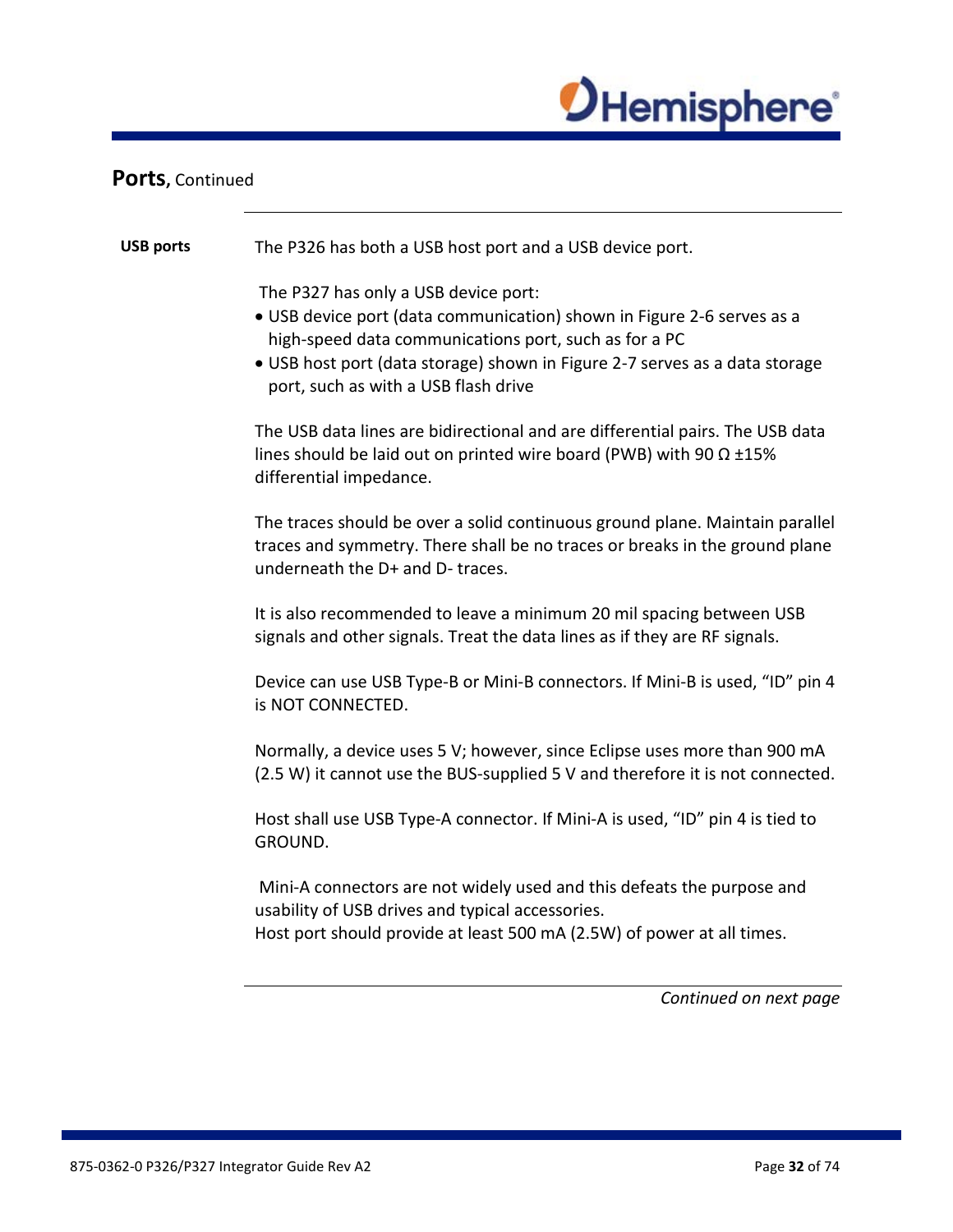

### <span id="page-32-0"></span>**CAN**

**CAN transceiver** A CAN Transceiver is required. The P326 CAN RX and CAN TX are 3.3V CMOS pins. The P326 connects to the transceiver on the single ended CMOS port.

> CANH and CANL are CAN standard pins on the physical bus side of the transceiver, the P326 does not connect to this portion of the transceiver.

Example devices are the TI SN65HVD233 (see Figure 2-8). CAN TX shall be connected to the CAN transceiver "CAN Transmit Data Input". CAN RX shall be connected to the CAN transceiver "CAN Receive Data Output". Slope control is not a design parameter determined by the P326 and is dependent on Integrator's application.



**Figure 2-6: P326 CAN design example**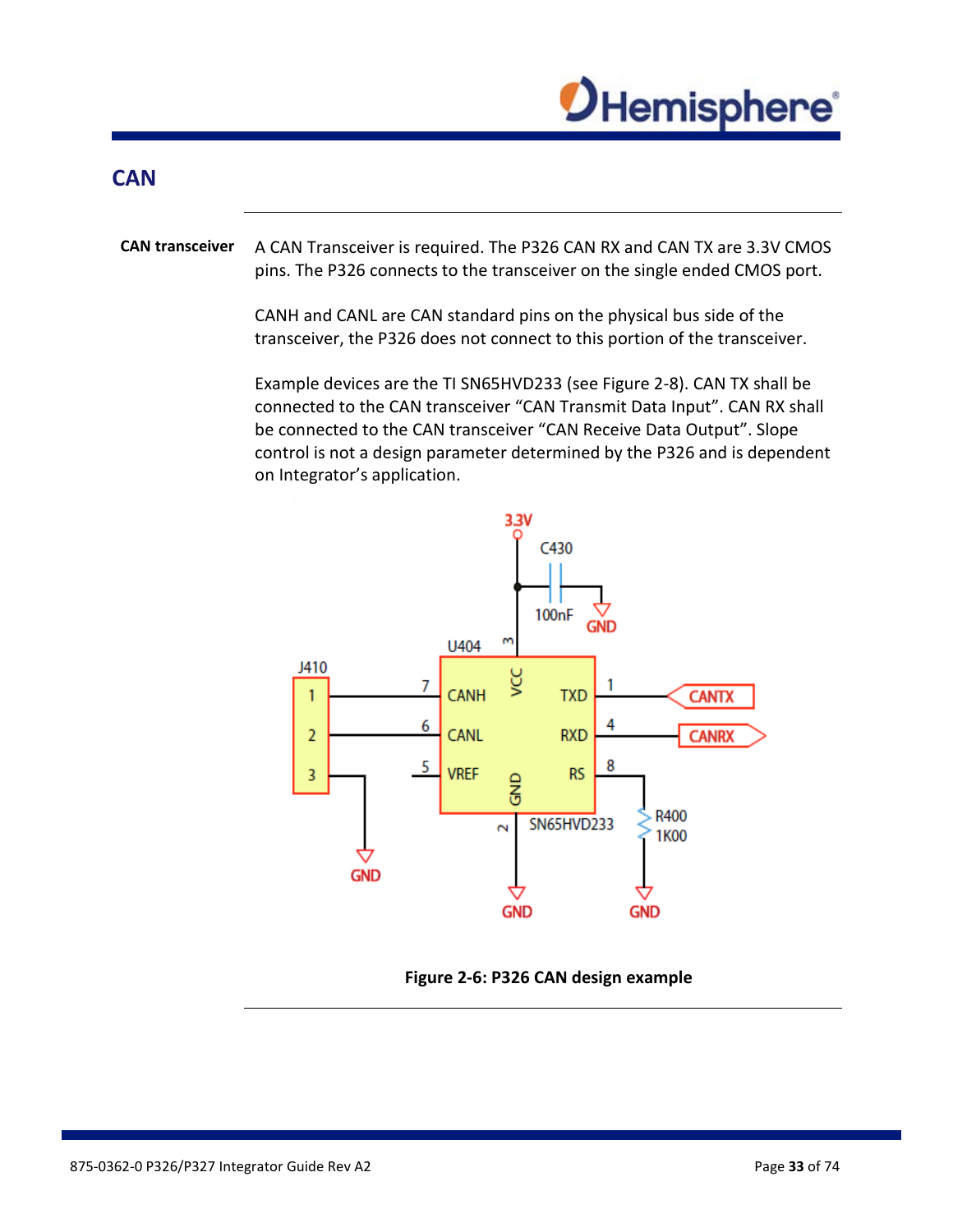

# **Chapter 3: Understanding the P326/P327**

# <span id="page-33-1"></span><span id="page-33-0"></span>**Overview**

**Introduction** Chapter 3 provides the information you need to understand the P326/P327 OEM Boards.

### **Contents**

| <b>Topic</b>              | <b>See Page</b> |
|---------------------------|-----------------|
| <b>Timing Signal</b>      | 35              |
| <b>Event Marker Input</b> | 35              |
| Grounds                   | 36              |
| <b>Speed Radar Output</b> | 36              |
| Shielding                 | 37              |
| <b>Receiver Mounting</b>  | 38              |
| <b>Thermal Concerns</b>   | 38              |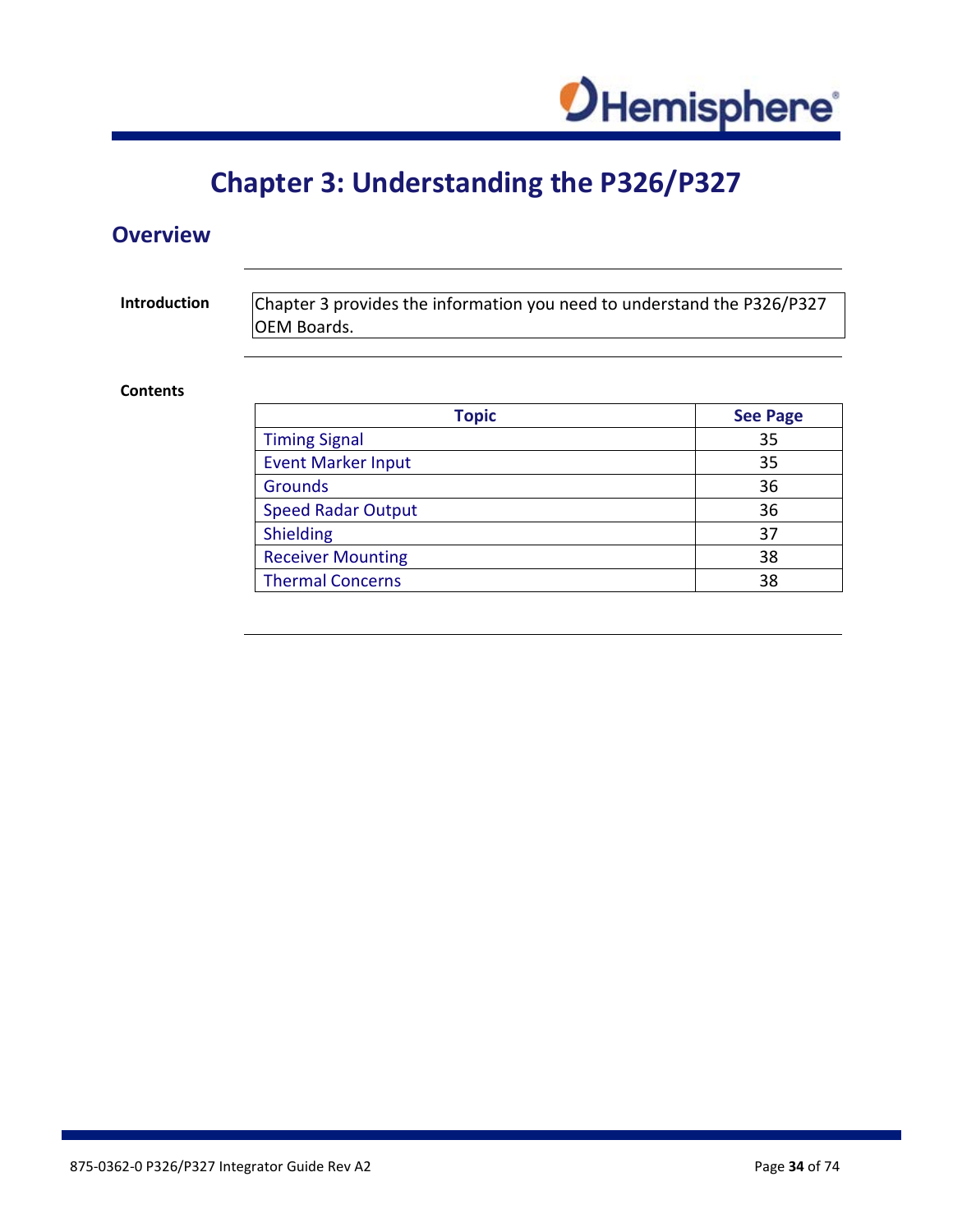

### <span id="page-34-0"></span>**Timing Signal**

| 1PPS timing | The one pulse per second (1 PPS) timing signal is used in applications where |
|-------------|------------------------------------------------------------------------------|
| signal      | devices require time synchronization.                                        |

**Note:** 1 PPS is typical of most GPS boards but not essential to normal receiver operation. Do not connect this pin if you do not need this function.

The 1 PPS signal is 3.3 V CMOS, active high with rising edge synchronization. The pulse is approximately 1 ms. The pulse width can be adjusted by 100 ns.

### <span id="page-34-1"></span>**Event Marker Input**

**Event marker input** An instantaneous GPS solution may be triggered with the Even Marker. This GPS solution will be time stamped and will not be synchronized with other data messages. The Event Marker is ideal for an application such as recording the time and position a photo is taken from a camera used in aerial photography.

> **Note:** Event marker input is typical of most GPS boards but not essential to normal receiver operation. Do not connect this pin if you do not need this function

> The event marker input is 3.3 V CMOS, active low with falling edge synchronization. The input impedance and capacitance is higher than 10 k  $Ω$ and 10 pF respectively, with a threshold of lower than 0.7 V required to recognize the input.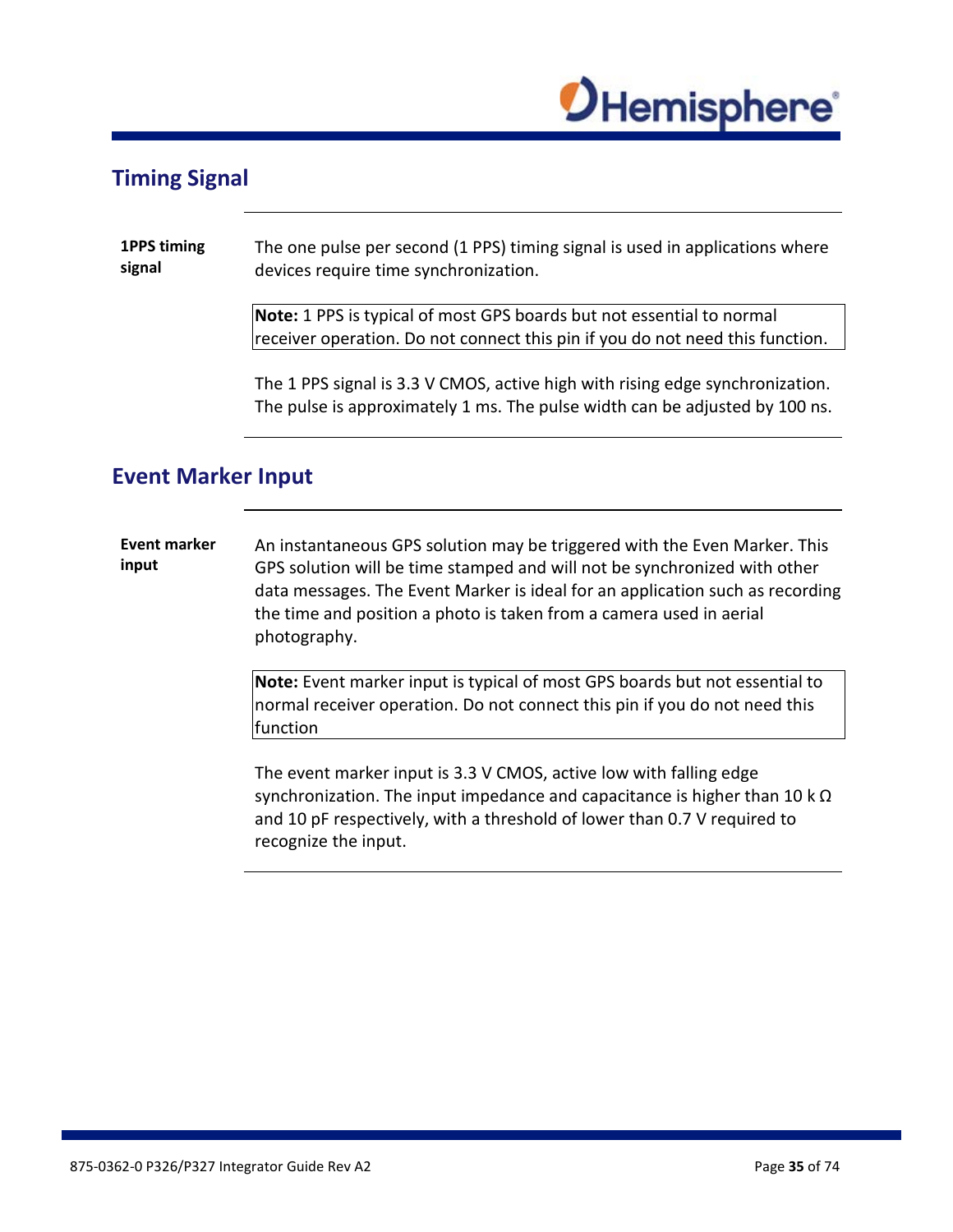

# <span id="page-35-0"></span>**Grounds**

<span id="page-35-1"></span>

| <b>Grounds</b>            | You must connect all grounds together when connecting the ground pins of<br>the P326 and P327. These are not separate analog and digital grounds that<br>require separate attention. Refer to Table 2-1 through Table 2-2 pin-out<br>ground information for the P326 and P327.                                                                                                                                                                                                                                                                                                                                                                                                                        |
|---------------------------|-------------------------------------------------------------------------------------------------------------------------------------------------------------------------------------------------------------------------------------------------------------------------------------------------------------------------------------------------------------------------------------------------------------------------------------------------------------------------------------------------------------------------------------------------------------------------------------------------------------------------------------------------------------------------------------------------------|
| <b>Speed Radar Output</b> |                                                                                                                                                                                                                                                                                                                                                                                                                                                                                                                                                                                                                                                                                                       |
| Speed radar<br>output     | Note: Speed radar output is not essential to normal receiver operation. Do<br>not connect these pins if you do not need this function.<br>The following two pins on the P326 relate to the Speed Radar.<br>• Speed Radar Pulse - Outputs a square wave with 50% duty cycle. The<br>frequency of the square wave varies directly with speed. 97 Hz represents a<br>speed of $1 \text{ m/s}$ (3.28 ft/s).<br>• Speed Radar Ready Signal - Indicates when the speed signal on the Speed                                                                                                                                                                                                                  |
|                           | Radar Pulse pin is valid. In static situations, such as when the vehicle has<br>stopped, the GPS position may still have slight variations from one moment<br>to the next. During these instances, the signal on the Speed Radar Ready<br>Signal pin is 'high' or +Vcc, indicating the speed coming out of the Speed<br>Radar Pulse pin is erroneous and not truly indicative of the GPS receiver's<br>actual speed. Therefore, it should not be referred to or be used. Once the<br>vehicle starts moving again and meets a minimum threshold speed, the<br>output on the Speed Radar Ready Signal pin will go 'low,' indicating valid<br>speed information is present on the Speed Radar Pulse pin. |
|                           | Table 2-4 provides the location of the Speed Radar Pulse and Speed Radar<br>Ready Signal on the P326 and P327.                                                                                                                                                                                                                                                                                                                                                                                                                                                                                                                                                                                        |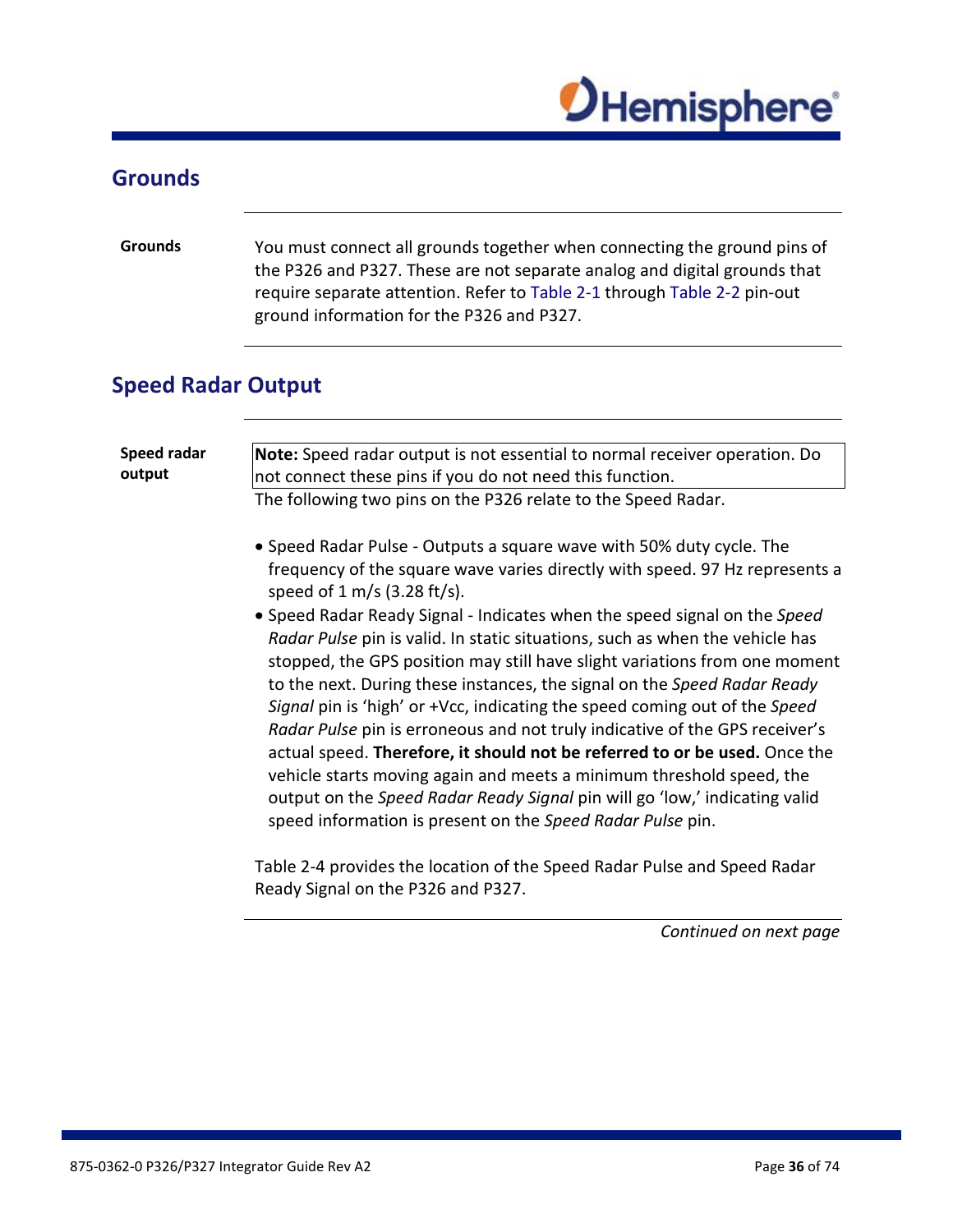

### **Speed Radar Output,** Continued

**Speed radar output**, continued

#### **Table 2-4: P326 and P327 speed radar output availability**

| <b>Eclipse Board</b> | <b>Speed Radar Pulse</b> | <b>Speed Radar Ready Signal</b> |
|----------------------|--------------------------|---------------------------------|
| P326                 | <b>Pin 25</b>            | <b>Pin 26</b>                   |
| I P327               | N/A                      | N/A                             |

**Note:** Neither pin has any form of isolation or surge protection. If utilizing the Speed Radar Pulse output. Hemisphere GNSS strongly recommends incorporating some form of isolation circuitry into the supporting hardware. Contact Hemisphere GNSS Customer Support for an example of an optically isolated circuit.

### **Shielding**

#### **Shielding** The P326 and P327 are sensitive instruments. When integrated into an enclosure, the P326 requires shielding from other electronics to ensure optimal operation.

The P326 and P327 shield design consists of a thin piece of metal with specific diameter holes, preventing harmful interference from penetrating, while still allowing air circulation for cooling.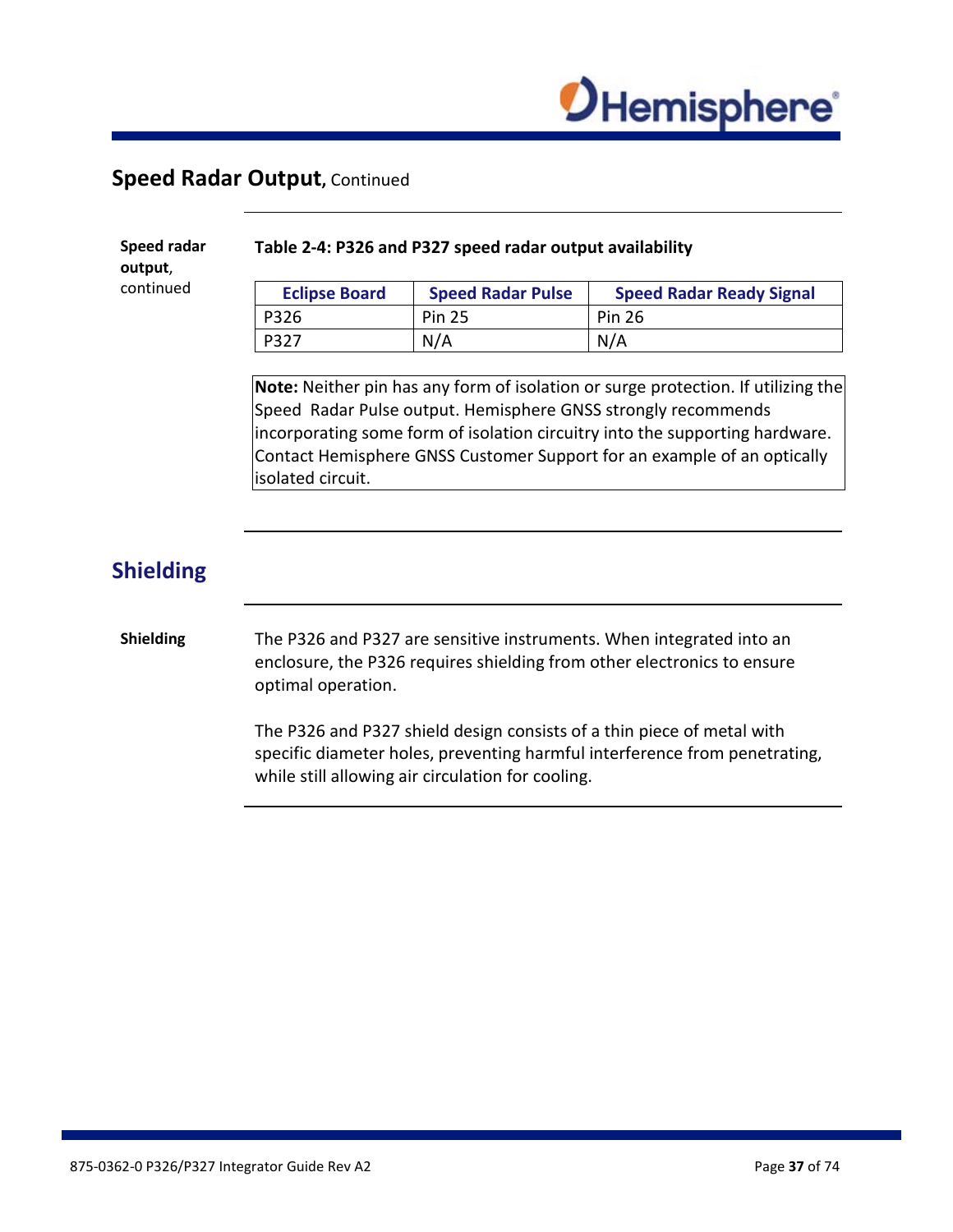

### **Receiver Mounting**

**Receiver mounting** The P326 and P327 are precision instruments. To ensure optimal operation, consider mounting the receiver in a way to minimize vibration and shock.

> When mounting the P326 or P327, immediately adjacent to the GPS antenna, Hemisphere GNSS highly recommends shielding the board from the LNA of the antenna. This step can be more complex than some integrators initially estimate. Attempt to confirm the operation in your application as early in the project as possible.

### **Thermal Concerns**

**Thermal concerns** The P326 and P327 receiver consumes a few watts of power, which ultimately will generate heat. Since this may raise the ambient temperature inside an enclosure, consider managing the heat inside the enclosure to ensure the internal temperature does not exceed the maximum operating temperature for the P326/P327. Some suggestions for heat management are heat sinks or heat conductive foam.

> **Note:** Thermal design may only be a concern if the integrated product's maximum design temperature is expected to be close to that of the P326 and P327.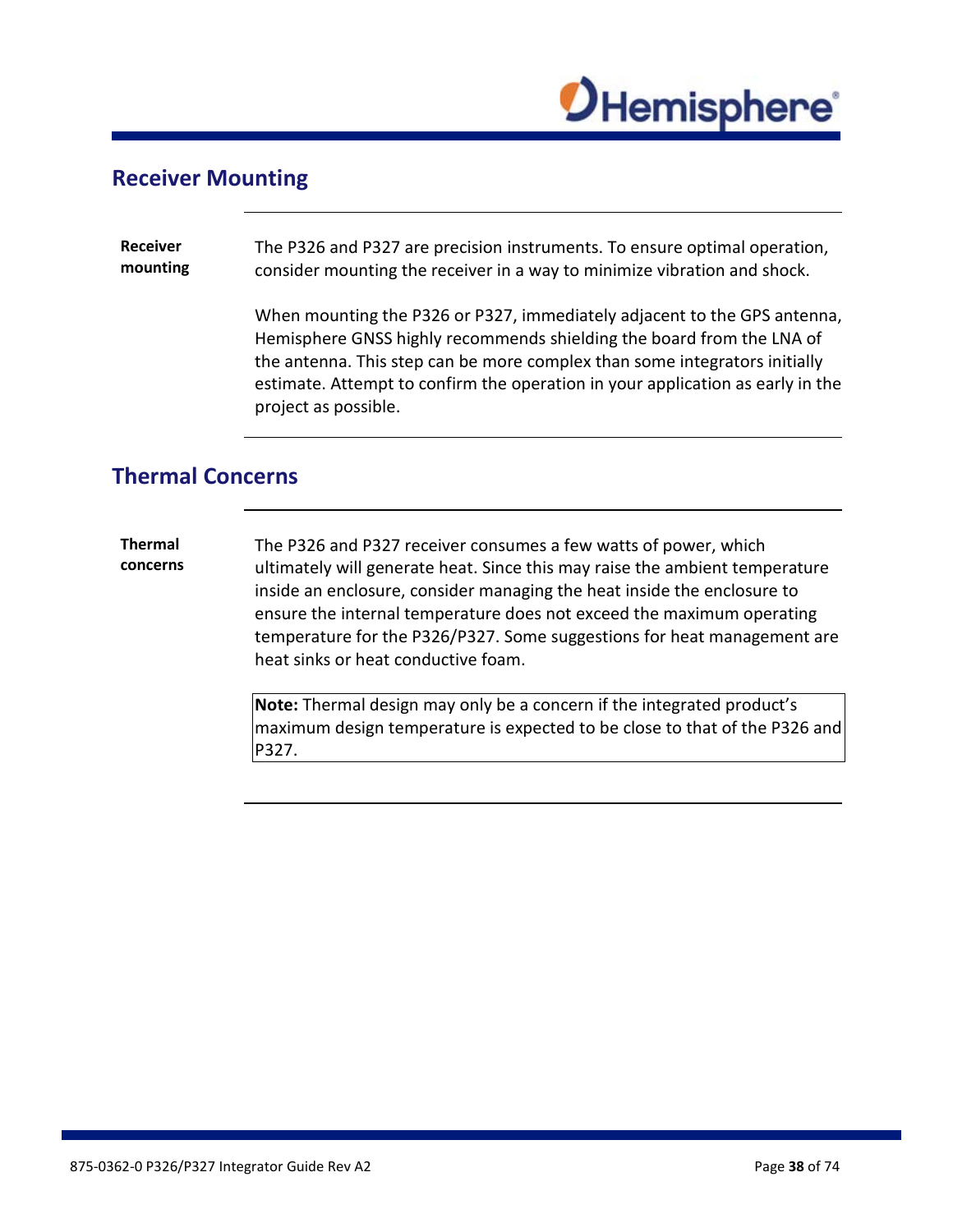

## **Chapter 4: Operating the P326/P327**

### **Overview**

#### **Introduction** This chapter provides P326 and P327 operation information, such as communicating with the P326 and P327, firmware, and configuration defaults.

**Note:** Install the antenna outdoors so it has a clear view of the entire sky. If you place the antenna indoors near a window, for example, you will likely not track a sufficient number of satellites. With a properly installed antenna the P326 and P327 provides a position within approximately 60 seconds.

#### **Contents**

| <b>Topic</b>                               | <b>See Page</b> |
|--------------------------------------------|-----------------|
| Powering the P326/P327 On/Off              | 40              |
| Communicating with the P326/P327           | 40              |
| Configuring the P326/P327                  | 41              |
| <b>LED Indicators</b>                      | 42              |
| <b>Configuring the Data Message Output</b> | 43              |
| 'THIS' Port and the 'OTHER' Port           | 43              |
| Saving the P326/P327 Configuration         | 44              |
| Using Port D for RTCM Input                | 45              |
| <b>Atlas L-band Messages/Commands</b>      | 46              |
| <b>Configuration Defaults</b>              | 47              |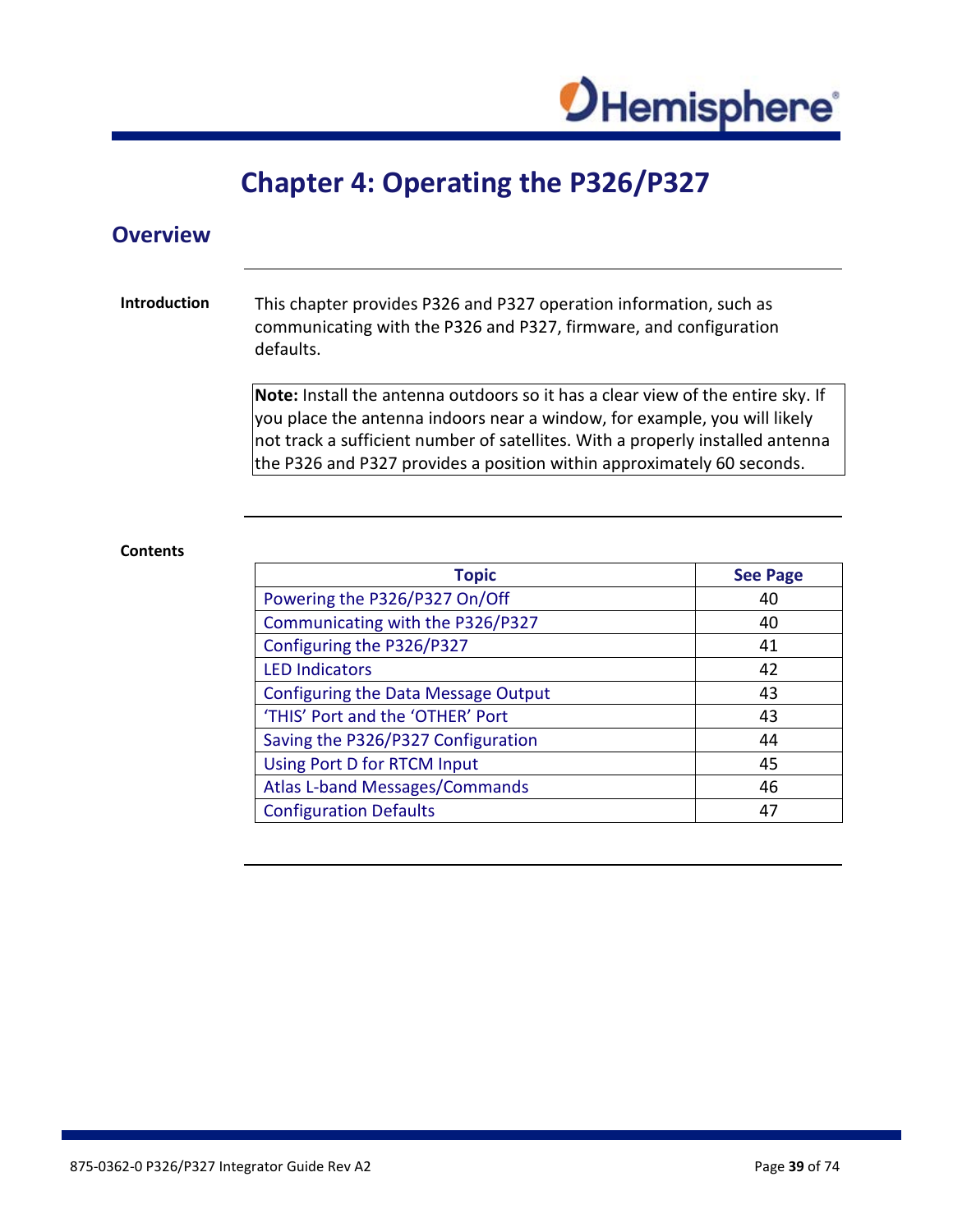

### <span id="page-39-0"></span>**Powering the P326/P327 On/Off**

**Powering the P326/P327**  The P326 and P327 is powered by a 3.3 VDC power source.

After you connect appropriate power the P326 and P327 is active. Although the P326 and P327 proceeds through an internal startup sequence upon application of power, it is ready to communicate immediately.

### <span id="page-39-1"></span>**Communicating with the P326/P327**

**Communicating with the P326/P327** The P326 and P327 features three primary serial ports (Port A, Port B, Port C) that you can configure independently from each other. You can configure the ports for any combination of NMEA 0183, binary, and RTCM SC-104 data. The usual data output is limited to NMEA data messages as these are industry standard. **Note:** You may use the three serial ports to separate the different data types and output different rates. If the P326 and P327 is required to output different data types simultaneously, ensure data logging and the processing software used can correctly parse the different data from a single stream.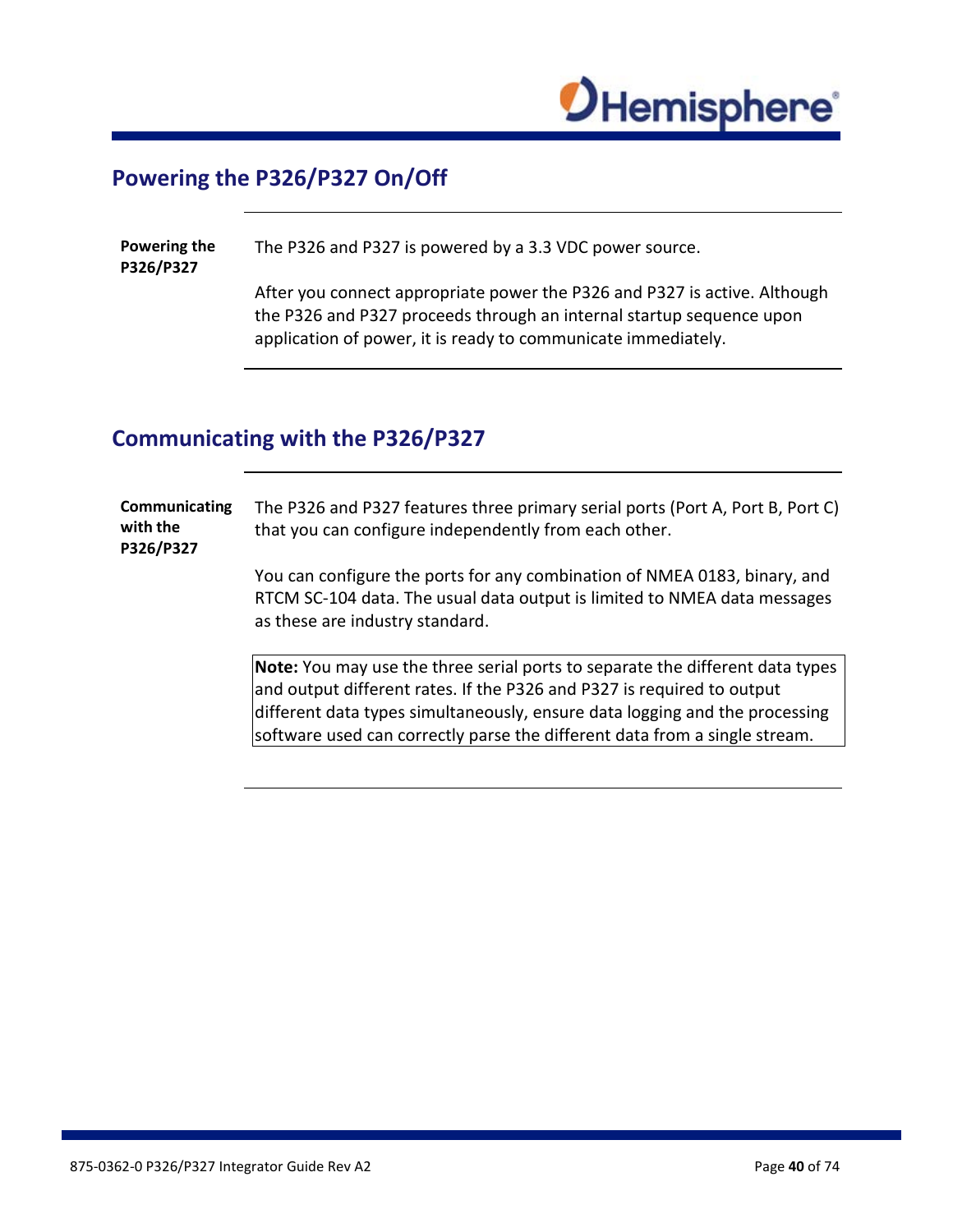

### <span id="page-40-0"></span>**Configuring the P326/P327**

**Configuring the P326/P327** You can configure all aspects of P326 and P327 operation through any serial port using proprietary commands. For information on these commands refer to the Hemisphere GNSS Technical Reference (go to WWW.HGNSS.COM, follow the links to Resources & Support, GNSS Reference Guide. You can configure the following: • Select one of the two firmware applications • Set communication port baud rates • Select which messages to output on the serial ports and the update rate of

- each message
- Set various receiver operating parameters

For a complete list of commands and messages refer to the Hemisphere GNSS Technical Reference (go to www.hemispheregnss.com and follow the links to Resources & Support, GNSS Reference Guide)

To issue commands to the P326 and P327 you will need to connect it to a terminal program such as HyperTerminal or either of Hemisphere GNSS' software applications (SLXMon or PocketMax). See "What is the best software tool to use to communicate with the P326 or P327 and configure it?" for descriptions of HyperTerminal, SLXMon, and PocketMax.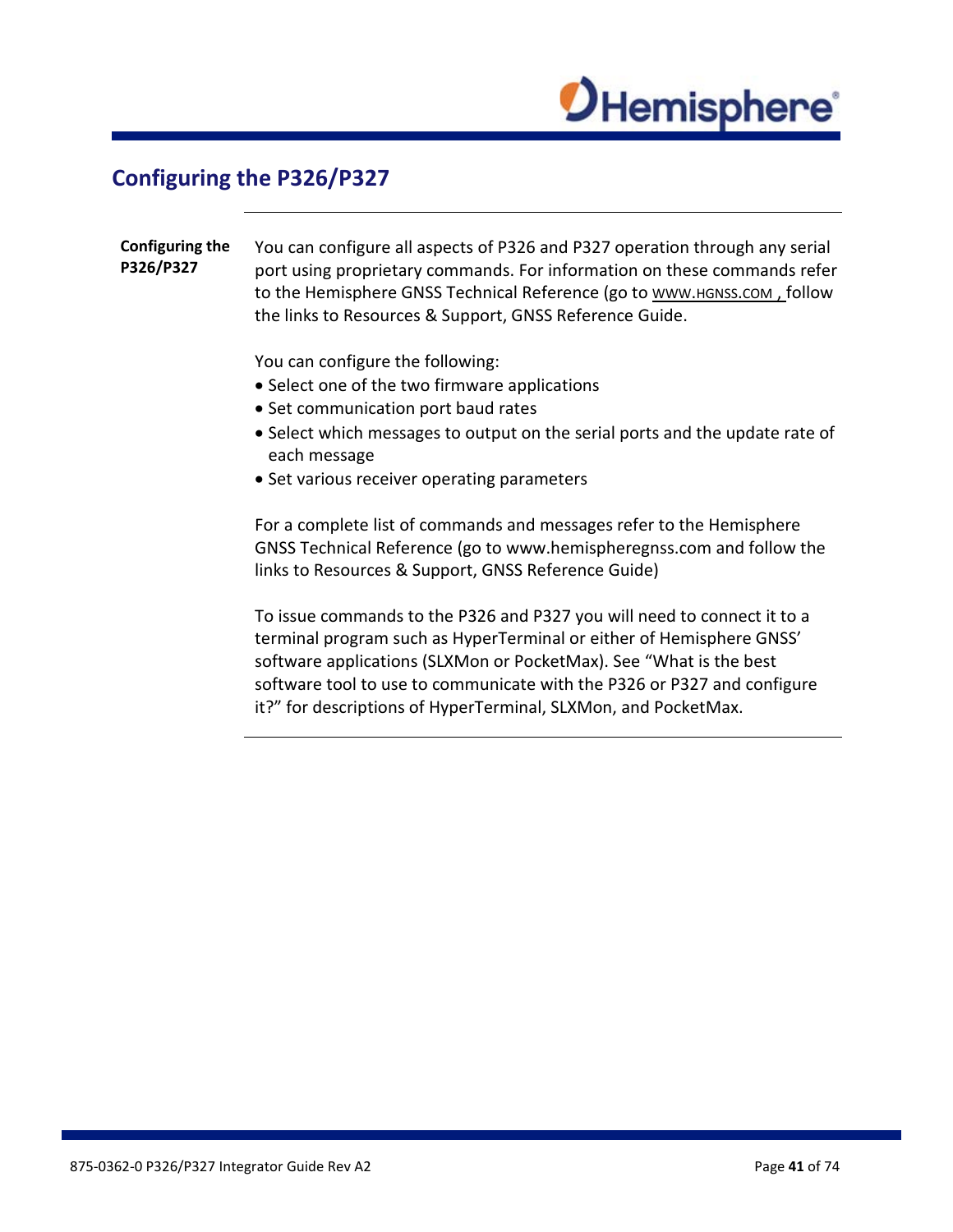

### <span id="page-41-0"></span>**LED Indicators**

**Overview** The P326 and P327 features the following surface-mounted diagnostic LEDs that indicate board status (see Figure 2-9):

- PWR Power
- GNSS GNSS lock
- DIFF Differential lock
- DGNSS DGNSS position





With the exception of the power LED the signals that drive the LEDs are available via the header connector. Refer to [Table 2-1 t](#page-21-0)hrough Table 2-2 for pin number descriptions for the P326 and P327.

**Note:** Each signal pin can offer only 1 mA of current and is active low. Since 1 mA of current may be inadequate for the application, you may want to transistor-buffer these signals to provide more current capacity for acceptable LED luminance.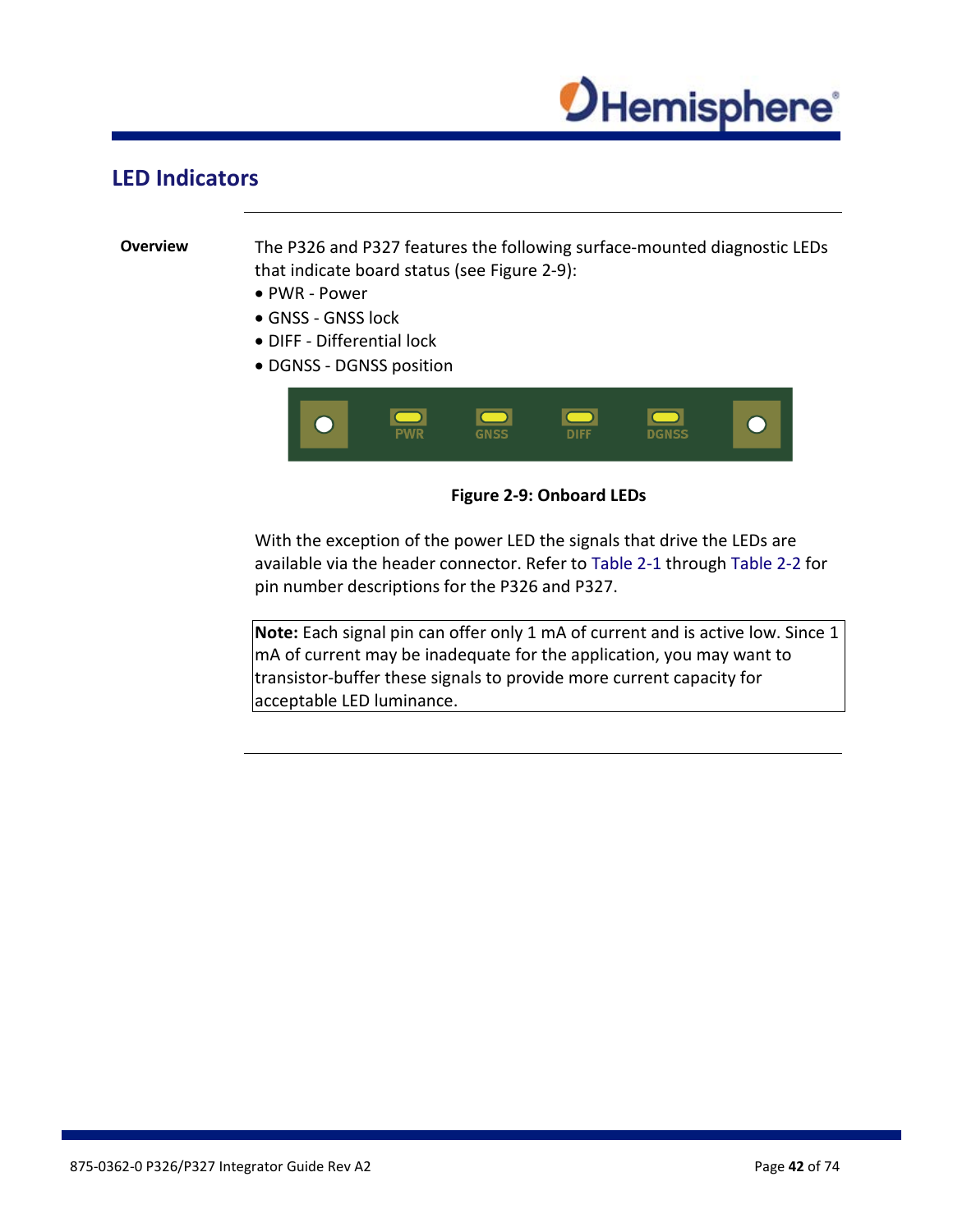

### <span id="page-42-0"></span>**Configuring the Data Message Output**

#### **Overview** The P326 and P327 feature three primary bidirectional ports (Ports A, B and C) and a differential-only port (Port D).

You can configure messages for all ports by sending proprietary commands to the P326 and P327 through any port. For a complete list of commands and messages refer to the Hemisphere GNSS Technical Reference (go to WWW.HGNSS.COM and follow the links to Resources & Support, GNSS Reference Guide).

## <span id="page-42-1"></span>**'THIS' Port and the 'OTHER' Port**

| <b>Overview</b> | Both Port A and Port B use the phrases "THIS" and "OTHER" when referring<br>to themselves and each other in NMEA messages.                                                                                                                     |  |
|-----------------|------------------------------------------------------------------------------------------------------------------------------------------------------------------------------------------------------------------------------------------------|--|
| 'THIS' port     | 'THIS' port is the port you are currently connected to for inputting<br>commands.                                                                                                                                                              |  |
|                 | To output data through the same port ('THIS' port) you do not need to<br>specify 'THIS' port. For example, when using Port A to request the GPGGA<br>data message be output at 5 Hz on the same port (Port A), issue the<br>following command: |  |
|                 | \$JASC, GPGGA, 5 <cr><lf></lf></cr>                                                                                                                                                                                                            |  |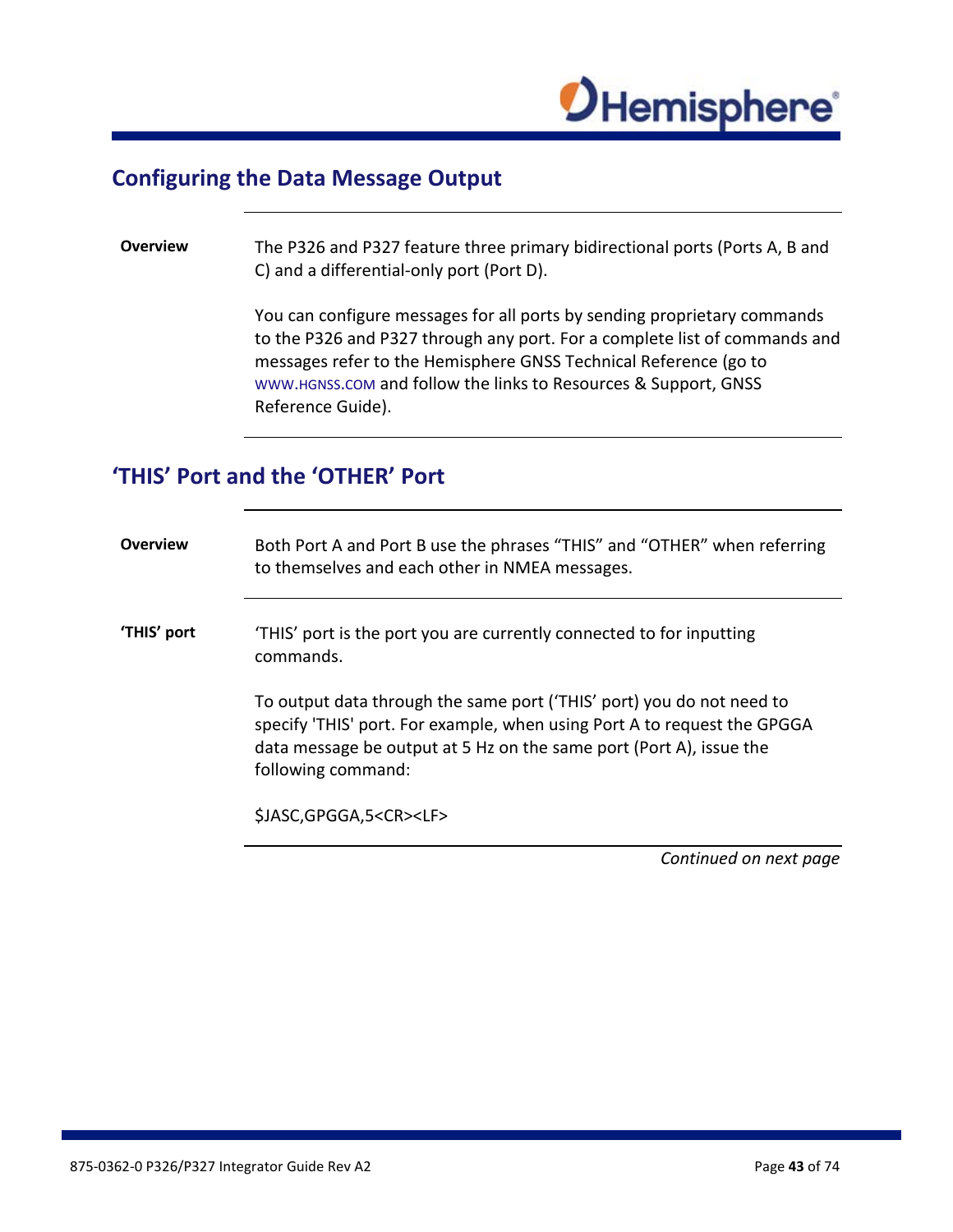

### **'THIS' Port and the 'OTHER' Port,** Continued

#### **'OTHER' port** The 'OTHER' port is either Port A or Port B, whichever one you are not using to issue commands.

If you are using Port A to issue commands, then Port B is the 'OTHER' port, and vice versa. To specify the 'OTHER' port for the data output you need to include 'OTHER' in the command. For example, if you use Port A to request the GPGGA data message be output at 5 Hz on Port B, issue the following command:

\$JASC,GPGGA,5,OTHER<CR><LF>

When using Port A or Port B to request message be output on Port C, you must specifically indicate (by name) you want the output on Port C. For example, if you use Port A to request the GPGLL data message be output at 10 Hz on Port C, issue the following command:

\$JASC,GPGLL,10,PORTC<CR><LF>

### <span id="page-43-0"></span>**Saving the P326/P327 Configuration**

**Saving the P326/P327 configuration** Each time you change the P326 and P327's configuration, you should save the configuration to avoid reconfiguring the receiver each time you power it on.

> To save the configuration, issue the \$JSAVE command to the P326 and P327 using a terminal program such as HyperTerminal or either of Hemisphere GNSS' applications (SLXMon or PocketMax). The P326 and P327 will take approximately five seconds to save the configuration to non-volatile memory and will indicate when the configuration has been saved. Refer to the Hemisphere GNSS Technical Reference (go to [WWW.HGNSS.COM](http://www.hgnss.com/) and follow the links to Resources & Support, GNSS Reference Guide).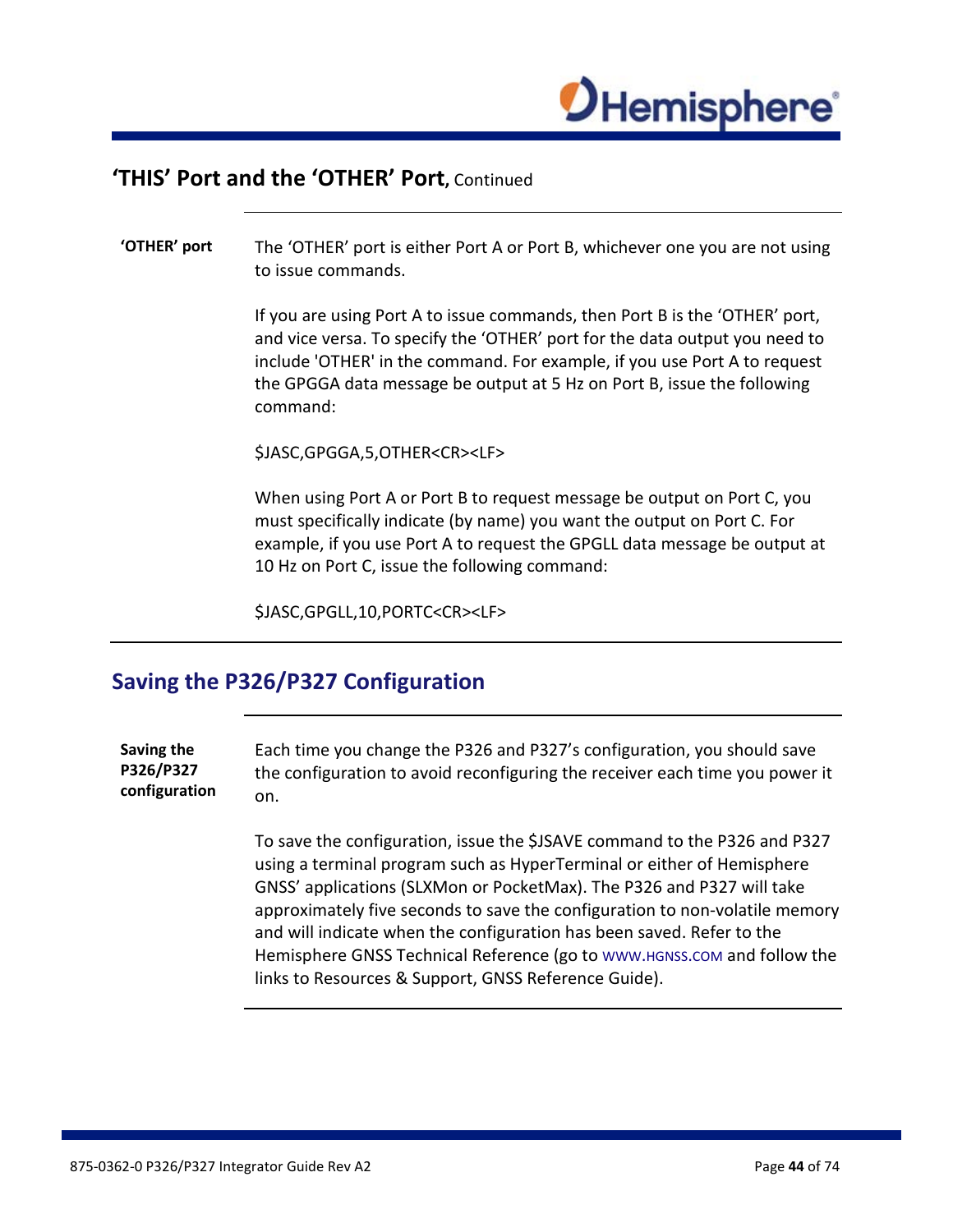

## <span id="page-44-0"></span>**Using Port D for RTCM Input**

| Using port D for<br><b>RTCM input</b> | Port D has been optimized to interface with Hemisphere GNSS' SBX-4 beacon<br>board and operates at 9600 bauds (8 data bits, no parity and 1 stop bit $-8-N-$<br>1).<br>To configure the P326 and P327 to use Port D, issue the following command: |
|---------------------------------------|---------------------------------------------------------------------------------------------------------------------------------------------------------------------------------------------------------------------------------------------------|
|                                       | \$JDIFF, BEACON <cr><lf></lf></cr>                                                                                                                                                                                                                |
|                                       | To return to using SBAS as the correction source, send the following<br>command to the P326 and P327:                                                                                                                                             |
|                                       | \$JDIFF, WAAS <cr><lf></lf></cr>                                                                                                                                                                                                                  |
|                                       | For a complete list of commands and messages, refer to the Hemisphere<br>GNSS Technical Reference (go to www.HGNSS.COM and follow the links to<br>Resources & Support, GNSS Reference Guide).                                                     |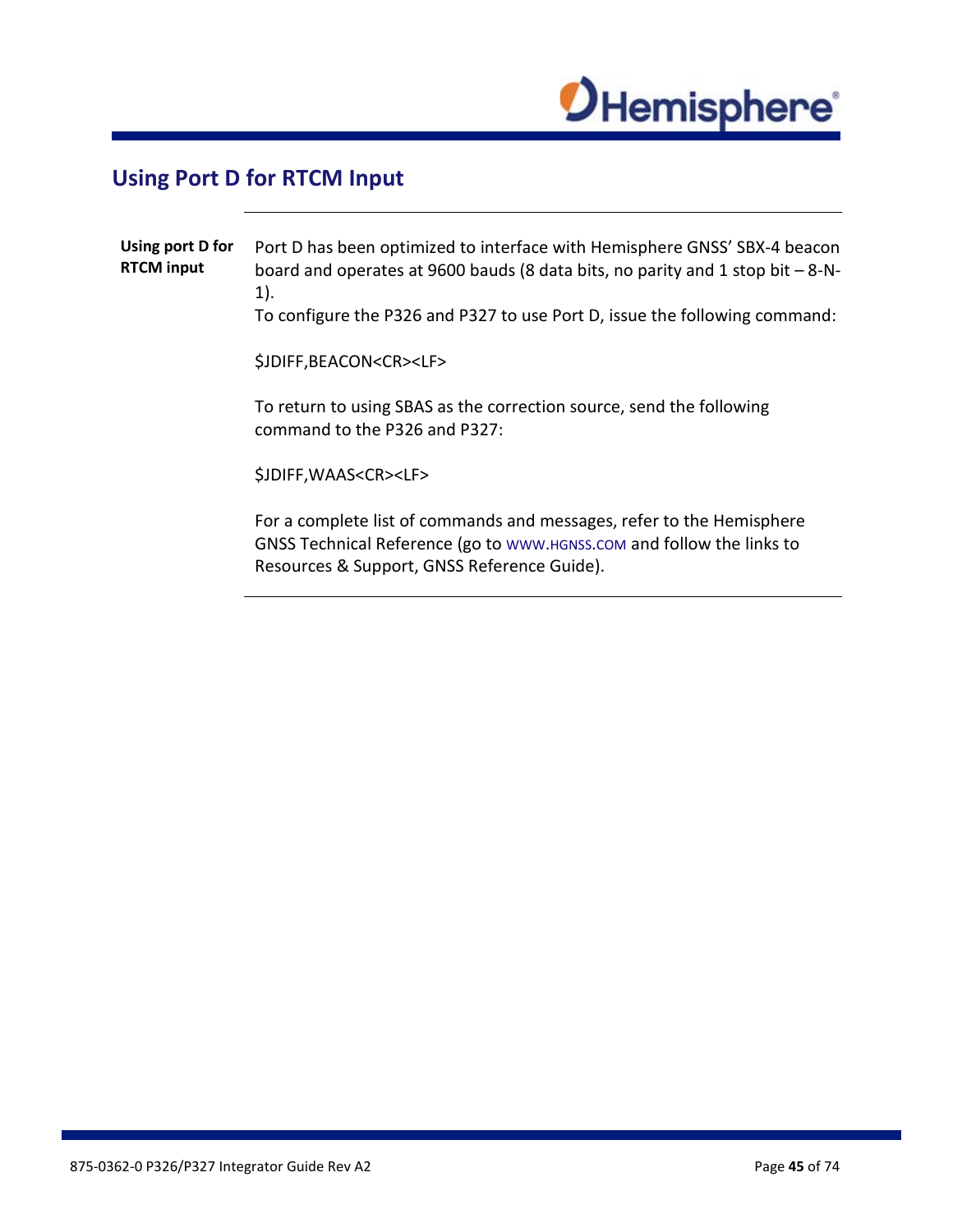

## <span id="page-45-0"></span>**Atlas L-band Messages/Commands**

| <b>Atlas L-band</b><br>messages/<br>commands | To configure the P326 or P327 to automatically set the L-Band frequency<br>parameters, use the following command: |
|----------------------------------------------|-------------------------------------------------------------------------------------------------------------------|
|                                              | \$JFREQ, AUTO <cr><lf></lf></cr>                                                                                  |
|                                              | The L-band frequency can also be tuned manually with the command:                                                 |
|                                              | \$JFREQ,freq,symb <cr><lf></lf></cr>                                                                              |
|                                              | where 'freq' is the frequency in kHz and 'symb' is the symbol baud rate.                                          |
|                                              | To enable L-band mode for tracking the Atlas communication satellites, issue<br>the following command:            |
|                                              | \$JDIFF,LBAND,SAVE <cr><lf></lf></cr>                                                                             |
|                                              | To ensure that the Atlas solution is enabled, send the following command:                                         |
|                                              | \$JDIFF,INCLUDE,ATLAS <cr><lf></lf></cr>                                                                          |
|                                              | Output of the L-band diagnostic message can be enabled by issuing the<br>command:                                 |
|                                              | \$JASC,RD1,1                                                                                                      |
|                                              |                                                                                                                   |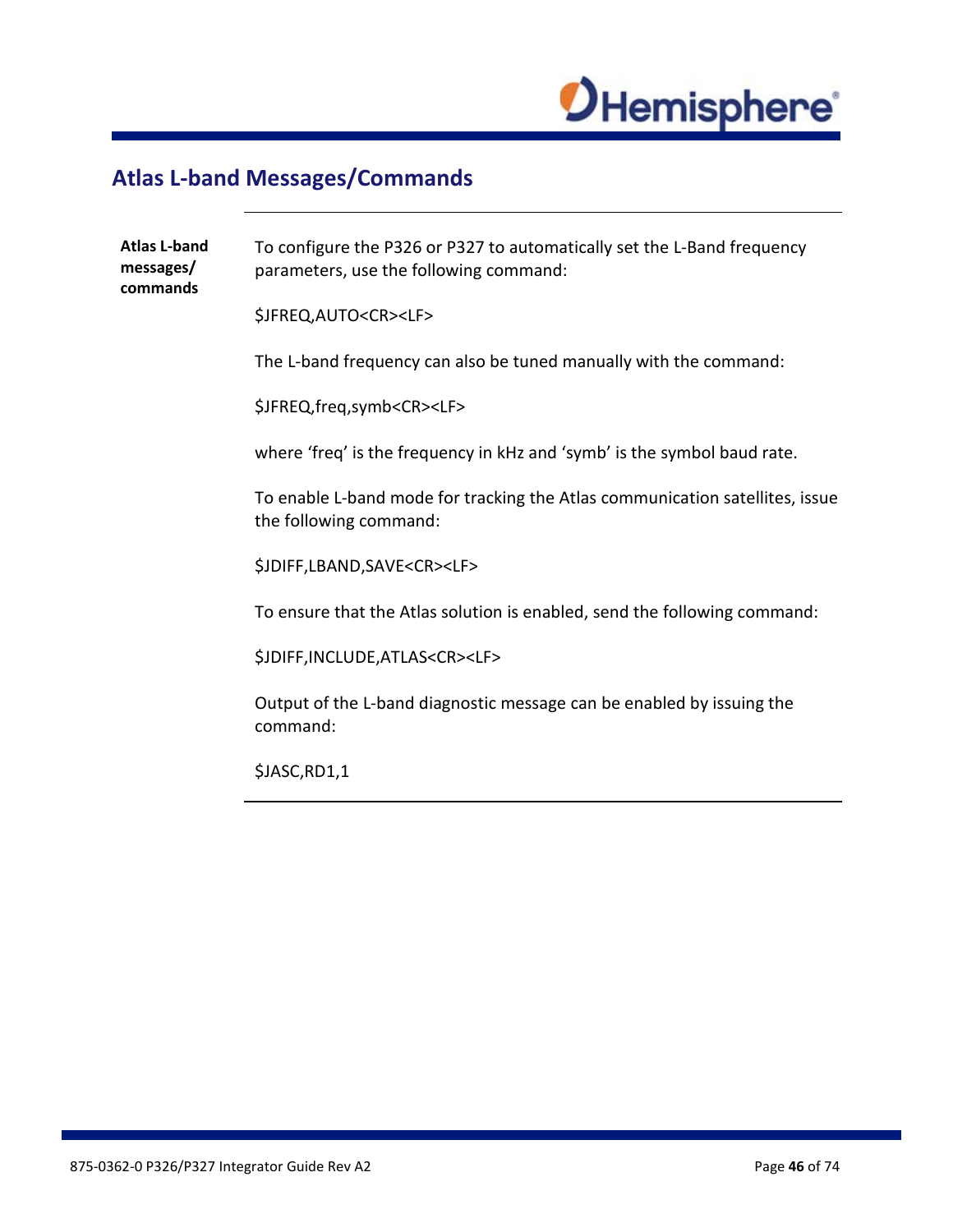

## <span id="page-46-0"></span>**Configuration Defaults**

| Configuration<br>defaults | Below is the standard configuration for the P326 and P327.                                                                                                                             |  |  |
|---------------------------|----------------------------------------------------------------------------------------------------------------------------------------------------------------------------------------|--|--|
|                           | For more information on these commands refer to the Hemisphere GNSS<br>Technical Reference (go to www.HGNSS.COM and follow the links to Resources<br>& Support, GNSS Reference Guide). |  |  |
|                           | \$JOFF, PORTA                                                                                                                                                                          |  |  |
|                           | \$JOFF, PORTB                                                                                                                                                                          |  |  |
|                           | \$JOFF, PORTC                                                                                                                                                                          |  |  |
|                           | \$JBAUD,19200,PORTA                                                                                                                                                                    |  |  |
|                           | \$JBAUD,19200,PORTB                                                                                                                                                                    |  |  |
|                           | \$JBAUD,19200,PORTC                                                                                                                                                                    |  |  |
|                           | \$JAGE, 2700                                                                                                                                                                           |  |  |
|                           | \$JLIMIT,10.0                                                                                                                                                                          |  |  |
|                           | \$JMASK,5<br><b>\$JDIFF, WAAS</b>                                                                                                                                                      |  |  |
|                           | \$JPOS, 33.0, -111.0                                                                                                                                                                   |  |  |
|                           | \$JSMOOTH,LONG900                                                                                                                                                                      |  |  |
|                           | \$JAIR, AUTO                                                                                                                                                                           |  |  |
|                           | <b>\$JALT, NEVER</b>                                                                                                                                                                   |  |  |
|                           | \$JNP,7                                                                                                                                                                                |  |  |
|                           | \$JWAASPRN, AUTO                                                                                                                                                                       |  |  |
|                           | \$JTAU,COG,0.00                                                                                                                                                                        |  |  |
|                           | \$JTAU,SPEED,0.00                                                                                                                                                                      |  |  |
|                           | \$JASC, GPGGA, 1, PORTA                                                                                                                                                                |  |  |
|                           | \$JASC, GPGGA, 1, PORTB                                                                                                                                                                |  |  |
|                           | \$JFREQ, AUTO                                                                                                                                                                          |  |  |
|                           | <b>\$JSAVE</b>                                                                                                                                                                         |  |  |
|                           |                                                                                                                                                                                        |  |  |
|                           |                                                                                                                                                                                        |  |  |
|                           |                                                                                                                                                                                        |  |  |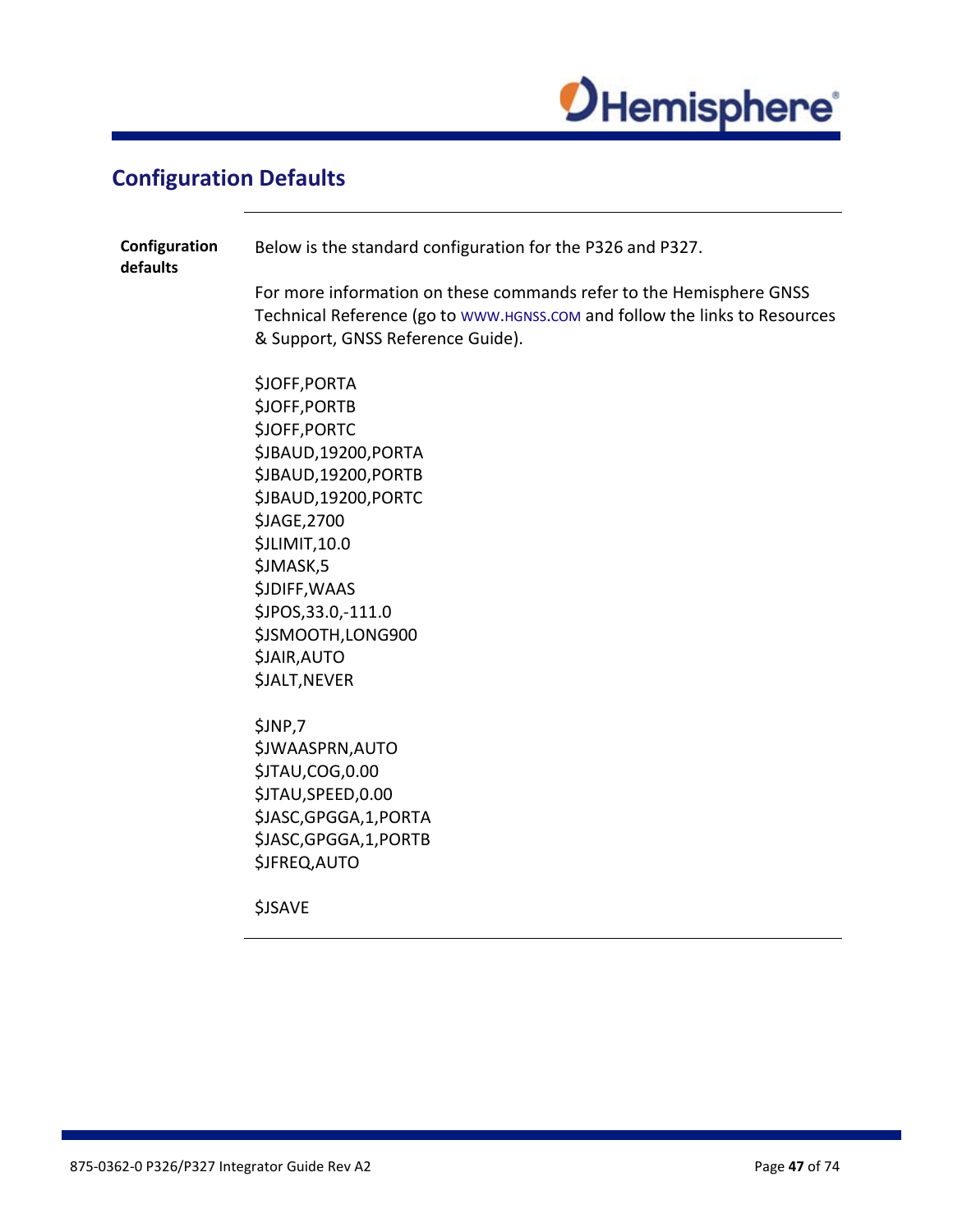

# **Appendix A: Troubleshooting**

### **Overview**

| <b>Introduction</b><br>Appendix A provides troubleshooting for anomalous P326 and P327<br>operation. |                 |                 |
|------------------------------------------------------------------------------------------------------|-----------------|-----------------|
| <b>Contents</b>                                                                                      |                 |                 |
|                                                                                                      | <b>Topic</b>    | <b>See Page</b> |
|                                                                                                      | Troubleshooting | 49              |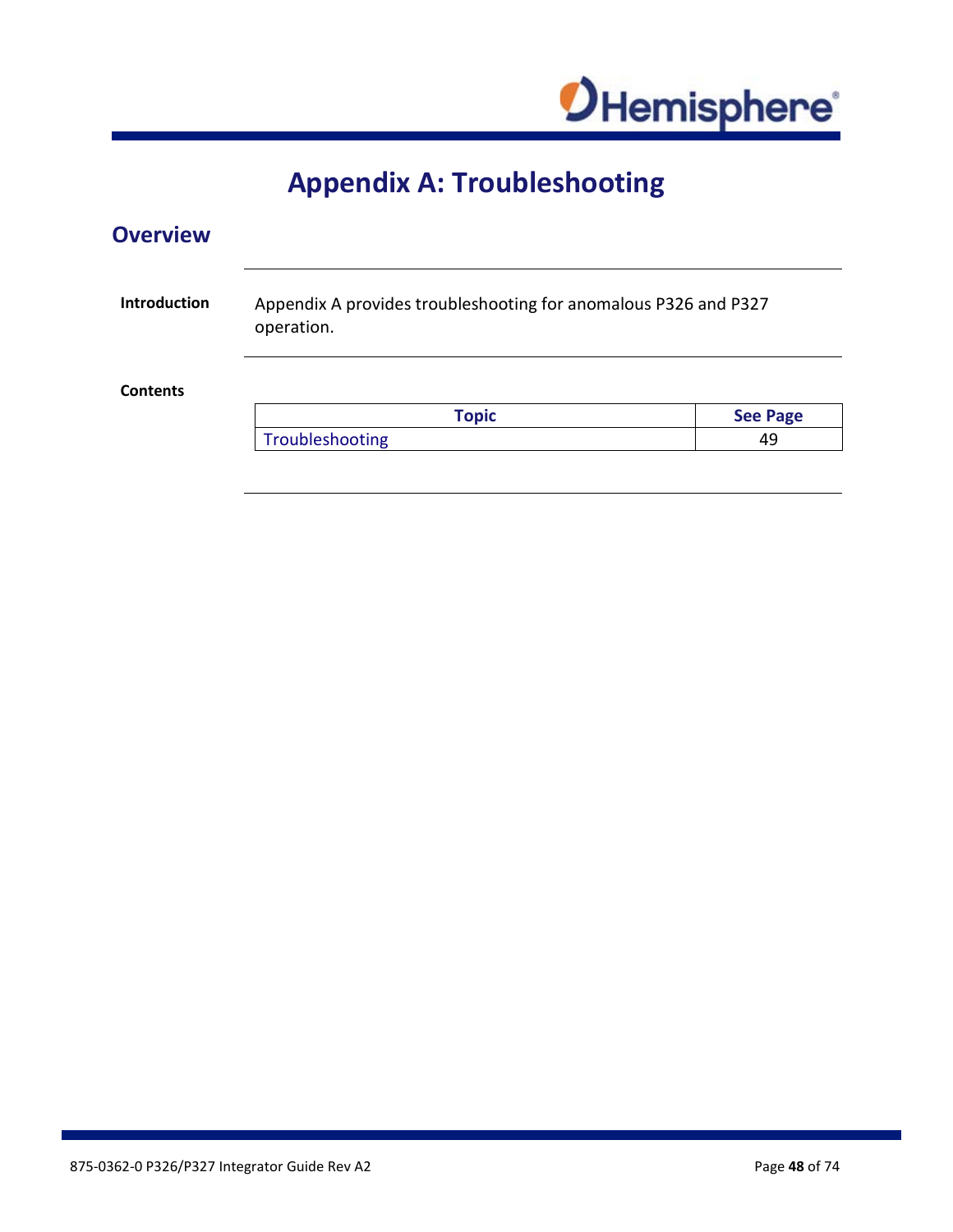

## <span id="page-48-0"></span>**Troubleshooting**

**P326/P327** 

| P326/P327       | Table A-1: P326/P327 Troubleshooting |                                                                                  |  |
|-----------------|--------------------------------------|----------------------------------------------------------------------------------|--|
| troubleshooting | <b>Symptom</b>                       | <b>Possible Solution</b>                                                         |  |
|                 | Receiver fails to                    | • Verify polarity of power leads                                                 |  |
|                 | power                                | • Check 1.0 A in-line power cable fuse connection                                |  |
|                 |                                      | • Check integrity of power cable connections                                     |  |
|                 |                                      | • Check power input voltage                                                      |  |
|                 | No data from<br>P326/P327            | • (1) Check receiver power status (this may be done<br>with an ammeter)          |  |
|                 |                                      | • (2) Verify P326 and P327 is locked to a valid DGPS                             |  |
|                 |                                      | signal (this can often be done on the receiving device<br>or by using SLXMon)    |  |
|                 |                                      | • (2) Verify that P326 and P327 is locked to GPS                                 |  |
|                 |                                      | satellites (this can often be done on the receiving                              |  |
|                 |                                      | device or by using SLXMon)                                                       |  |
|                 |                                      | • (2) Check integrity and connectivity of power and                              |  |
|                 |                                      | data cable connections                                                           |  |
|                 | Random data                          | • Verify that the RCTM or Bin messages are not being                             |  |
|                 | from P326/P327                       | accidentally output (send a \$JSHOW command)                                     |  |
|                 |                                      | • Verify that the baud rate settings of P326 and P327<br>and remote device match |  |
|                 |                                      | • Potentially, the volume of data requested to be                                |  |
|                 |                                      | output by the P326 and P327 could be higher than                                 |  |
|                 |                                      | the current baud rate supports. Try using 19200 or                               |  |
|                 |                                      | higher for the baud rate for all devices                                         |  |
|                 | No GNSS lock                         | • Check integrity of antenna cable                                               |  |
|                 |                                      | • Verify antenna's view of the sky                                               |  |
|                 |                                      | • Verify the lock status and signal to noise ratio of GPS                        |  |
|                 |                                      | satellites (this can often be done on the receiving)                             |  |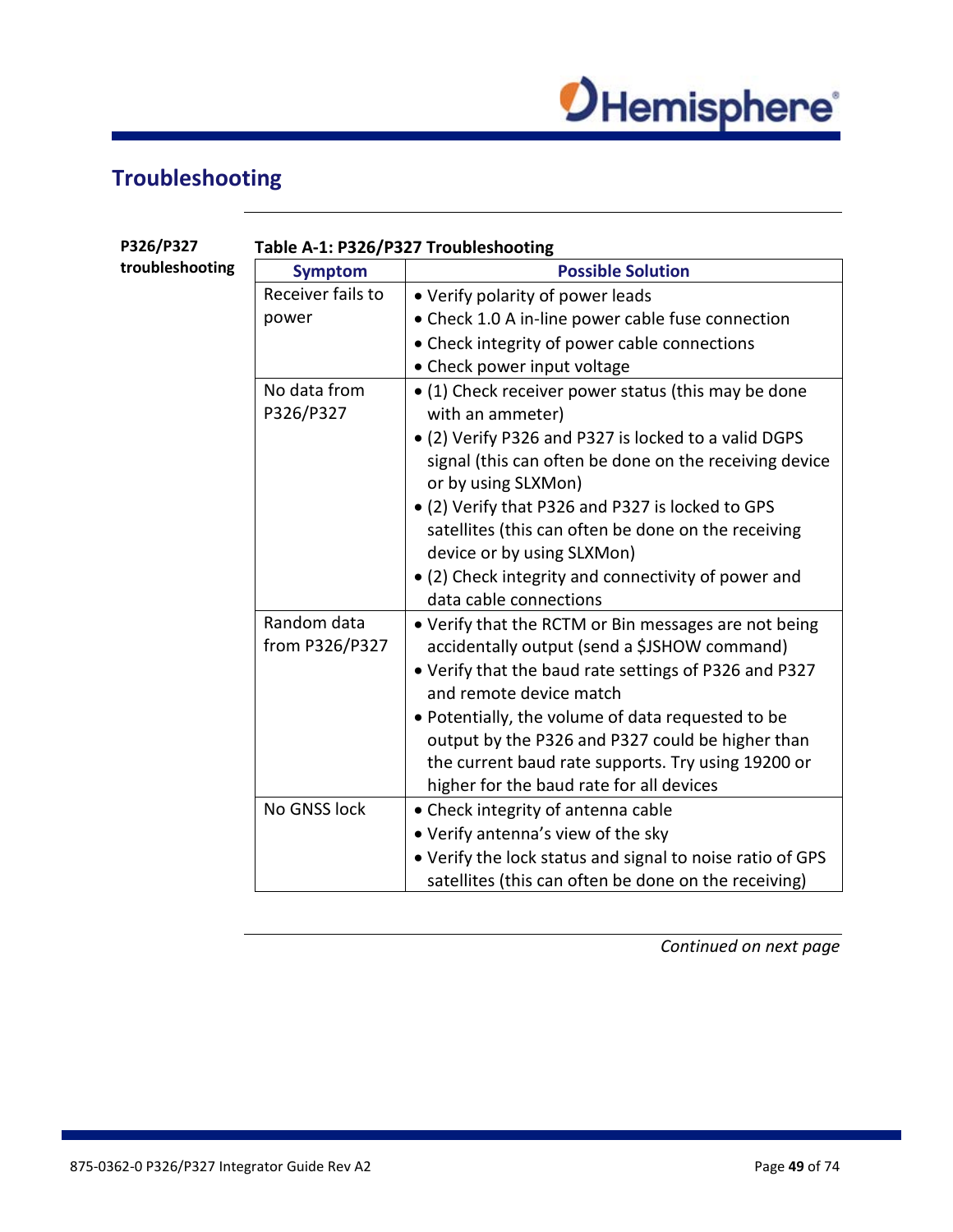

## **Troubleshooting,** Continued

| P326/P327                      | Table A-1: P326/P327 Troubleshooting (continued) |                                                                                                                                                                                                                                                                                                                                       |  |
|--------------------------------|--------------------------------------------------|---------------------------------------------------------------------------------------------------------------------------------------------------------------------------------------------------------------------------------------------------------------------------------------------------------------------------------------|--|
| troubleshooting<br>, continued | <b>Symptom</b>                                   | <b>Possible Solution</b>                                                                                                                                                                                                                                                                                                              |  |
|                                | <b>No SBAS</b>                                   | • Check antenna cable integrity                                                                                                                                                                                                                                                                                                       |  |
|                                |                                                  | • Verify antenna's view of the sky, especially towards                                                                                                                                                                                                                                                                                |  |
|                                |                                                  | that SBAS satellites, south in the northern<br>hemisphere                                                                                                                                                                                                                                                                             |  |
|                                |                                                  | • Verify the bit error rate and lock status of SBAS                                                                                                                                                                                                                                                                                   |  |
|                                |                                                  | satellites (this can often be done on the receiving                                                                                                                                                                                                                                                                                   |  |
|                                |                                                  | device or by using SLXMon -monitor BER value)                                                                                                                                                                                                                                                                                         |  |
|                                | No DGPS position<br>in external RTCM<br>mode     | • Verify that the baud rate of the RTCM input port<br>matches the baud rate of the external source<br>• Verify the pinout between the RTCM source and the<br>RTCM input port (the "ground" pin and pinout must<br>be connected, and from the "transmit" from the<br>source must connect to the "receiver" of the RTCM<br>input port). |  |
|                                | Non-DGPS output                                  | • Verify P326 and P327 SBAS and lock status (or<br>external source is locked)                                                                                                                                                                                                                                                         |  |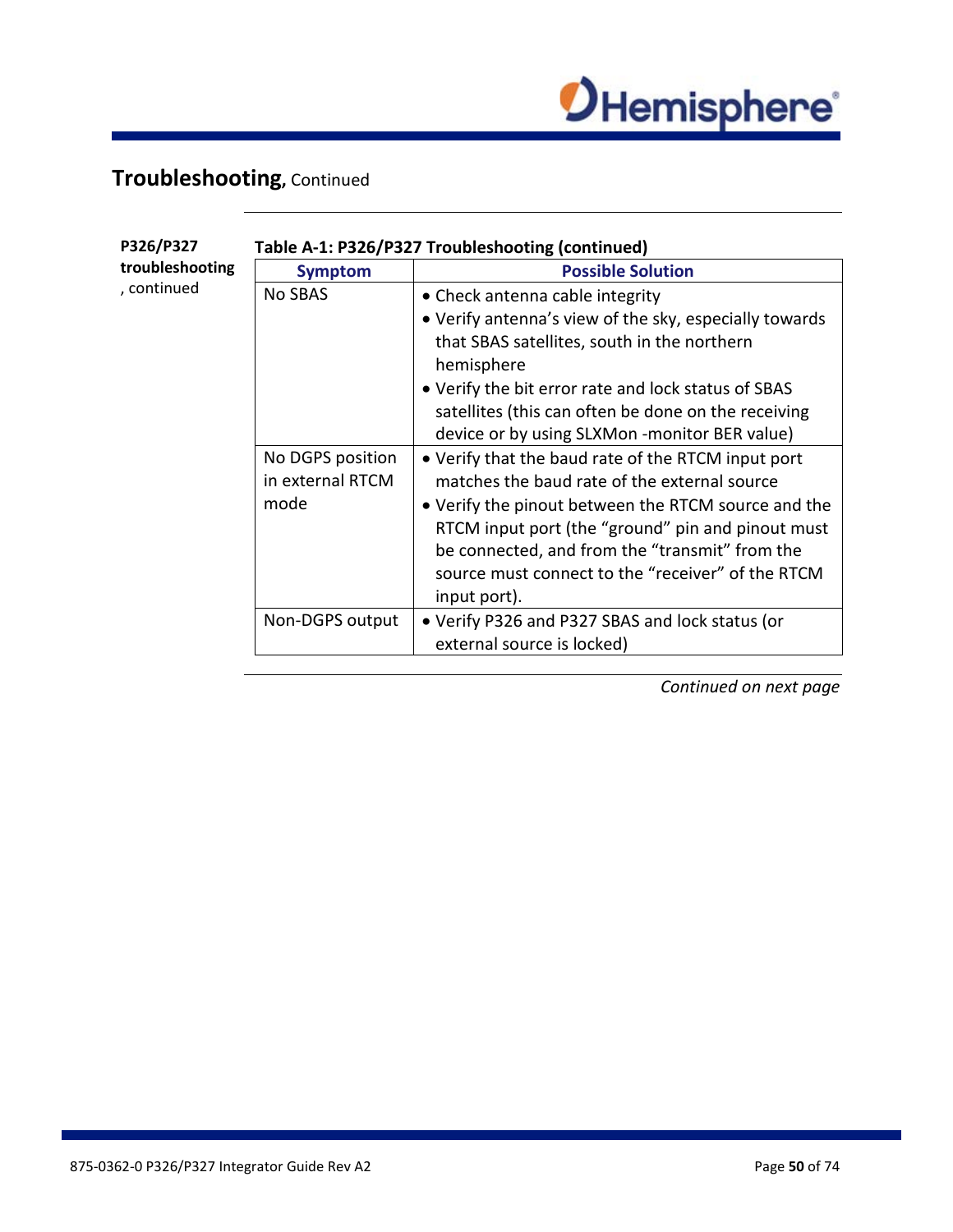

## **Appendix B: Technical Specifications**

## **Technical Specifications**

**Introduction** Appendix B provides the P326/P327 technical specifications.

**Contents**

| Topic                                  | <b>See Page</b> |
|----------------------------------------|-----------------|
| P326 and P327 Technical Specifications |                 |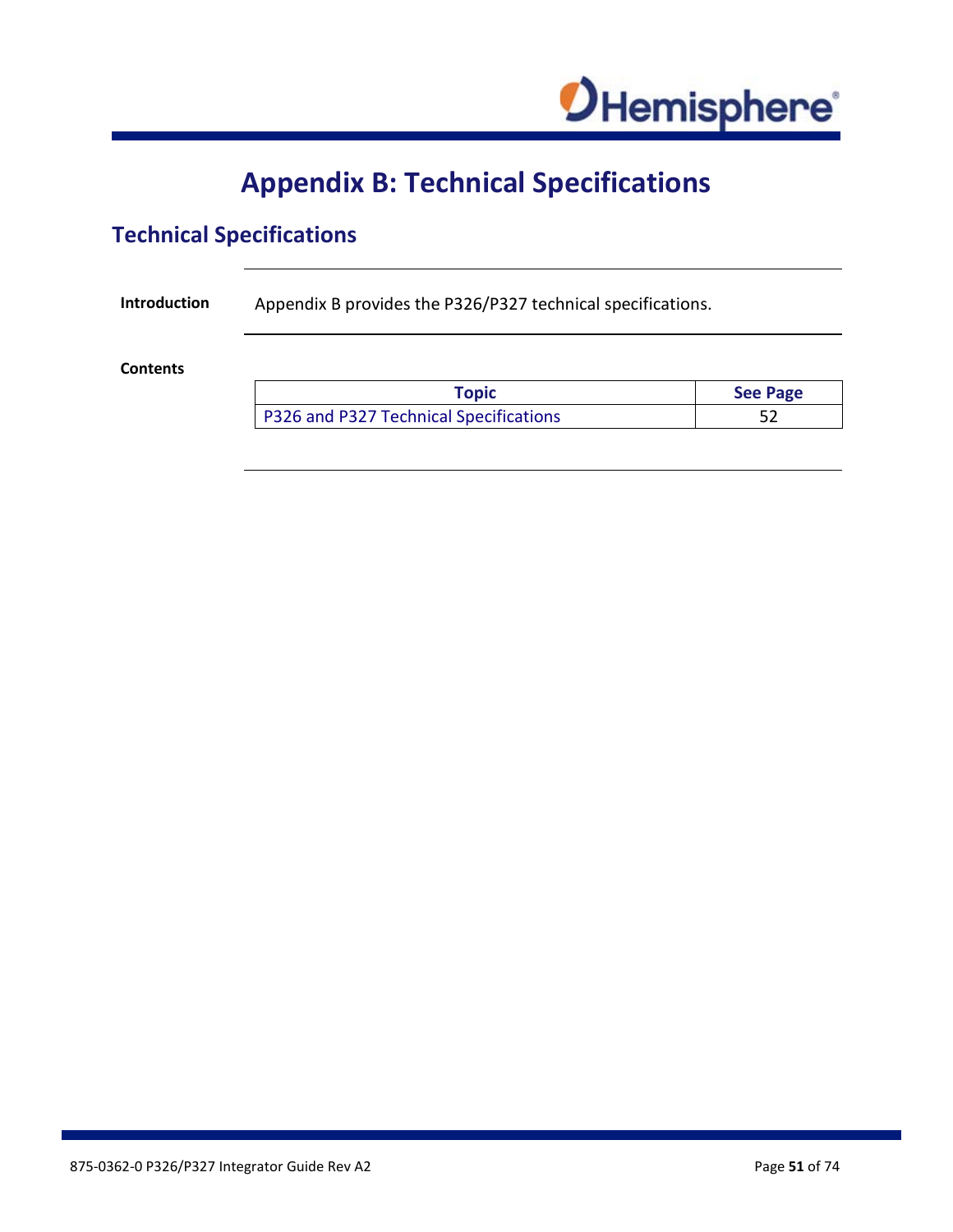

### <span id="page-51-0"></span>**P326 and P327 Technical Specifications**

**P326 specifications** Tables B1-B6 provide the technical specifications for the P326.

**P326 sensor specifications**

#### **Table B-1: P326 Sensor specifications**

**Item Specification** Receiver type GPS, GLONASS, BeiDou, and Galileo RTK with carrier phase and L-band Channels 12 L1CA GPS 12 L1P GPS 12 L2P GPS\* 12 L2C GPS\* 15 L5 GPS\* 12 G1 GLONASS 12 G2 GLONASS 12 G3 GLONASS 22 B1 BeiDou 22 B2 BeiDou\* 14 B3 BeiDou\* 12 Galileo E1 GPS sensitivity  $\vert$  -142 dBm SBAS tracking and all 3-channel, parallel tracking Update rate  $1$  Hz standard, 10 Hz and 20 Hz available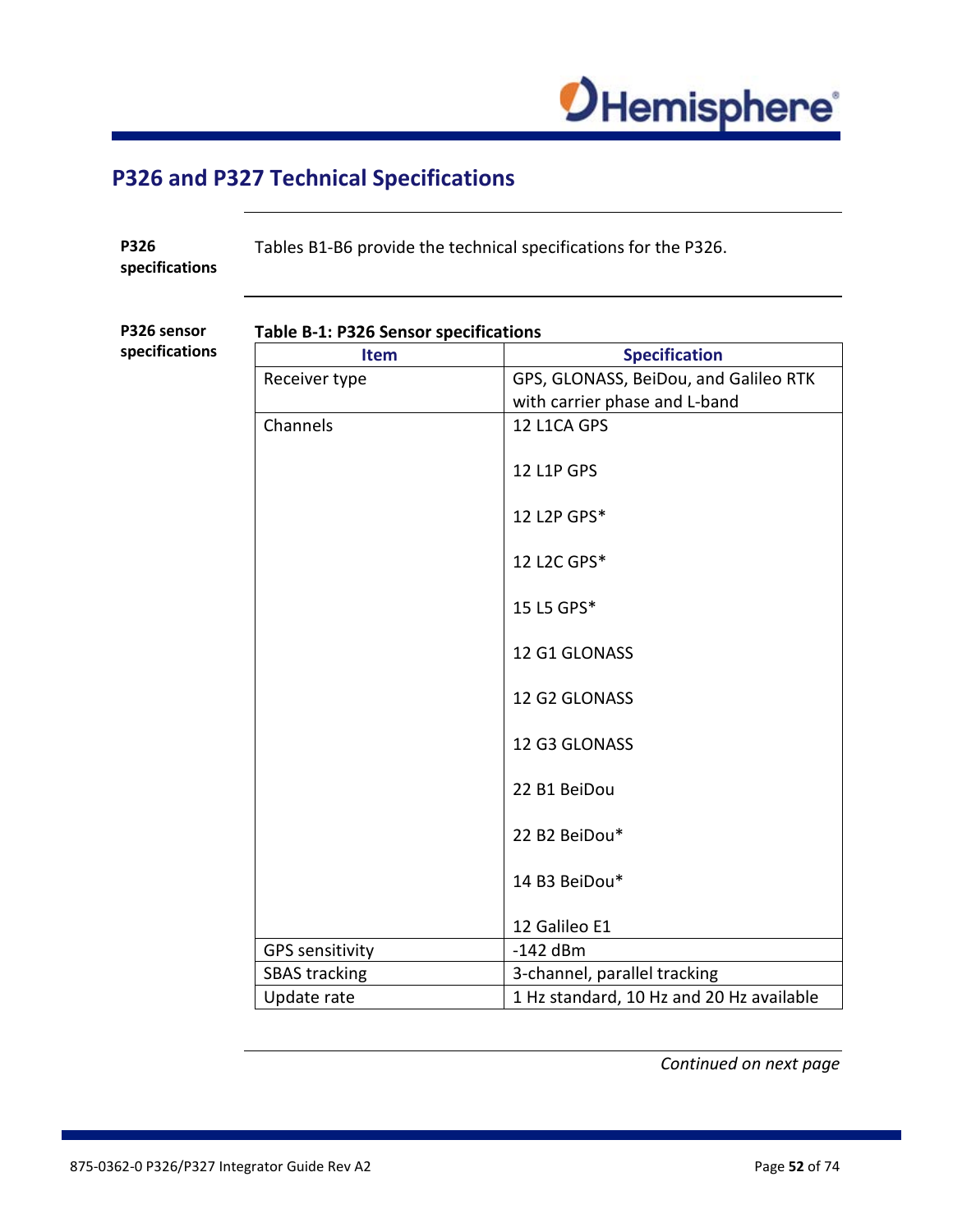

**Table B-1: P326 Sensor specifications (continued)**

**P326 sensor specifications,**  continued

| <b>Item</b>            |                                       | <b>Specification</b> |                       |
|------------------------|---------------------------------------|----------------------|-----------------------|
| Horizontal accuracy    |                                       | <b>RMS</b><br>(67%)  | <b>2DMRS</b><br>(95%) |
|                        | $RTK^{1,2}$                           | $8mm + 1$            | $15$ mm $+$           |
|                        |                                       | ppm                  | 2 ppm                 |
|                        | SBAS (WAAS) $1$                       | 0.3 <sub>m</sub>     | 0.6 <sub>m</sub>      |
|                        | Autonomous,<br>no SA <sup>1</sup>     | 1.2 <sub>m</sub>     | 2.4 <sub>m</sub>      |
|                        |                                       |                      |                       |
| Timing (1PPS) accuracy | $20$ ns                               |                      |                       |
| Cold start time        | < 60 s typical (no almanac or RTC)    |                      |                       |
| Warm start time        | < 30 s typical (almanac and RTC)      |                      |                       |
| Hot start time         | < 10 s (almanac, RTC, and position)   |                      |                       |
| Maximum speed          | 1,850 kph (999 kts)                   |                      |                       |
| Maximum altitude       |                                       | 18,288 m (60,000 ft) |                       |
| Differential options   | SBAS, Autonomous, External RTCM v2.3, |                      |                       |
|                        | RTK v3, L-band (Atlas), and DGPS      |                      |                       |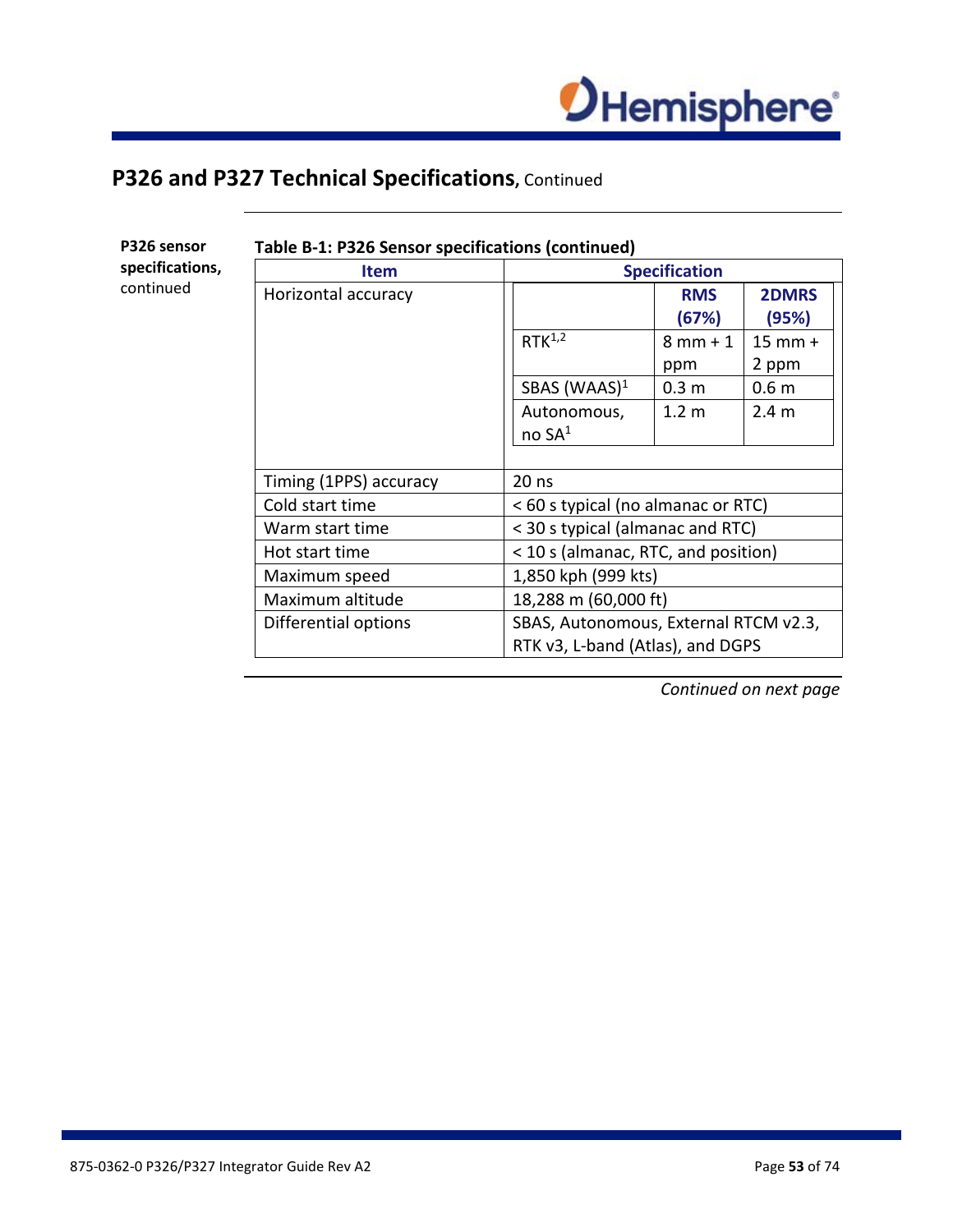

**P326 communication specifications**

#### **Table B-2: P326 Communication specifications**

| <b>Item</b>             | <b>Specification</b>                                 |
|-------------------------|------------------------------------------------------|
| Serial ports            | 4 full-duplex 3.3 V CMOS                             |
|                         | (3 main serial ports, 1 differential-only port)      |
|                         | 2 CAN                                                |
| Baud rates              | 4800 - 115200                                        |
| Data I/O protocol       | NMEA 0183, CAN, Hemisphere GPS binary                |
| Correction I/O protocol | Hemisphere GNSS' ROX, RTCM v2.3 (DGPS),              |
|                         | RTCMv3 (RTK), CMR, CMR <sup>+4</sup> , Atlas         |
| Timing output           | 1 PPS CMOS, active high, rising edge sync,           |
|                         | 10 k $\Omega$ , 10 pF load                           |
| Event marker input      | CMOS, active low, falling edge sync, 10 k $\Omega$ , |
|                         | 10 pF load                                           |
| USB                     | 1 USB Host, 1 USB Device                             |

#### **P326 power Table B-3: P326 Power specifications**

**specifications**

| <b>Item</b>           | <b>Specification</b>                     |
|-----------------------|------------------------------------------|
| Input voltage         | 3.3 VDC $+/-5\%$                         |
| Power consumption     | 1.0 W (GPS L1)                           |
|                       |                                          |
|                       | 1.6 W (GPS/GLONASS L1/L2G1/G2)           |
| Current consumption   | 305 mA nominal (GPS L1)                  |
|                       |                                          |
|                       | 485 mA nominal (GPS/GLONASS L1/L2 G1/G2) |
|                       | 696 mA nominal (All Signals + L-band)    |
| Antenna voltage input | 15 VDC maximum                           |
| Antenna short circuit | Yes                                      |
| protection            |                                          |
| Antenna gain input    | 10 to 40 dB                              |
| range                 |                                          |
| Antenna input         | 50 $\Omega$                              |
| impedance             |                                          |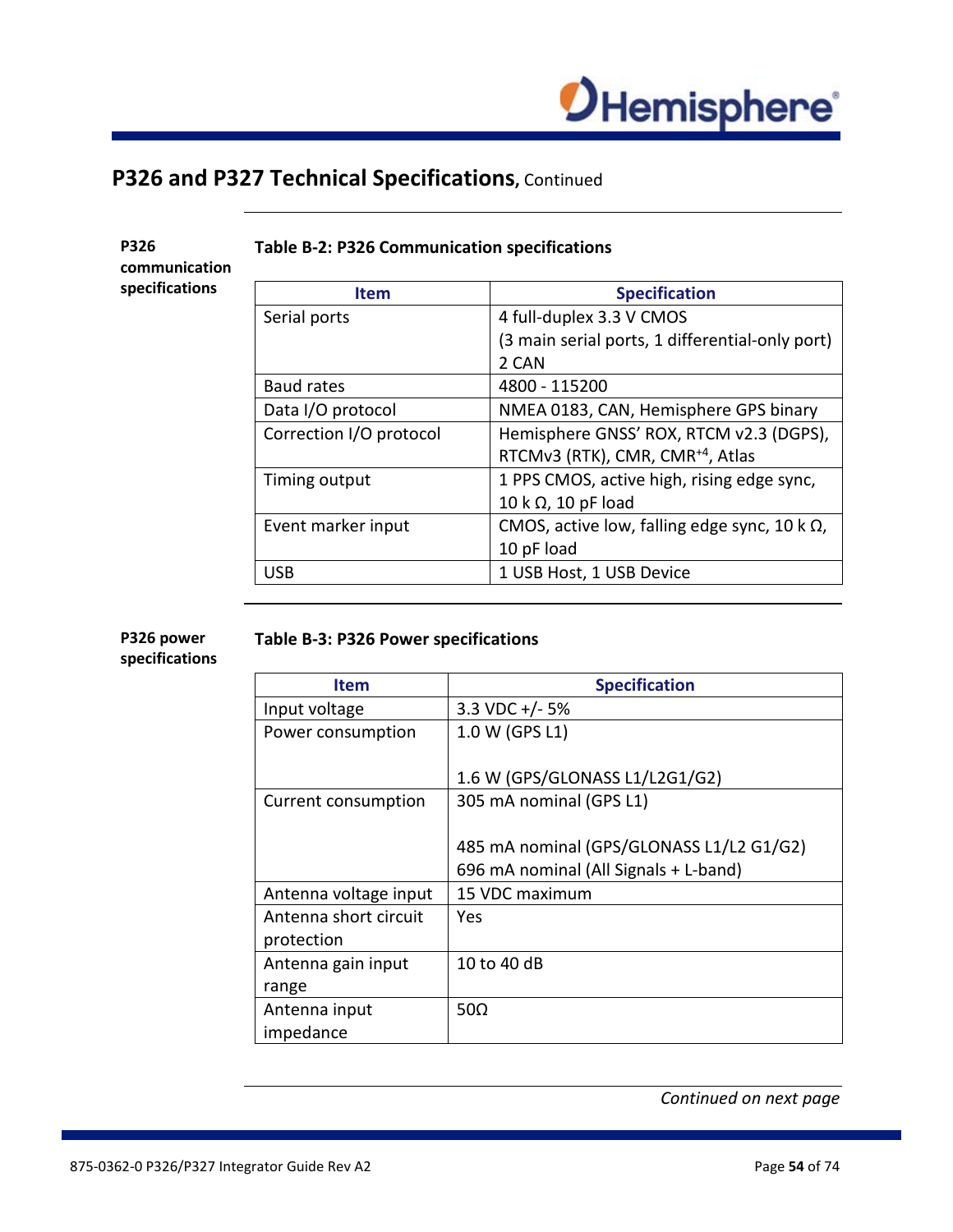

**P326 environmental specifications**

#### **Table B-4: P326 Environmental specifications**

| <b>Item</b>                      | <b>Specification</b>                      |
|----------------------------------|-------------------------------------------|
| Operating temperature            | -40°C to +85°C (-40°F to+185°F)           |
| Storage temperature              | -40°C to +85°C (-40°F to+185°F)           |
| Humidity                         | 95% non-condensing (when installed in an  |
|                                  | enclosure)                                |
| Shock and vibration <sup>5</sup> | Vibration: EP455 Section 5.15.1 Random    |
|                                  |                                           |
|                                  | Mechanical Shock: EP455 Section 5.14.1    |
|                                  | Operational (when mounted in an enclosure |
|                                  | with screw mounting holes utilized)       |
| EMC <sup>5</sup>                 | CE (ISO 14982 Emissions and Immunity) FCC |
|                                  | Part 15, Subpart B CISPR22                |

| <b>P326</b>    | <b>Table B-5: P326 Mechanical specifications</b> |                                                 |
|----------------|--------------------------------------------------|-------------------------------------------------|
| mechanical     | <b>Item</b>                                      | <b>Specification</b>                            |
| specifications | <b>Dimensions</b>                                | 71.1 L x 40.6 W x 10.1 H mm (2.81 L x 1.60 W x  |
|                |                                                  | $0.40$ H in)                                    |
|                | Weight                                           | $<$ 23 g ( $<$ 0.81 oz)                         |
|                | Status indication (LED)                          | Power, GNSS lock, Differential lock, DGNSS      |
|                |                                                  | position                                        |
|                | Power/Data connector                             | 34-pin (17x2) male header 0.05" (1.27 mm) pitch |

Antenna connector  $\vert$  MCX, female, straight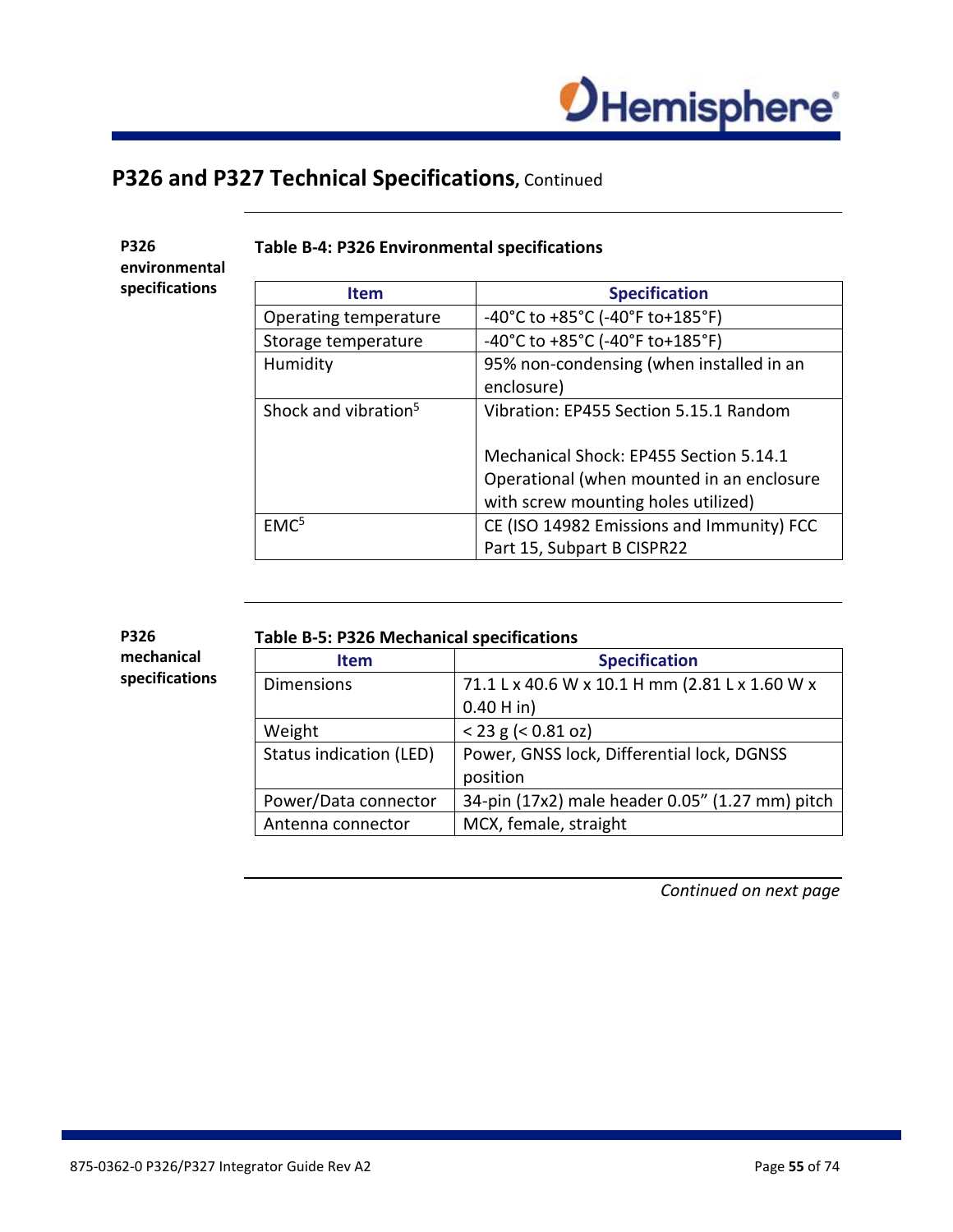

**P326 L-band sensor specifications**

#### **Table B-6: P326 L-band sensor specifications**

| <b>Item</b>               | <b>Specification</b>        |
|---------------------------|-----------------------------|
| Receiver Type             | Single Channel              |
| Channels                  | 1525 to 1560 MHz            |
| Sensitivity               | 140 dBm                     |
| <b>Channel Spacing</b>    | 5.0 kHz                     |
| Satellite Selection       | <b>Manual and Automatic</b> |
| <b>Reacquisition Time</b> | 15 seconds (typical)        |

<sup>1</sup> Depends on multi-path environment, number of satellites in view, satellite geometry, and ionospheric activity

<sup>2</sup> Depends also on baseline length

- <sup>3</sup> Requires an L-band subscription
- <sup>4</sup> Receive only, does not transmit this format

5 When integrated in conjunction with the recommended shielding and protection as outlined in this guide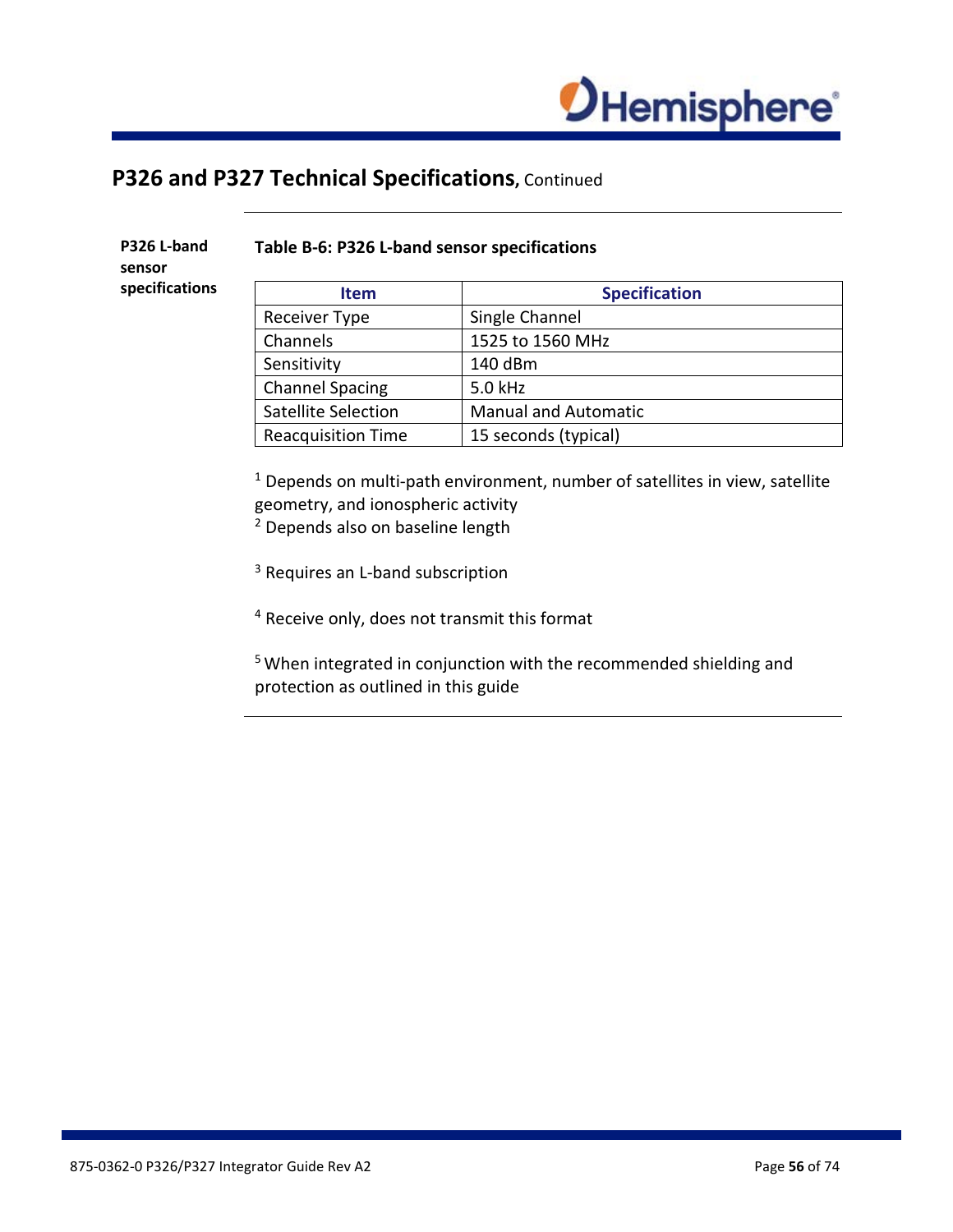

| P327<br>specifications        | Tables B7 - B12 provide the technical specifications for the P327. |                                            |  |
|-------------------------------|--------------------------------------------------------------------|--------------------------------------------|--|
| P327 sensor<br>specifications | <b>Table B7 P327 Sensor specifications</b>                         |                                            |  |
|                               | <b>Item</b>                                                        | <b>Specification</b>                       |  |
|                               | Receiver type                                                      | GPS, GLONASS, BeiDou, and Galileo RTK with |  |
|                               |                                                                    | carrier phase and L-band                   |  |
|                               | Channels                                                           | 12 L1CA GPS                                |  |
|                               |                                                                    | 12 L1P GPS                                 |  |
|                               |                                                                    | 12 L2P GPS*                                |  |
|                               |                                                                    | 12 L2C GPS*                                |  |
|                               |                                                                    | 15 L5 GPS*                                 |  |
|                               |                                                                    | 12 G1 GLONASS                              |  |
|                               |                                                                    | 12 G2 GLONASS                              |  |
|                               |                                                                    | 12 G3 GLONASS                              |  |
|                               |                                                                    | 22 B1 BeiDou                               |  |
|                               |                                                                    | 22 B2 BeiDou*                              |  |
|                               |                                                                    | 14 B3 BeiDou*                              |  |
|                               |                                                                    | 12 Galileo E1                              |  |
|                               | <b>GPS sensitivity</b>                                             | $-142$ dBm                                 |  |
|                               | <b>SBAS tracking</b>                                               | 3-channel, parallel tracking               |  |
|                               | Update rate                                                        | 1 Hz standard, 10 Hz and 20 Hz available   |  |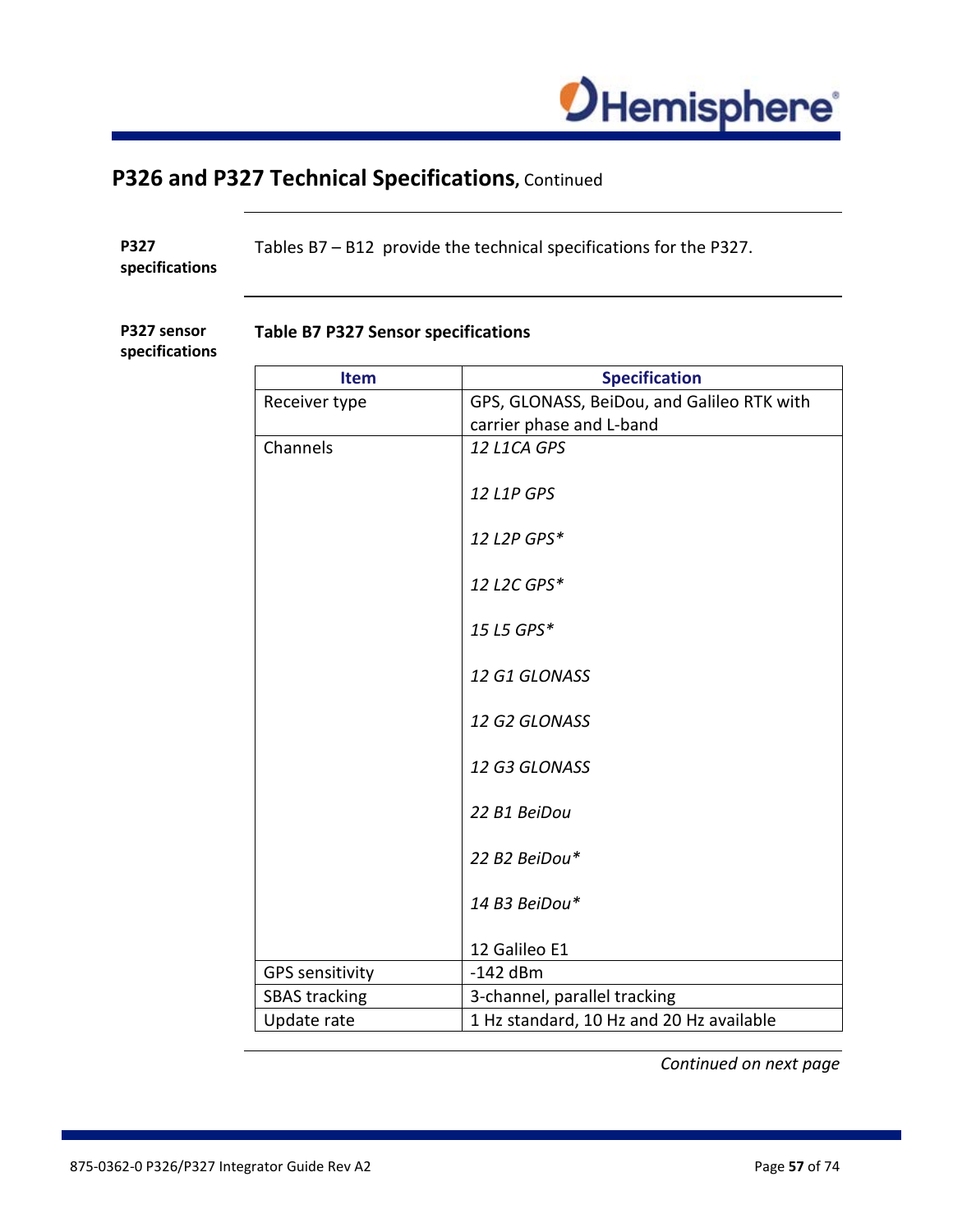

**P327 sensor specifications**, continued

#### **Table B7 P327 Sensor specifications (continued)**

| Item                   | Specification                             |                  |                  |
|------------------------|-------------------------------------------|------------------|------------------|
| Horizontal accuracy    |                                           | RMS (67%)        | 2DMRS<br>(95%)   |
|                        | $RTK^{1,2}$                               | $8mm + 1$        | $15$ mm + 2      |
|                        |                                           | ppm              | ppm              |
|                        | SBAS (WAAS) $1$                           | 0.3 <sub>m</sub> | 0.6 <sub>m</sub> |
|                        | Autonomous, no<br>SA <sup>1</sup>         | 1.2 m            | 2.4 <sub>m</sub> |
| Timing (1PPS) accuracy | $20$ ns                                   |                  |                  |
| Cold start time        | < 60 s typical (no almanac or RTC)        |                  |                  |
| Warm start time        | < 30 s typical (almanac and RTC)          |                  |                  |
| Hot start time         | < 10 s (almanac, RTC, and position)       |                  |                  |
| Maximum speed          | 1,850 kph (999 kts)                       |                  |                  |
| Maximum altitude       | 18,288 m (60,000 ft)                      |                  |                  |
| Differential options   | SBAS, Autonomous, External RTCM v2.3, RTK |                  |                  |
|                        | v3, L-band (Atlas), and DGPS              |                  |                  |

#### **P327**

**communication specifications**

#### **Table B8 P327 Communication specifications**

| <b>Item</b>             | <b>Specification</b>                                    |
|-------------------------|---------------------------------------------------------|
| Serial ports            | 4 full-duplex 3.3 V CMOS                                |
|                         | (3 main serial ports, 1 differential-only port)         |
| <b>Baud rates</b>       | 4800 - 115200                                           |
| Data I/O protocol       | NMEA 0183, Hemisphere GPS binary                        |
| Correction I/O protocol | Hemisphere GNSS' ROX, RTCM v2.3 (DGPS),                 |
|                         | RTCMv3 (RTK), CMR, CMR <sup>+4</sup> , Atlas            |
| Timing output           | 1 PPS CMOS, active high, rising edge sync, 10 k         |
|                         | $\Omega$ , 10 pF load                                   |
| Event marker input      | CMOS, active low, falling edge sync, 10 k $\Omega$ , 10 |
|                         | pF load                                                 |
| <b>USB</b>              | 1 USB Device                                            |
|                         |                                                         |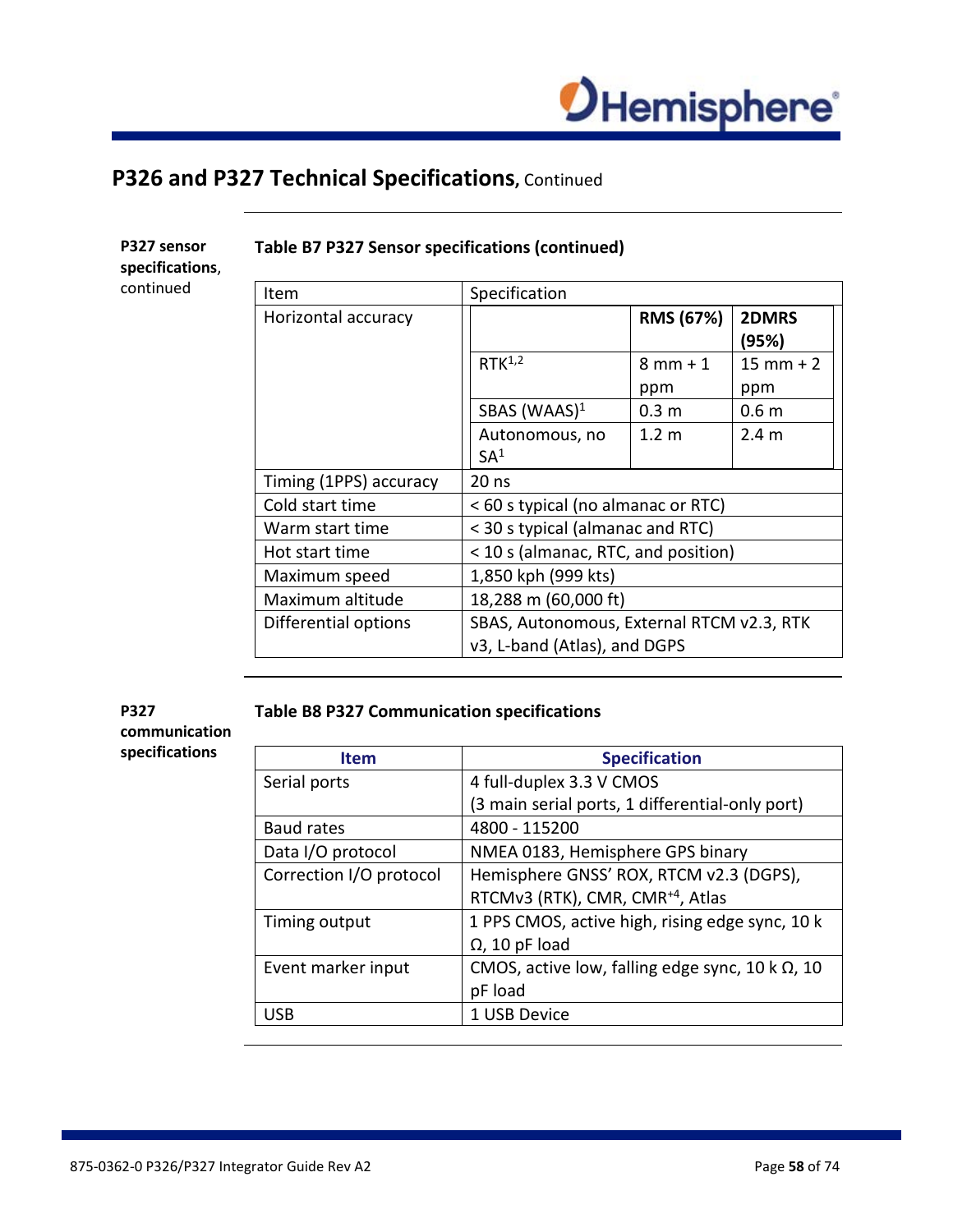

**P327 power specifications**

#### **Table B-9: P327 Power specifications**

**Item Item Specification** Input voltage  $\vert$  3.3 VDC +/- 5% Power consumption 1.0 W (GPS L1) 1.6 W (GPS/GLONASS L1/L2G1/G2) Current consumption 303 mA nominal (GPS L1) 484 mA nominal (GPS/GLONASS L1/L2 G1/G2) 696 mA nominal (All Signals + L-band) Antenna voltage input 15 VDC maximum Antenna short circuit protection Yes Antenna gain input range 10 to 40 dB Antenna input impedance 50Ω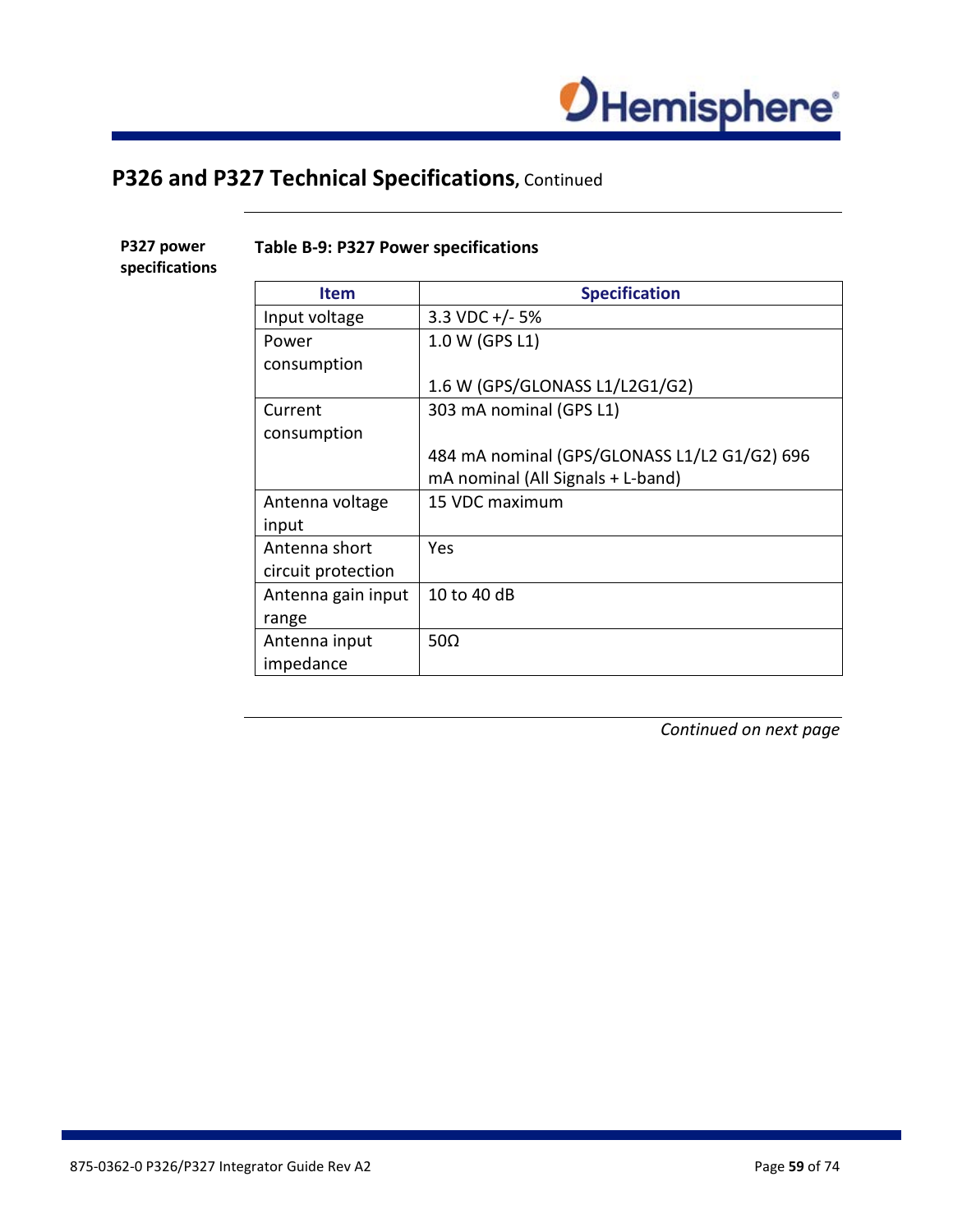

#### **Table B-10: P327 Environmental specifications**

**P327 environmental specifications**

| <b>Item</b>            | <b>Specification</b>                                                      |
|------------------------|---------------------------------------------------------------------------|
| Operating              | $-40^{\circ}$ C to $+85^{\circ}$ C (-40 $^{\circ}$ F to $+185^{\circ}$ F) |
| temperature            |                                                                           |
| Storage                | $-40^{\circ}$ C to $+85^{\circ}$ C (-40 $^{\circ}$ F to $+185^{\circ}$ F) |
| temperature            |                                                                           |
| Humidity               | 95% non-condensing (when installed in an enclosure)                       |
| Shock and              | Vibration: EP455 Section 5.15.1 Random                                    |
| vibration <sup>5</sup> |                                                                           |
|                        | Mechanical Shock: EP455 Section 5.14.1 Operational                        |
|                        | (when mounted in an enclosure with screw                                  |
|                        | mounting holes utilized)                                                  |
| EMC <sup>5</sup>       | CE (ISO 14982 Emissions and Immunity) FCC Part15,                         |
|                        | <b>Subpart B CISPR22</b>                                                  |

#### **P327 mechanical specifications**

#### **Table B-11: P327 Mechanical specifications**

| <b>Item</b>              | <b>Specification</b>                                |
|--------------------------|-----------------------------------------------------|
| <b>Dimensions</b>        | 72.4 L x 40.6 W x 10.1 H mm                         |
|                          | $(2.81 L \times 1.60 W \times 0.40 H)$              |
| Weight                   | $<$ 23 g ( $<$ 0.81 oz)                             |
| <b>Status indication</b> | Power, GNSS lock, Differential lock, DGNSS position |
| (LED)                    |                                                     |
| Power/Data               | 20-pin (10x2) male header 0.08" (2 mm) pitch        |
| connector                |                                                     |
| Antenna connector        | MCX, female, straight                               |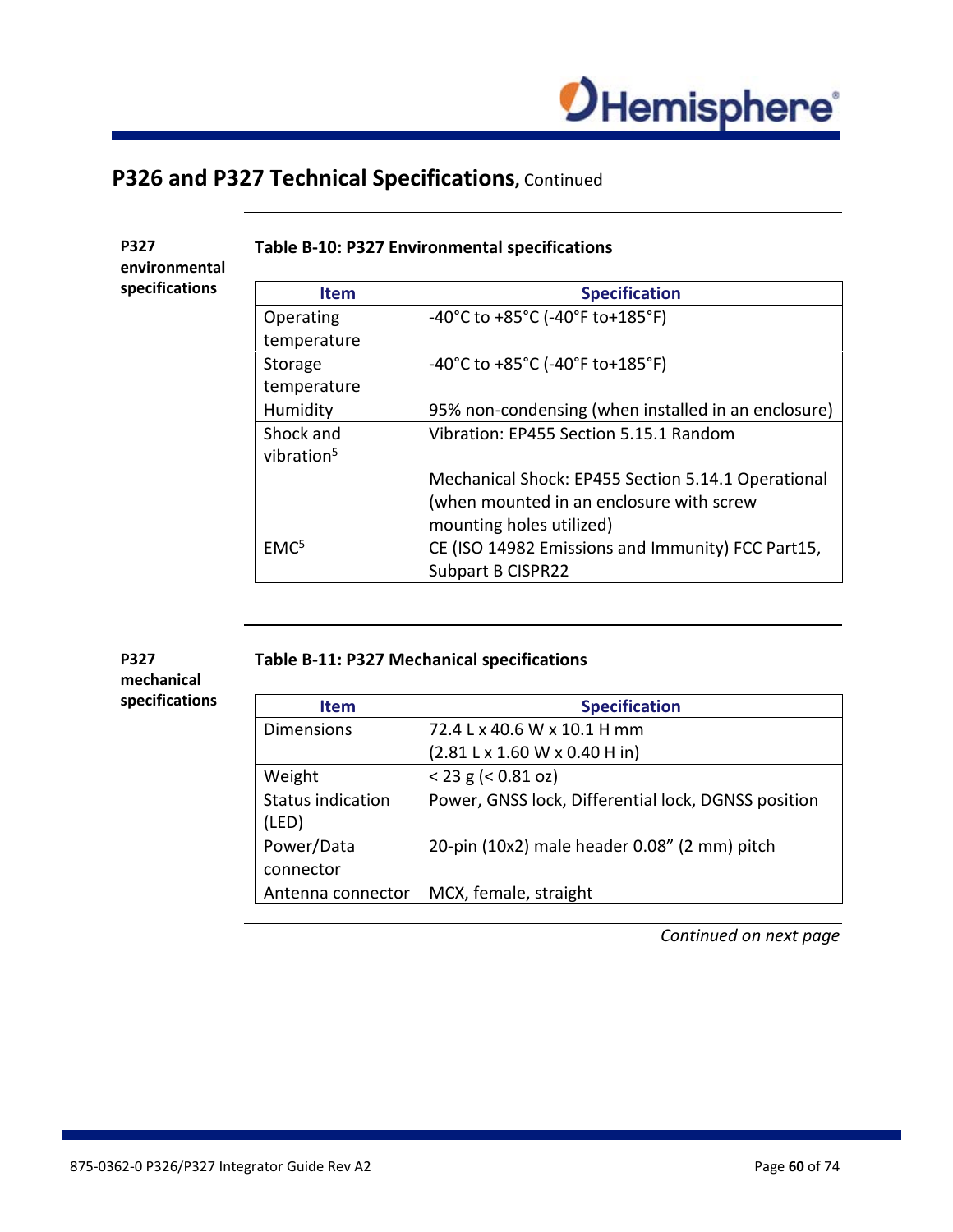

**P327 l-band sensor specifications**

#### **Table B-12: P327 L-band sensor specifications**

| <b>Item</b>                | <b>Specification</b>        |
|----------------------------|-----------------------------|
| <b>Receiver Type</b>       | Single Channel              |
| Channels                   | 1525 to 1560 MHz            |
| Sensitivity                | 140 dBm                     |
| <b>Channel Spacing</b>     | 5.0 kHz                     |
| <b>Satellite Selection</b> | <b>Manual and Automatic</b> |
| <b>Reacquisition Time</b>  | 15 seconds (typical)        |

<sup>1</sup>Depends on multi-path environment, number of satellites in view, satellite geometry, and ionospheric activity

<sup>2</sup> Depends also on baseline length

<sup>3</sup> Requires an L-band subscription

4 Receive only, does not transmit this format

<sup>5</sup> When integrated in conjunction with the recommended shielding and protection as outlined in this guide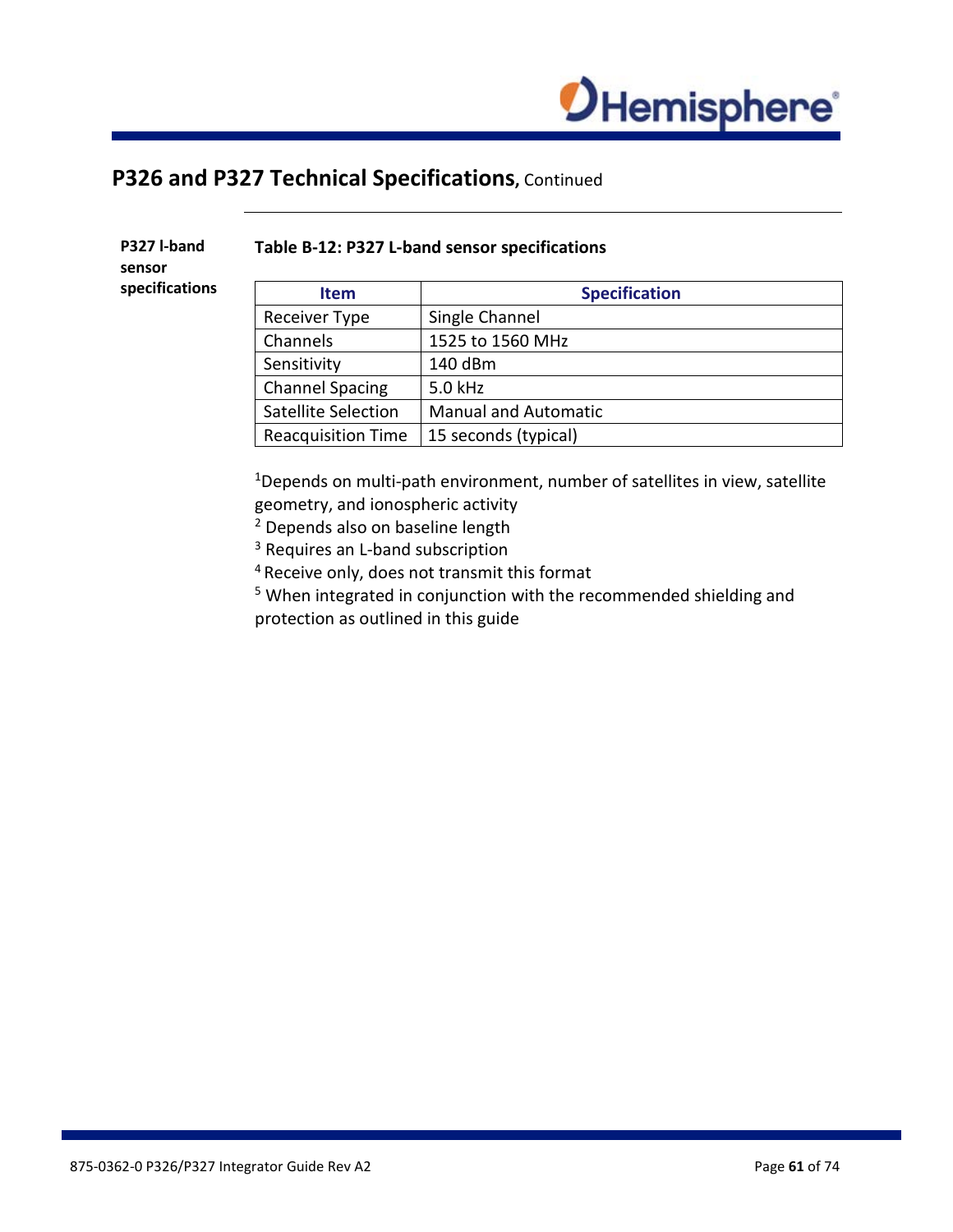

## **Appendix C: Frequently Asked Questions (FAQ)**

## **FAQ**

**Contents**

| Topic                                        | <b>See Page</b> |
|----------------------------------------------|-----------------|
| Appendix C: Frequently Asked Questions (FAQ) | 63              |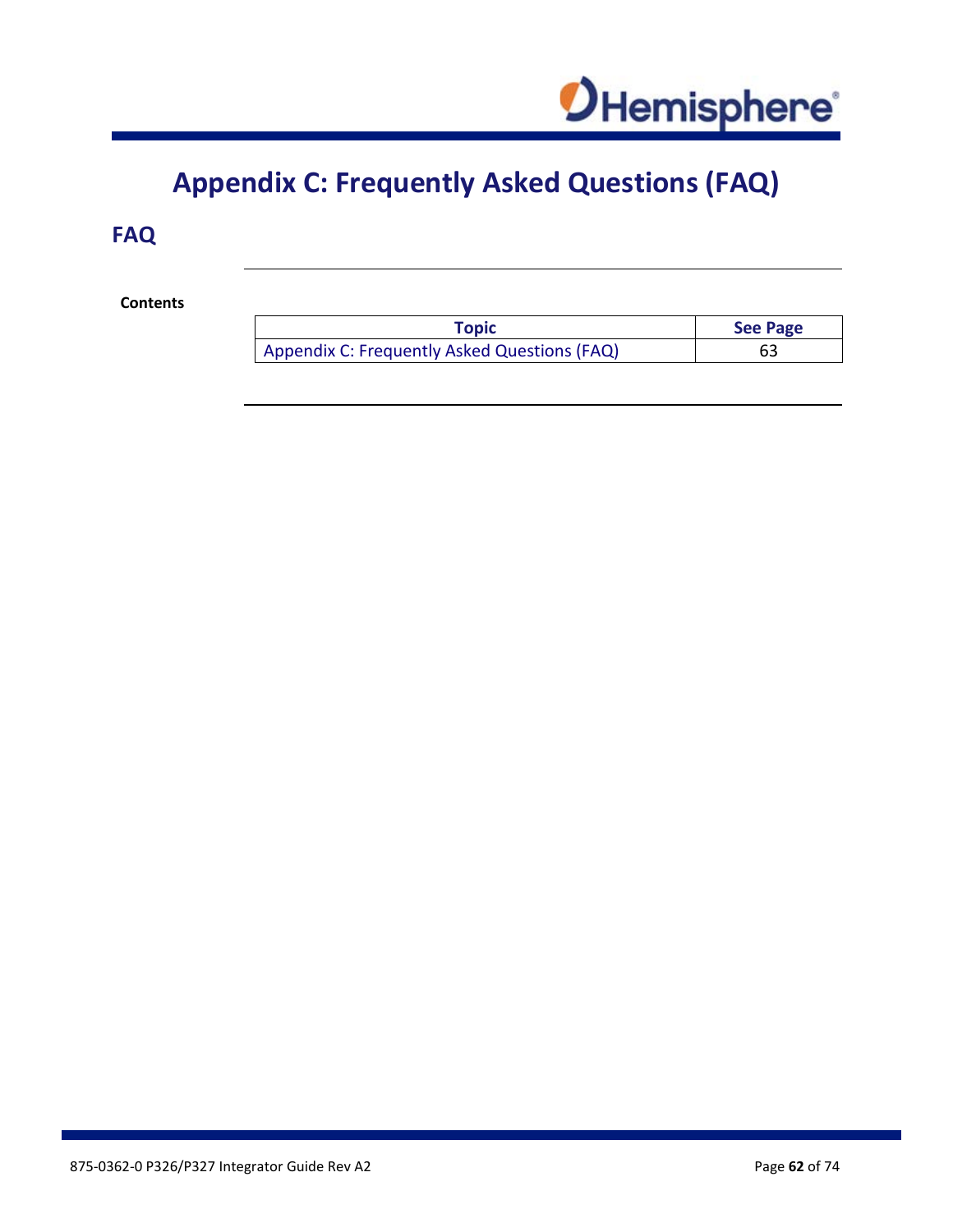

## <span id="page-62-0"></span>**Appendix C: Frequently Asked Questions (FAQ)**

**Integration** The following is a list of common questions and solutions when integrating the P326/P327 OEM boards.

| <b>Question</b>                                         | <b>Solution</b>                                                                                                                                                                                                                                                                                                                                                                                                    |
|---------------------------------------------------------|--------------------------------------------------------------------------------------------------------------------------------------------------------------------------------------------------------------------------------------------------------------------------------------------------------------------------------------------------------------------------------------------------------------------|
| Do I need to use the 1 PPS and                          | No, these are not necessary for                                                                                                                                                                                                                                                                                                                                                                                    |
| event marker?                                           | P326 and P327 operation.                                                                                                                                                                                                                                                                                                                                                                                           |
| What should I do with the 1 PPS                         | This signal will be strobing at 1 Hz,                                                                                                                                                                                                                                                                                                                                                                              |
| signal if I do not want to use it?                      | so it should not be connected.                                                                                                                                                                                                                                                                                                                                                                                     |
| What should I do with the manual                        | Do not connect the pin because this                                                                                                                                                                                                                                                                                                                                                                                |
| mark input if I am not going to use<br>it?              | signal is active low.                                                                                                                                                                                                                                                                                                                                                                                              |
| Do I need to use the lock indicators?                   | No, these are present for<br>applications where it is desirable to<br>have an LED visible to the user.<br>These signals need to be transistor-<br>buffered, as these lines can only<br>offer 1 mA. Depending on the<br>product and the application, LEDs<br>can be very useful to the end user.<br>These signals are active low.                                                                                   |
| Do I need to use a shield-can for the<br>P326 and P327? | Not necessarily, but you may need<br>to if there are RF interference<br>issues, such as if the P326 and P327<br>interferes with other devices. A<br>shield-can is a good start in terms of<br>investigating the benefit. If you are<br>designing a smart antenna system, a<br>shield-can is likely needed.<br>Hemisphere GNSS recommends that<br>you always conduct an RF pre-scan<br>when integrating OEM boards. |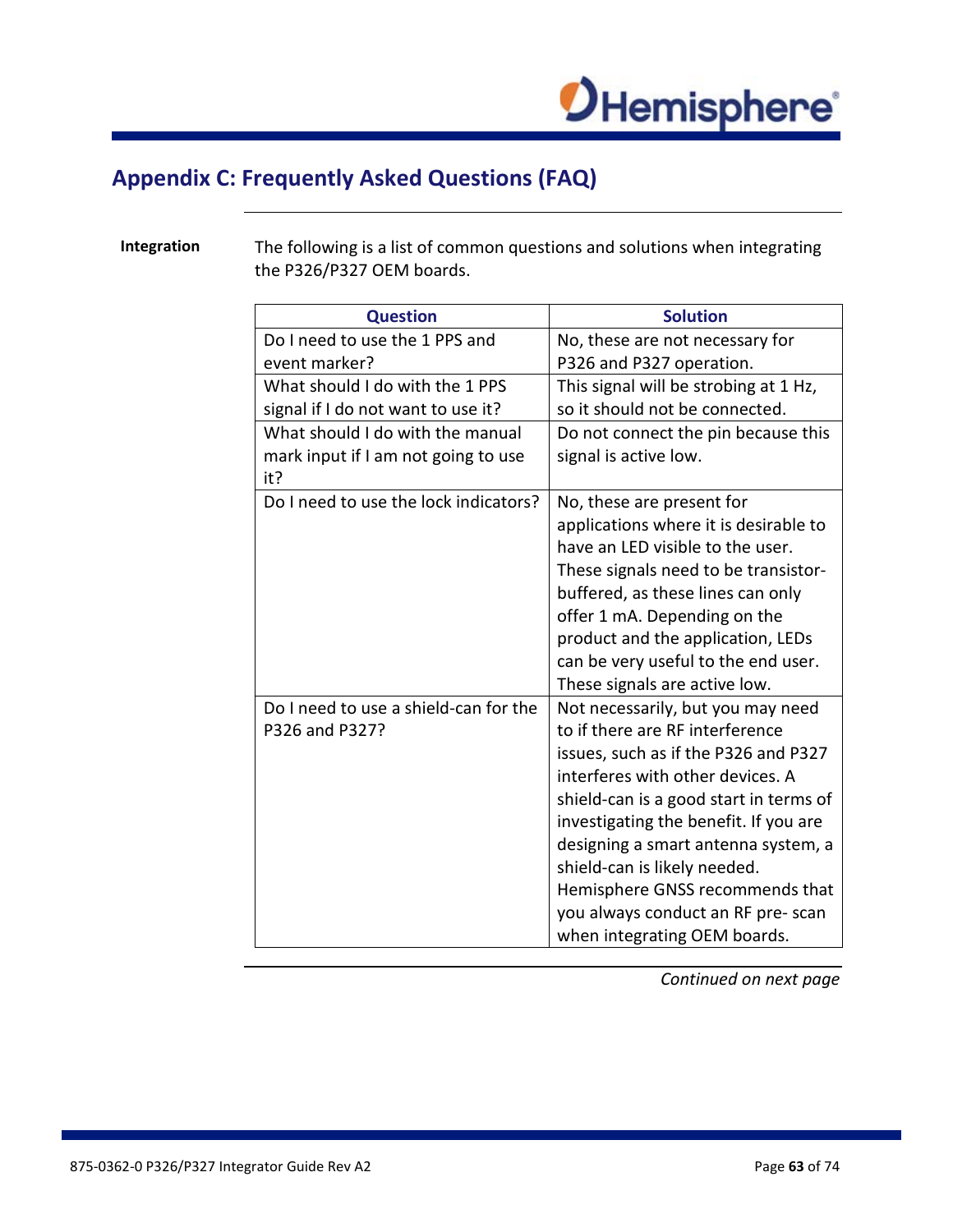

**Integration**,

| continued | Question                             | Solution                                                                |
|-----------|--------------------------------------|-------------------------------------------------------------------------|
|           | If my company wishes to integrate    | Hemisphere GNSS recommends you                                          |
|           | this product, what type of           | have sufficient engineering                                             |
|           | engineering resources will I need to | resources with the appropriate skills                                   |
|           | do this successfully?                | in and understanding of the                                             |
|           |                                      | following:                                                              |
|           |                                      | • Electronic design (including power<br>supplies and level translation) |
|           |                                      | • RF implications of working with                                       |
|           |                                      | <b>GPS</b> equipment                                                    |
|           |                                      | • Circuit design and layout                                             |
|           |                                      | • Mechanical design and layout                                          |
|           | What type of assistance can I expect | Integration of a GNSS board has                                         |
|           | from Hemisphere GNSS when            | such benefits as:                                                       |
|           | integrating P326 or P327?            | • Lower system cost                                                     |
|           |                                      | • Improved branding (rather than                                        |
|           |                                      | relabeling an existing product)                                         |
|           |                                      | • Better control of system design<br>among others                       |
|           |                                      | As an integrator, you are                                               |
|           |                                      | responsible for ensuring that the                                       |
|           |                                      | correct resources are in place to                                       |
|           |                                      | technically complete it. Hemisphere                                     |
|           |                                      | GNSS will provide reasonable                                            |
|           |                                      | assistance.                                                             |
|           |                                      | However, Hemisphere GNSS does                                           |
|           |                                      | not have dedicated engineering                                          |
|           |                                      | resources for in-depth integration                                      |
|           |                                      | support. Hemisphere GNSS will do                                        |
|           |                                      | its best to provide support as                                          |
|           |                                      | necessary, but you should expect to                                     |
|           |                                      | have reasonable expertise to use                                        |
|           |                                      | this Integrator's Guide.                                                |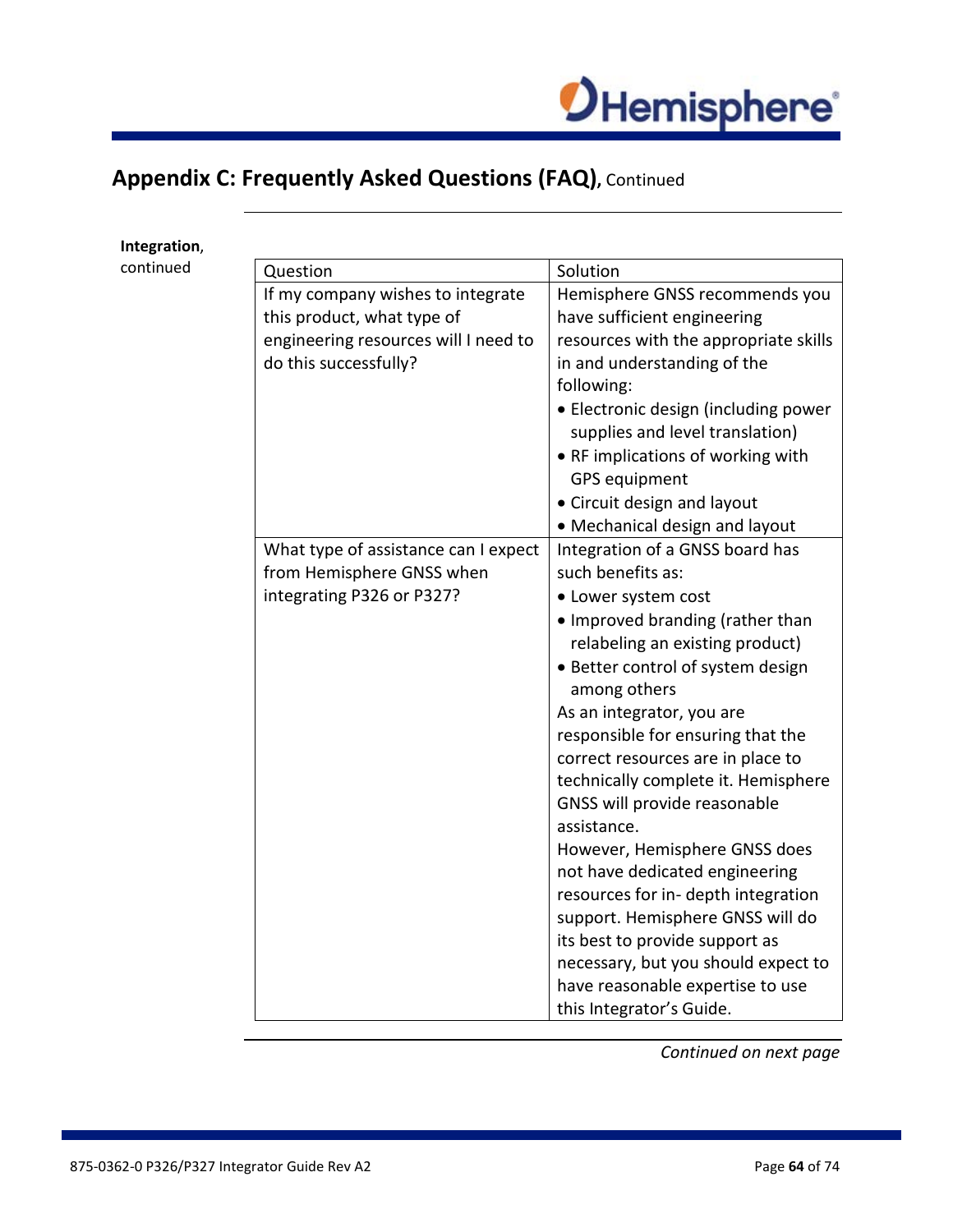

**Support and** 

| Repair | <b>Question</b>                     | <b>Solution</b>                          |
|--------|-------------------------------------|------------------------------------------|
|        | How do I solve a problem I cannot   | Hemisphere GNSS recommends               |
|        | isolate?                            | contacting the dealer first. With        |
|        |                                     | their experience with this product,      |
|        |                                     | and other products from                  |
|        |                                     | Hemisphere GNSS, they should be          |
|        |                                     | able to help isolate a problem. If the   |
|        |                                     | issue is beyond the capability or        |
|        |                                     | experience of the dealer.                |
|        |                                     | Hemisphere GNSS Technical                |
|        |                                     | Support is available from 8:00 AM        |
|        |                                     | to 5:00 PM Mountain Standard             |
|        |                                     | Time, Monday through Friday.             |
|        |                                     | See "Technical Support" for              |
|        |                                     | <b>Technical Support contact</b>         |
|        |                                     | information.                             |
|        | What if I cannot resolve a problem  | Contact your dealer to see if they       |
|        | after trying to diagnose it myself? | have any information that may help       |
|        |                                     | to solve the problem. They may be        |
|        |                                     | able to provide some in-person           |
|        |                                     | assistance.                              |
|        |                                     | If this is not viable, or does not solve |
|        |                                     | the problem, Hemisphere GNSS             |
|        |                                     | Technical Support is available from      |
|        |                                     | 8:00 AM to 5:00 PM Mountain              |
|        |                                     | Standard Time, Monday through            |
|        |                                     | Friday.                                  |
|        |                                     | See "Technical Support" for              |
|        |                                     | <b>Technical Support contact</b>         |
|        |                                     | information.                             |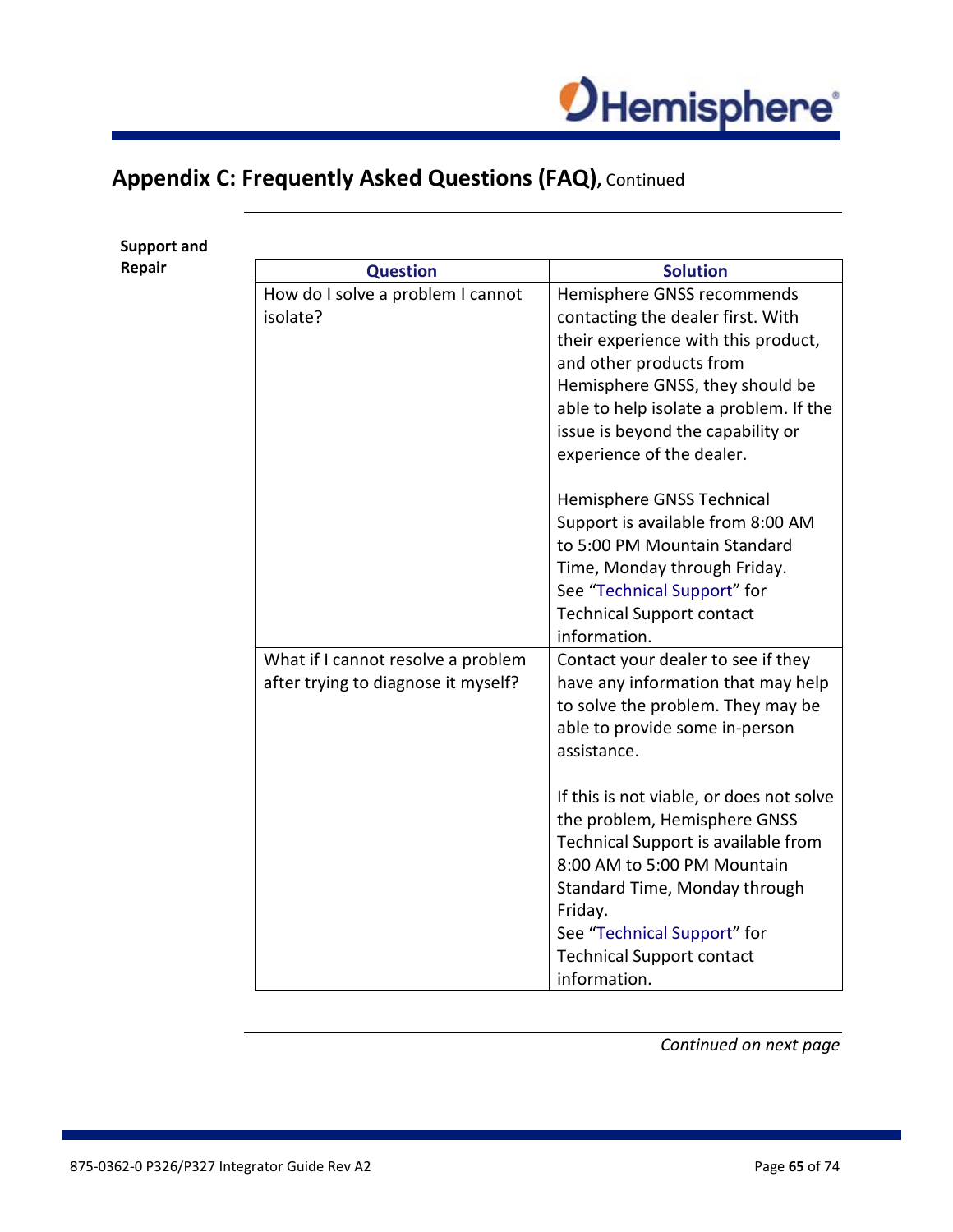

**Support and Repair**, continued

| Question                                                                                            | Solution                                                                                                                                                                                                                  |
|-----------------------------------------------------------------------------------------------------|---------------------------------------------------------------------------------------------------------------------------------------------------------------------------------------------------------------------------|
| Can I contact Hemisphere GNSS<br><b>Technical Support directly regarding</b><br>technical problems? | Yes, however, Hemisphere GNSS<br>recommends speaking to the dealer<br>first as they are the local support.<br>They may be able to solve the<br>problem quickly, due to proximity<br>and experience with our<br>equipment. |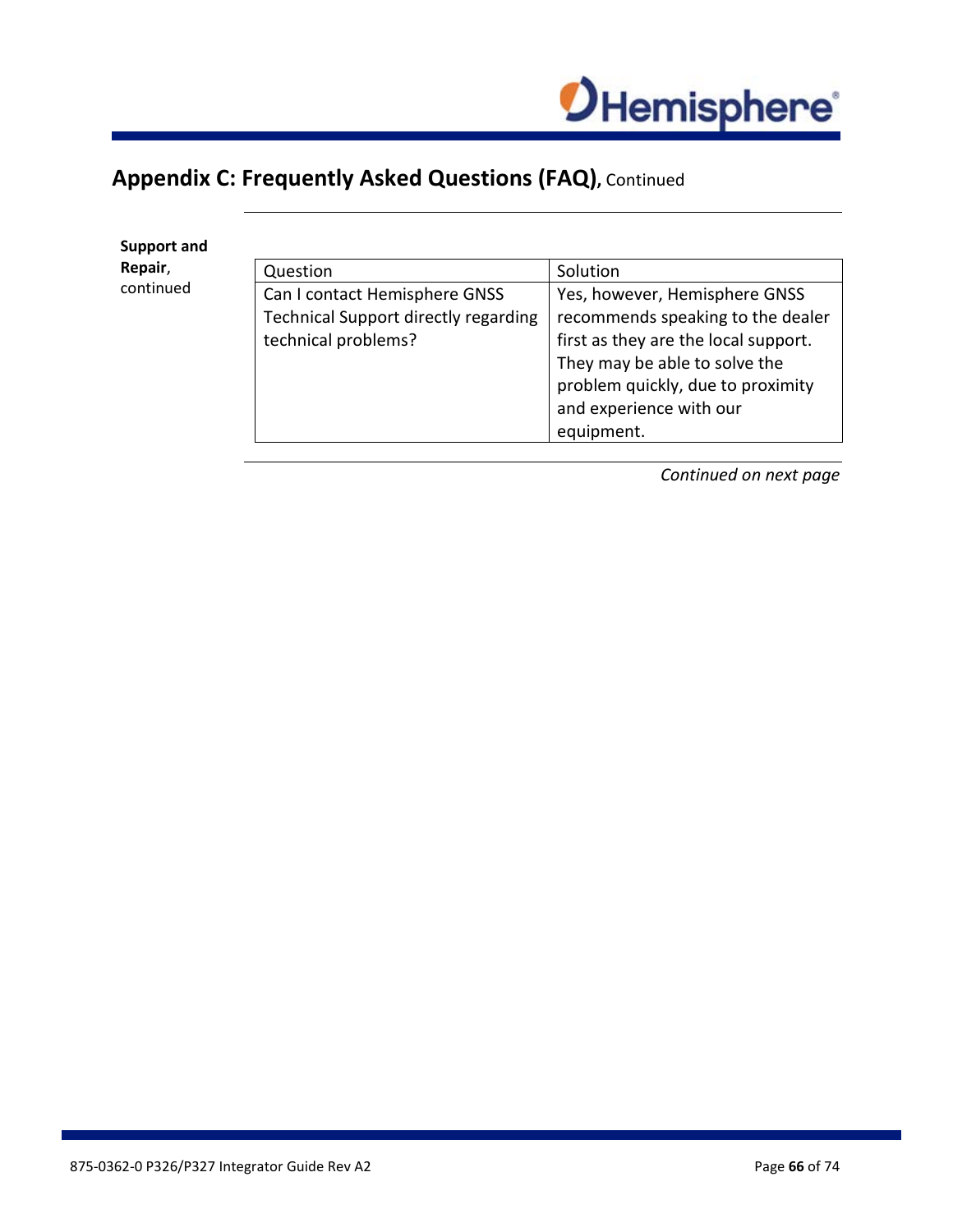

| Power,         |                        |                                                                                    |
|----------------|------------------------|------------------------------------------------------------------------------------|
| Communication, | <b>Question</b>        | <b>Solution</b>                                                                    |
| and            | My P326 or P327 system | This could be one of a few issues:                                                 |
| Configuration  | does not appear to be  | • Examine the P326 or P327 cables and                                              |
|                | communicating.         | connectors for signs of damage or offset.                                          |
|                |                        | • Ensure the P326 or P327 system is                                                |
|                |                        | properly powered with the correct<br>voltage.                                      |
|                |                        | • Ensure there is a good connection to the<br>power supply since it is required to |
|                |                        | terminate the power input with the<br>connector.                                   |
|                |                        | • Check the documentation of the receiving                                         |
|                |                        | device, if not a PC, to ensure the transmit                                        |
|                |                        | line from the P326 or P327 is connected                                            |
|                |                        | to the receive line of the other device.                                           |
|                |                        | Also, ensure the signal grounds are<br>connected.                                  |
|                |                        | • If the P326 or P327 is connected to a                                            |
|                |                        | custom or special device, ensure the serial                                        |
|                |                        | connection to it does not have any                                                 |
|                |                        | incompatible signal lines present that                                             |
|                |                        | prevent proper communication.                                                      |
|                |                        | • Make sure the baud rate of the P326 or                                           |
|                |                        | P327 matches the other device. The other                                           |
|                |                        | device must also support an 8-data bit, 1                                          |
|                |                        | stop bit, no parity port configuration (8-N-                                       |
|                |                        | 1). Some devices support different                                                 |
|                |                        | settings that may be user configurable.                                            |
|                |                        | Ensure the settings match.                                                         |
|                |                        | • Consult the troubleshooting section of the                                       |
|                |                        | other device's documentation to                                                    |
|                |                        | determine if there may be a problem with<br>the equipment.                         |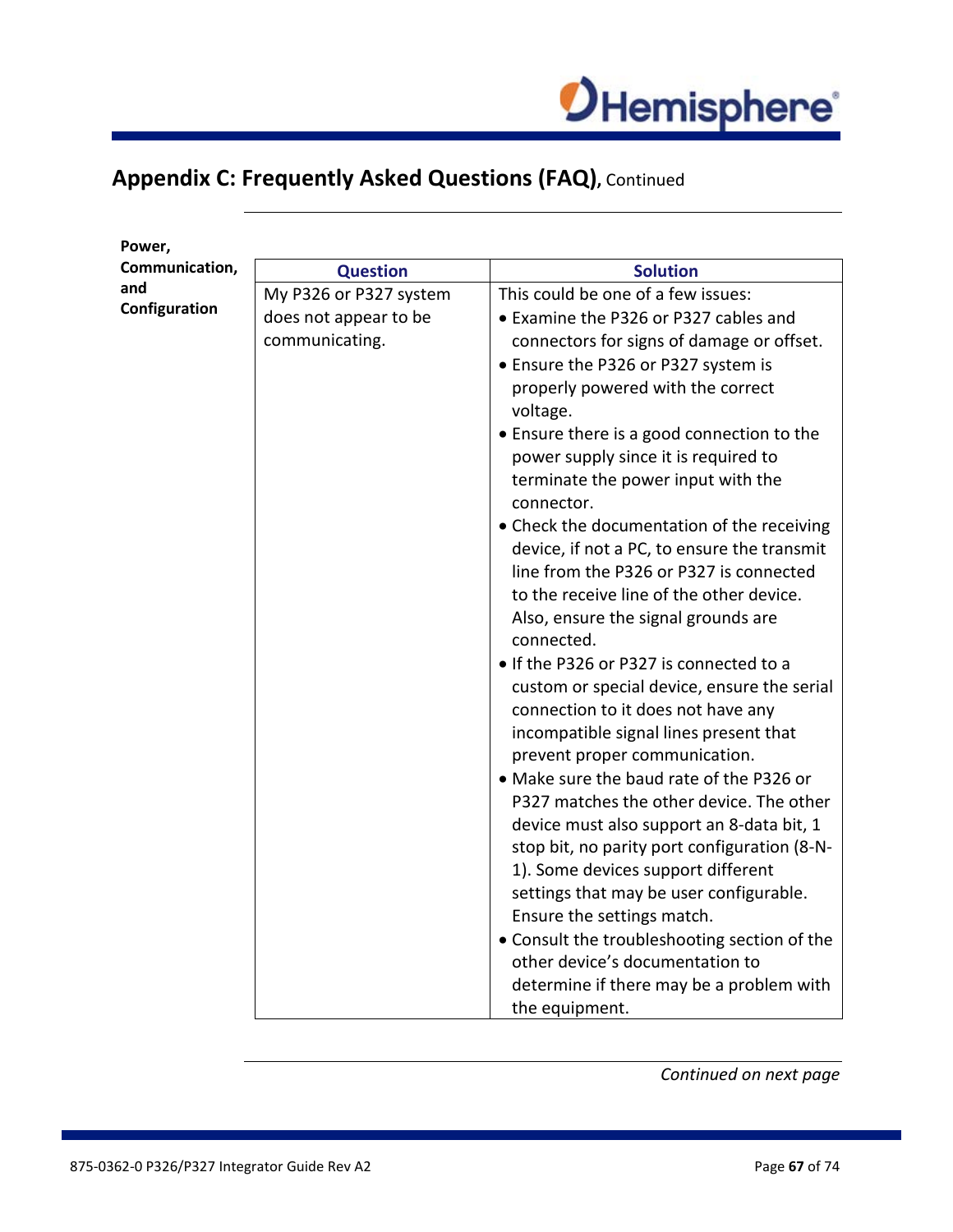

| Power,                |                                     |                                      |
|-----------------------|-------------------------------------|--------------------------------------|
| Communication,        | Question                            | Solution                             |
| and<br>Configuration, | Am I able to configure two serial   | Yes, all the ports are independent.  |
|                       | ports with different baud rates?    | For example, you may set one port    |
| continued             |                                     | to 4800 and another port to 19200.   |
|                       |                                     |                                      |
|                       | Am I able to have the P326 or P327  | Yes, different NMEA messages can     |
|                       | output different NMEA messages      | be sent to the serial ports you      |
|                       | through multiple ports?             | choose. These NMEA messages may      |
|                       |                                     | also be at different update rates. A |
|                       |                                     | high enough baud rate is needed to   |
|                       |                                     | transmit all the data; otherwise,    |
|                       |                                     | some data may not be transmitted.    |
|                       | How can I determine the current     | The \$JSHOW command will request     |
|                       | configuration of the P326 orP327?   | the configuration information from   |
|                       |                                     | the P326 and P327. The response      |
|                       |                                     | will be similar to:                  |
|                       |                                     | \$>JSHOW, BAUD, 19200                |
|                       |                                     | \$>JSHOW, BIN, 1, 5.0                |
|                       |                                     | \$>JSHOW, BAUD, 4800, OTHER          |
|                       |                                     | \$>JSHOW,ASC,GPGGA,1.0,OTHER         |
|                       |                                     | \$>JSHOW,ASC,GPVTG,1.0,OTHER         |
|                       |                                     | \$>JSHOW,ASC,GPGSA,1.0,OTHER         |
|                       | How can I be sure the configuration | Query the receiver to make sure the  |
|                       | will be saved for the subsequent    | current configuration is correct by  |
|                       | power cycle?                        | issuing a \$JSHOW command. If not,   |
|                       |                                     | make the necessary changes and       |
|                       |                                     | reissue the \$JSHOW command.         |
|                       |                                     | Once the current configuration is    |
|                       |                                     | acceptable, issue a \$JSAVE          |
|                       |                                     | command and wait for the receiver    |
|                       |                                     | to indicate the save is complete. Do |
|                       |                                     | not power off the receiver until the |
|                       |                                     | "save complete" message appears.     |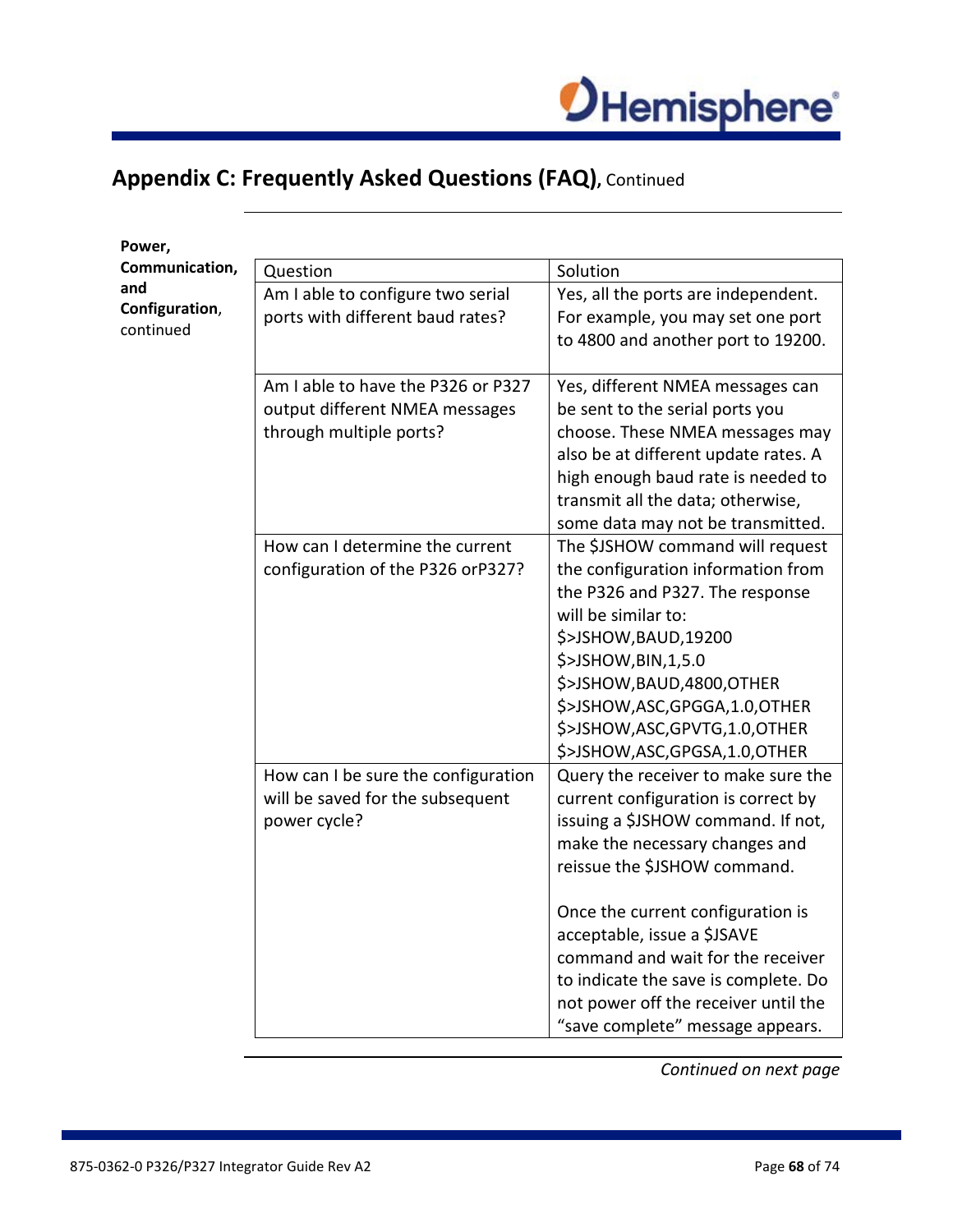

| Power,         | Question                           | Solution                                                                 |
|----------------|------------------------------------|--------------------------------------------------------------------------|
| Communication, | How do I change the baud rate of a | Connect at the current baud rate of                                      |
| and            | port from that port?               | the P326 or P327 port and then                                           |
| Configuration, |                                    | issue a \$JBAUD command to change                                        |
| continued      |                                    | the port baud rate to the desired                                        |
|                |                                    | rate. Now change the baud rate in                                        |
|                |                                    | your application to the desired rate.                                    |
|                | What is the best software tool to  | Hemisphere GNSS uses three                                               |
|                | use to communicate with the P326   | different software applications:                                         |
|                | or P327 and configure it?          | • HyperTerminal™ - Available on all                                      |
|                |                                    | Windows <sup>®</sup> 95, 98, ME, and XP. This                            |
|                |                                    | tool allows you to configure the                                         |
|                |                                    | P326 or P327 by directly typing                                          |
|                |                                    | commands into the terminal                                               |
|                |                                    | window. The output from the                                              |
|                |                                    | P326 or P327 is simultaneously                                           |
|                |                                    | shown. When using                                                        |
|                |                                    | HyperTerminal, ensure it is                                              |
|                |                                    | configured to use the correct PC                                         |
|                |                                    | communication port and baud                                              |
|                |                                    | rate, and that the local echo<br>feature is on.                          |
|                |                                    |                                                                          |
|                |                                    | • SLXMon - Available at                                                  |
|                |                                    | www.hgnss.com. This application<br>is a very useful tool for graphically |
|                |                                    | viewing tracking performance and                                         |
|                |                                    | position accuracy, and for                                               |
|                |                                    | recording data. It can also                                              |
|                |                                    | configure message output and                                             |
|                |                                    | port settings. SLXMon runs on                                            |
|                |                                    | Windows 95 or higher.                                                    |
|                |                                    |                                                                          |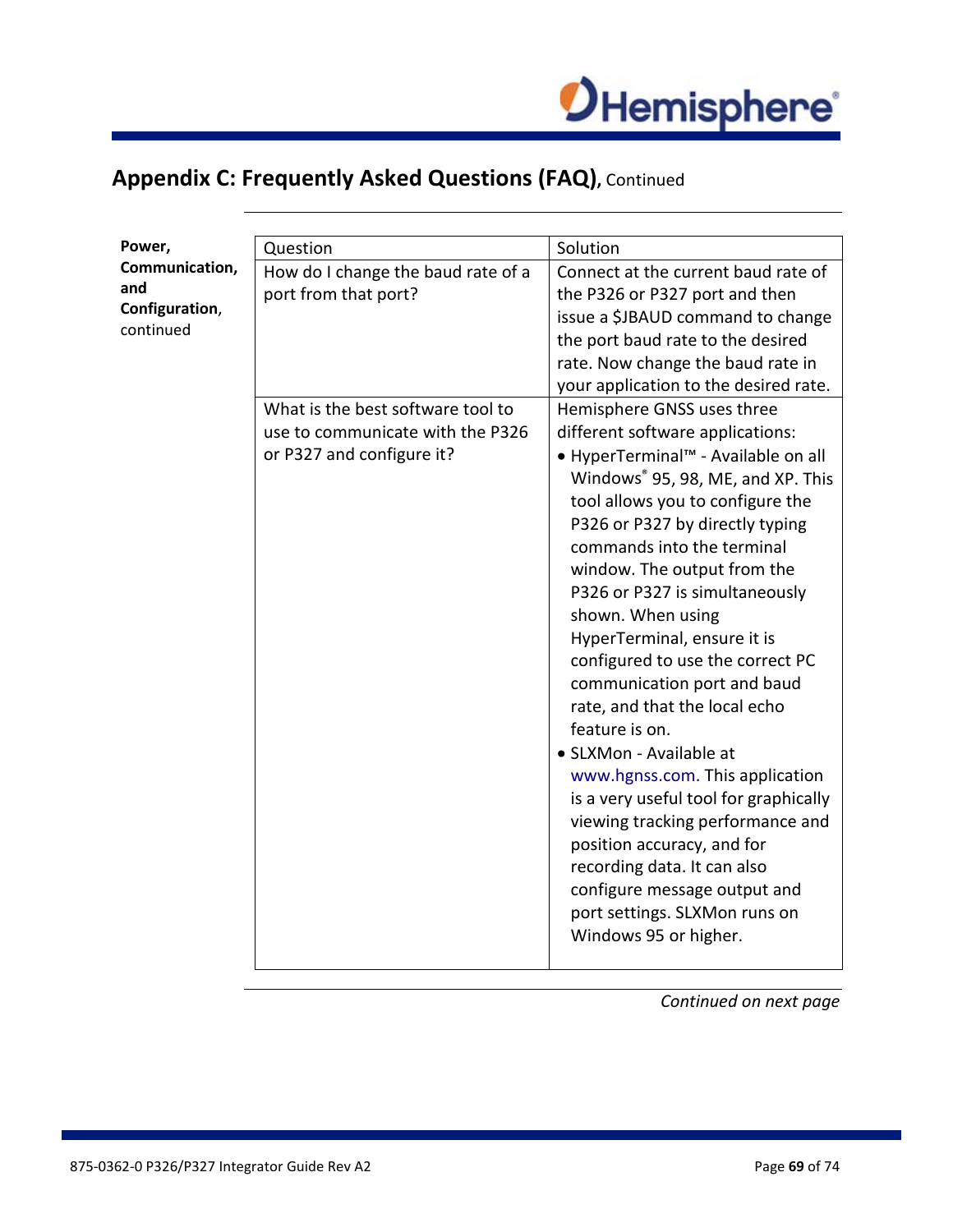

| Power,                             |                                                                                                    |                                                                                                                                                                                                                                                                                                                               |
|------------------------------------|----------------------------------------------------------------------------------------------------|-------------------------------------------------------------------------------------------------------------------------------------------------------------------------------------------------------------------------------------------------------------------------------------------------------------------------------|
| Communication,                     | Question                                                                                           | Solution                                                                                                                                                                                                                                                                                                                      |
| and<br>Configuration,<br>continued | What is the best software tool to<br>use to communicate with the<br>P326 or P327 and configure it? | • PocketMax - Available at<br>WWW.HGNSS.COM. Similar to SLXMon,<br>you can use this application to<br>graphically view tracking<br>performance and position accuracy,<br>record data, and configure message<br>output and port settings. PocketMax<br>runs on multiple Windows platforms<br>using the Windows .NET framework. |
|                                    |                                                                                                    |                                                                                                                                                                                                                                                                                                                               |

**GNSS Reception and Performance**

| <b>Question</b>                  | <b>Solution</b>                         |
|----------------------------------|-----------------------------------------|
| How do I know what the P326 or   | The P326 and P327 supports standard     |
| P327 is doing?                   | NMEA data messages. The \$GPGSV         |
|                                  | andBin99 data messages contain          |
|                                  | satellite tracking and SNR information. |
|                                  | If available, the computed position is  |
|                                  | contained in the \$GPGGA message.       |
|                                  | Additionally, the P326 and P327 has     |
|                                  | surface-mounted status LEDs that        |
|                                  | indicate receiver status.               |
| Do I have to be careful when     | For best performance, the P326 and      |
| using the P326 or P327 to ensure | P327's antenna must have a clear        |
| it tracks properly?              | view of the sky for satellite tracking. |
|                                  |                                         |
|                                  | The P326 and P327 can tolerate a        |
|                                  | certain amount of signal blockage       |
|                                  | because redundant satellites are often  |
|                                  | available. Only four satellites are     |
|                                  | required for a position; however, the   |
|                                  | more satellites that are used, the      |
|                                  | greater the positioning accuracy.       |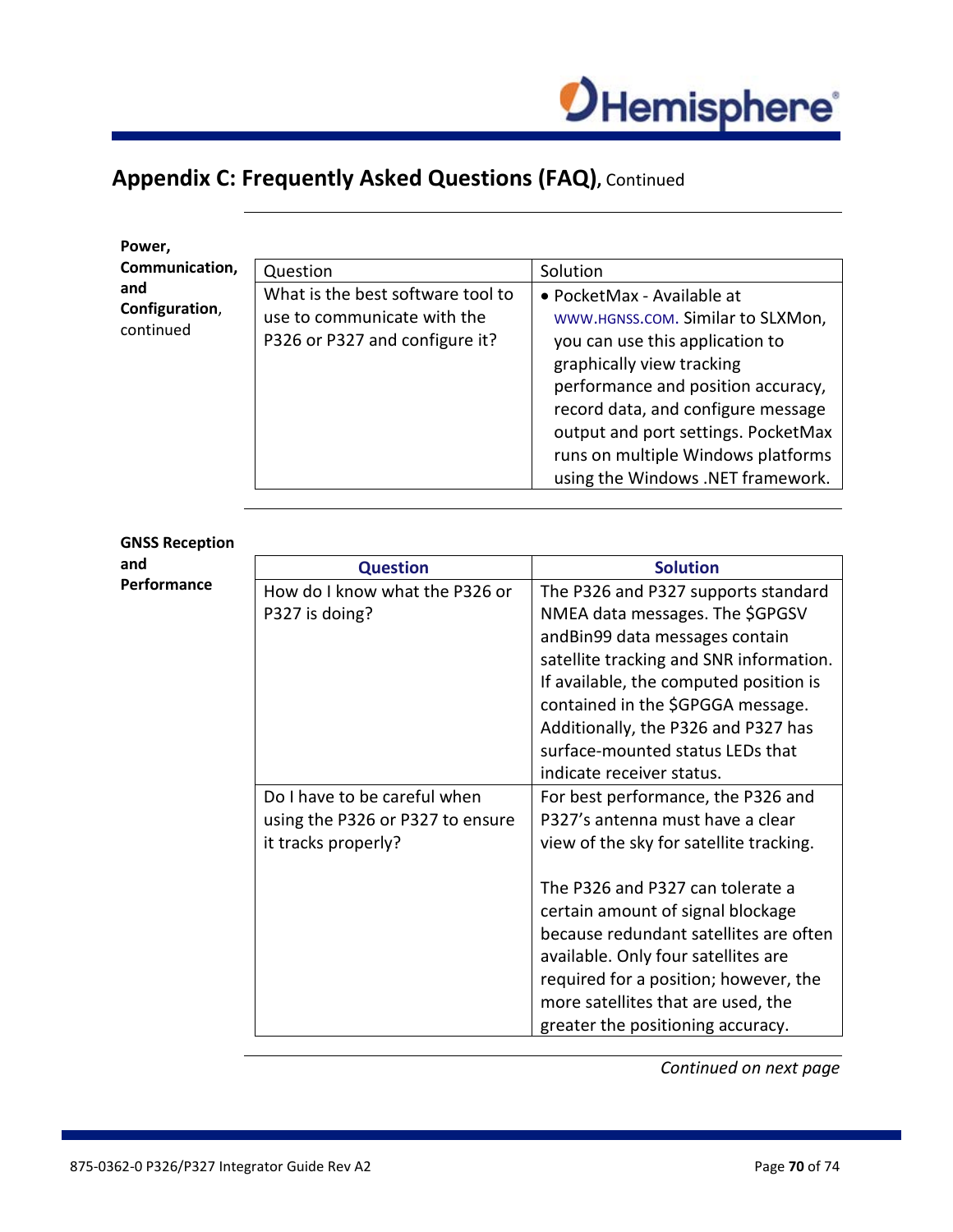

| <b>SBAS Reception</b> |                                        |                                         |
|-----------------------|----------------------------------------|-----------------------------------------|
| and                   | <b>Question</b>                        | <b>Solution</b>                         |
| Performance           | How do I know if the P326 or P327      | The P326 and P327 outputs the           |
|                       | has acquired an SBAS signal?           | \$RD1 message that contains the         |
|                       |                                        | SBAS Bit Error Rate (BER) for each      |
|                       |                                        | SBAS channel.                           |
|                       |                                        | The BER value describes the rate of     |
|                       |                                        | errors received from SBAS. Ideally,     |
|                       |                                        | this should be zero. However, the       |
|                       |                                        | P326 and P327 performs well up to       |
|                       |                                        | 150 BER. The SLXMon and                 |
|                       |                                        | PocketMax utilities provide this        |
|                       |                                        | information without needing to use      |
|                       |                                        | NMEA commands.                          |
|                       | How do I know if the P326 or P327      | The P326 and P327 outputs the           |
|                       | is offering a differentially-corrected | \$GPGGA message as the main             |
|                       | or RTK- corrected position?            | positioning data message. This          |
|                       |                                        | message contains a quality fix value    |
|                       |                                        | that describes the GPS status. If this  |
|                       |                                        | value is 2, the position is             |
|                       |                                        | differentially corrected; if this value |
|                       |                                        | is 4, the position is RTK-corrected.    |
|                       |                                        | The SLXMon and PocketMax utilities      |
|                       |                                        | provide this information without        |
|                       |                                        | needing to use NMEA commands.           |

*Continued on next page*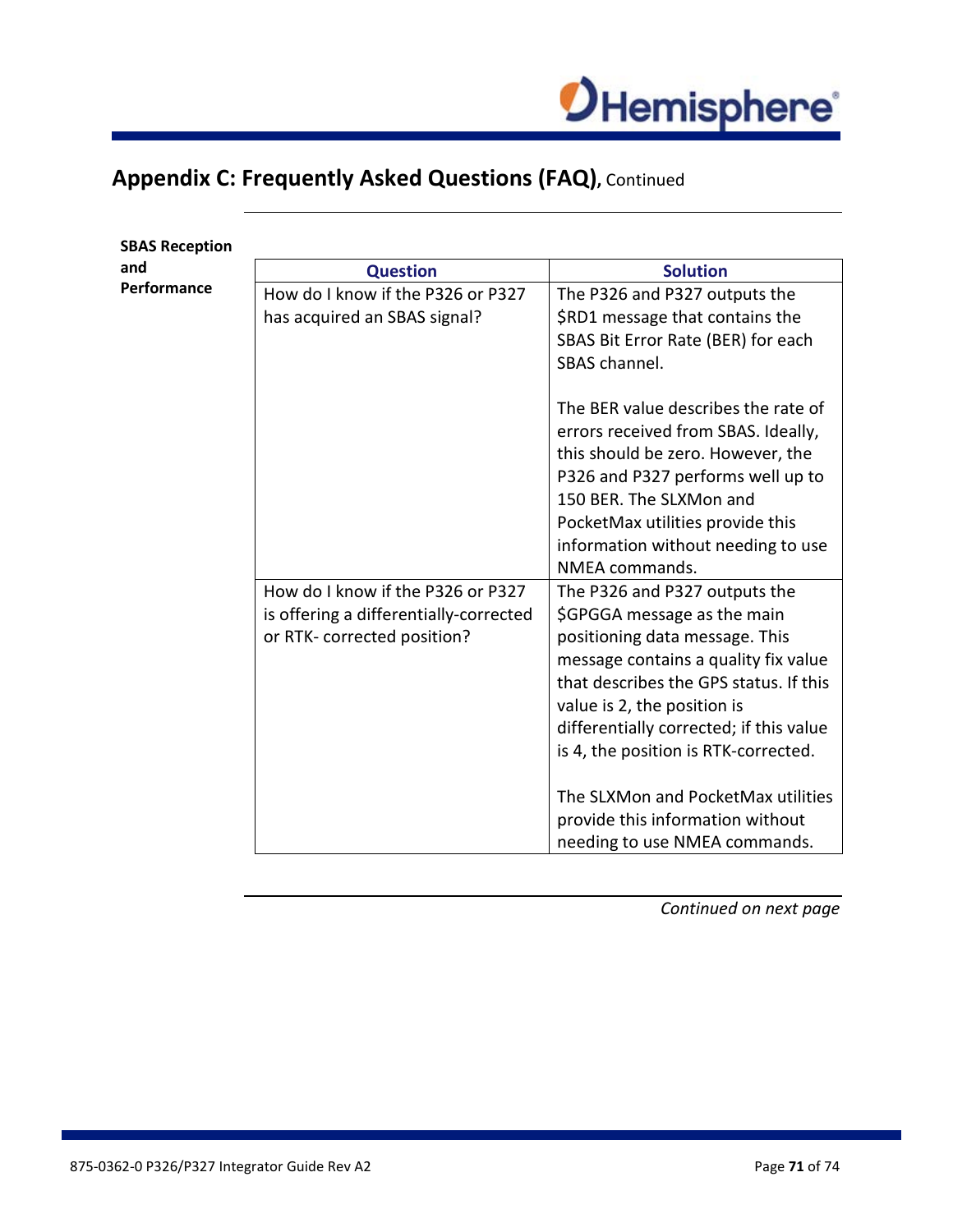

| <b>SBAS Reception</b>     |                                                 |                                                                                                                                                                                                                                                               |
|---------------------------|-------------------------------------------------|---------------------------------------------------------------------------------------------------------------------------------------------------------------------------------------------------------------------------------------------------------------|
| and                       | Question                                        | Solution                                                                                                                                                                                                                                                      |
| Performance,<br>continued | How do I select an SBAS satellite?              | By default, the P326 and P327 will<br>automatically attempt to track the<br>appropriate SBAS satellites. If<br>multiple satellites are available, the<br>one with the lowest BER value is<br>selected to be used to decode the<br>corrections.                |
|                           |                                                 | You can manually select which SBAS<br>satellites to track (not<br>recommended). Refer to the<br>Hemisphere GNSS Technical<br>Reference (go to www.HGNSS.COM<br>and follow the links to Resources &<br>Support, GNSS Reference Guide) for<br>more information. |
|                           | Do I need a dual frequency antenna<br>for SBAS? | Hemisphere GNSS recommends<br>using a dual frequency antenna with<br>the P326 and P327.<br>While some receiver function is<br>possible with an L1-only antenna,<br>full receiver performance will only<br>be realized with a dual frequency<br>antenna.       |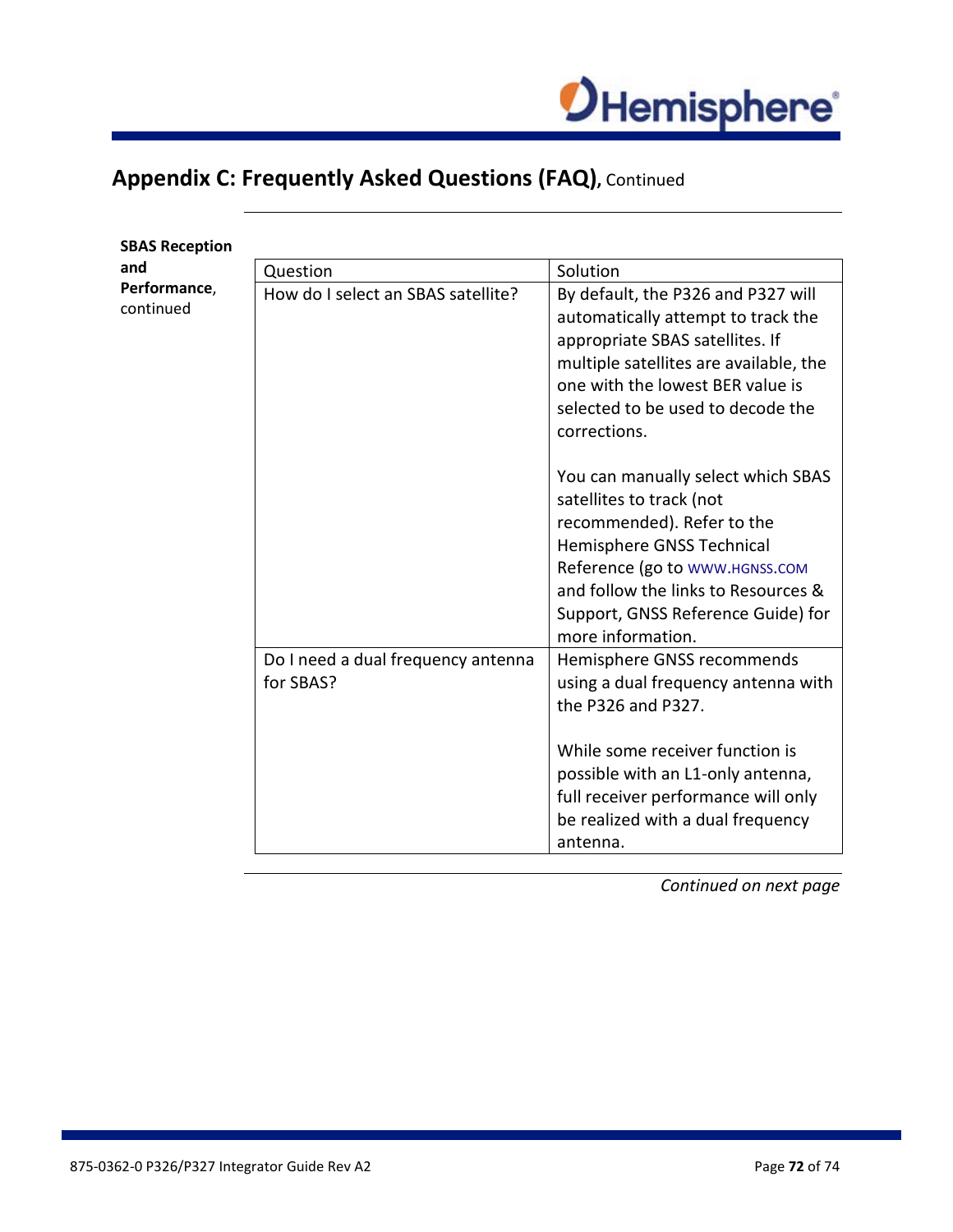

## **Appendix C: Frequently Asked Questions (FAQ),** Continued

| <b>External</b>    |                                  |                                                                     |
|--------------------|----------------------------------|---------------------------------------------------------------------|
| <b>Corrections</b> | <b>Question</b>                  | <b>Solution</b>                                                     |
|                    | My P326 or P327 system does not  | This could be due to several factors.                               |
|                    | appear to be using DGPS or RTK   | To isolate the issue:                                               |
|                    | corrections from an external     | • Make sure DGPS corrections are                                    |
|                    | correction source. What could be | RTCM v2.3 protocol.                                                 |
|                    | the problem?                     | • Make sure RTK corrections are                                     |
|                    |                                  | either ROX, RTCM v3, CMR, or                                        |
|                    |                                  | CMR+ protocol.                                                      |
|                    |                                  | • Verify the baud rates used by the                                 |
|                    |                                  | P326 and P327 match that of the<br>external correction source.      |
|                    |                                  | • The external correction should be                                 |
|                    |                                  | using an 8-data bit, no parity, 1                                   |
|                    |                                  | stop bit (8-N-1) serial port                                        |
|                    |                                  | configuration.                                                      |
|                    |                                  | . Inspect the cable connection to                                   |
|                    |                                  | ensure there is no damage.                                          |
|                    |                                  | • Check the pinout information for                                  |
|                    |                                  | the cables to ensure the transmit                                   |
|                    |                                  | line of the external correction                                     |
|                    |                                  | source is connected to the receive                                  |
|                    |                                  | line of the P326 and P327's serial                                  |
|                    |                                  | port and that the signal grounds                                    |
|                    |                                  | are connected.                                                      |
|                    |                                  | • Make sure the P326 and P327 has                                   |
|                    |                                  | been set to receive external                                        |
|                    |                                  | corrections by issuing the \$JDIFF                                  |
|                    |                                  | command. Refer to the                                               |
|                    |                                  | Hemisphere GNSS Technical                                           |
|                    |                                  | Reference (go to WWW.HGNSS.COM<br>and follow the links to Resources |
|                    |                                  |                                                                     |
|                    |                                  | & Support, GNSS Reference<br>Guide) for more information.           |
|                    |                                  |                                                                     |

*Continued on next page*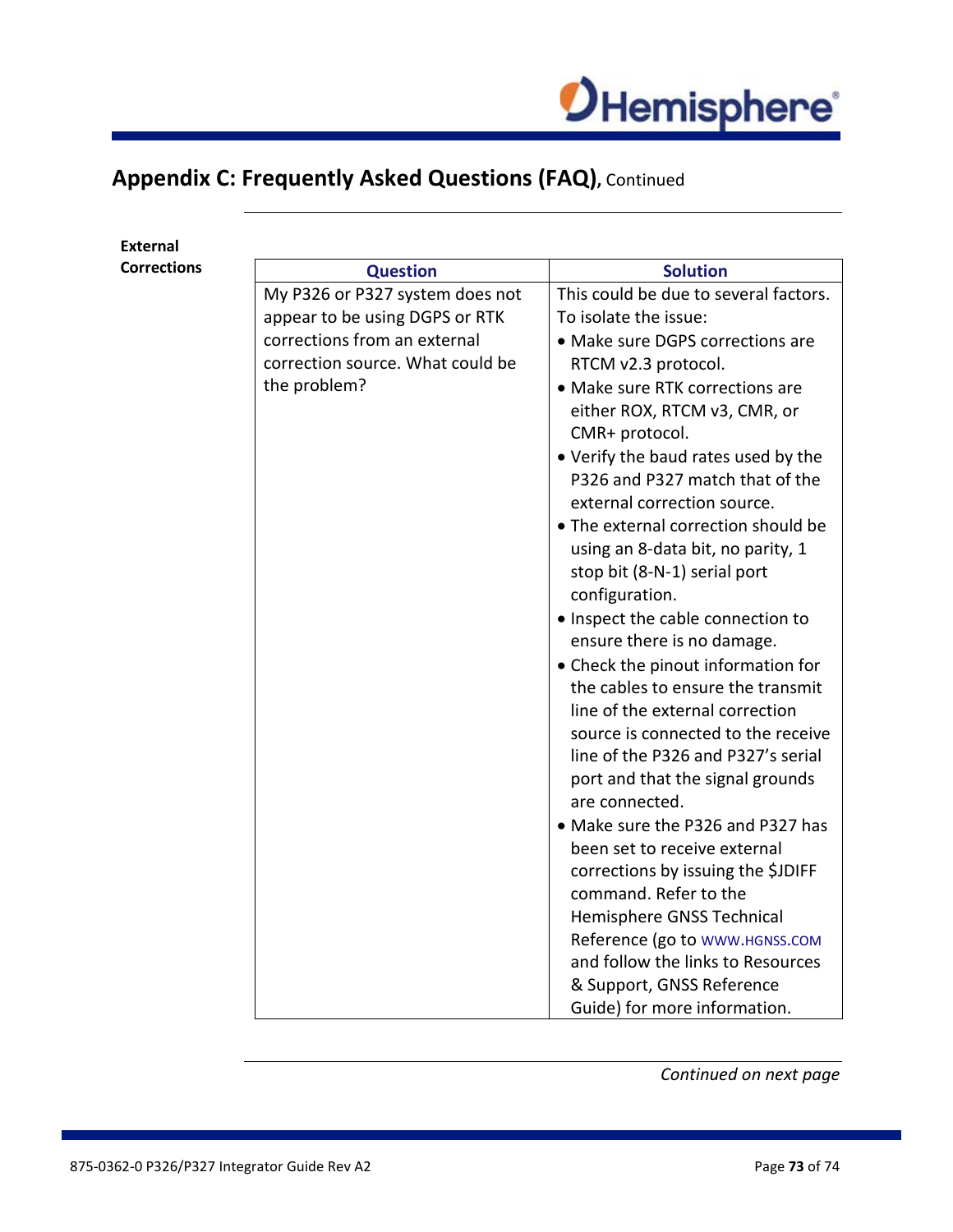

## **Appendix C: Frequently Asked Questions (FAQ),** Continued

#### **Installation**

| <b>Question</b>                    | <b>Solution</b>                       |
|------------------------------------|---------------------------------------|
| Does it matter where I mount the   | Yes, the mounting location must       |
| P326 or P327's antenna?            | provide a clear view of the sky for   |
|                                    | satellite tracking. Additionally, the |
|                                    | position that it computes is based    |
|                                    | on the center of the antenna. It      |
|                                    | should be placed in the location for  |
|                                    | which the user would like a           |
|                                    | position. Often antennas are          |
|                                    | mounted on the centerline of a        |
|                                    | vehicle, or on a pole-mount for geo-  |
|                                    | reference                             |
| How will the antenna selection and | For best results select a multipath-  |
| mounting affect P326 orP327        | resistant antenna. Ensure the         |
| performance?                       | antenna tracks all the available      |
|                                    | signals for the receiver.             |
|                                    | Mount the antenna:                    |
|                                    | • With the best possible view of the  |
|                                    | sky                                   |
|                                    | • In a location with the lowest       |
|                                    | possible multipath                    |
|                                    | Using a magnetic mount for the        |
|                                    | antenna will not affect               |
|                                    | performance.                          |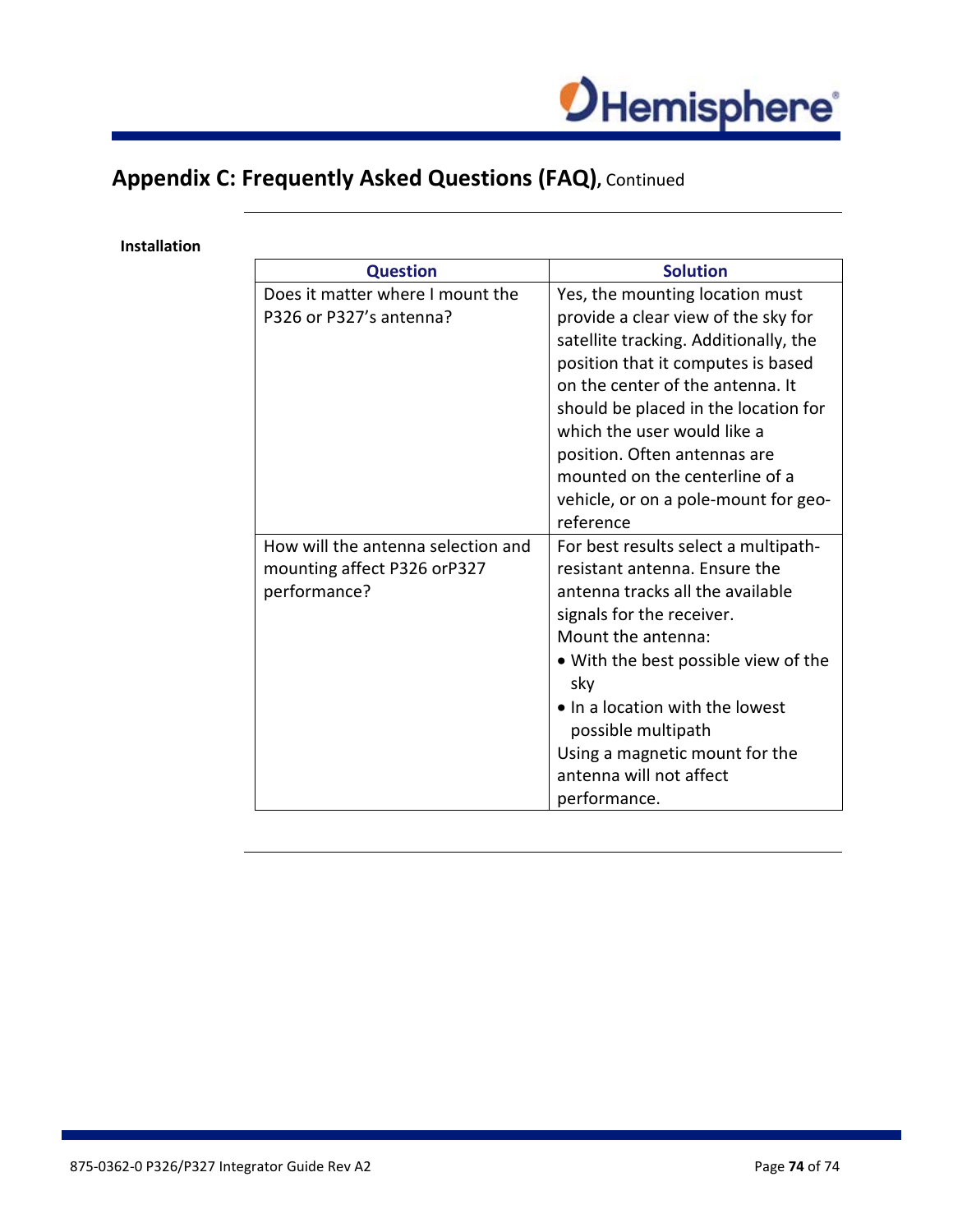## Index

| Positioning sustainability 11 |  |
|-------------------------------|--|
|                               |  |
|                               |  |
|                               |  |
|                               |  |
|                               |  |
| Scalable service levels 11    |  |
|                               |  |
|                               |  |
|                               |  |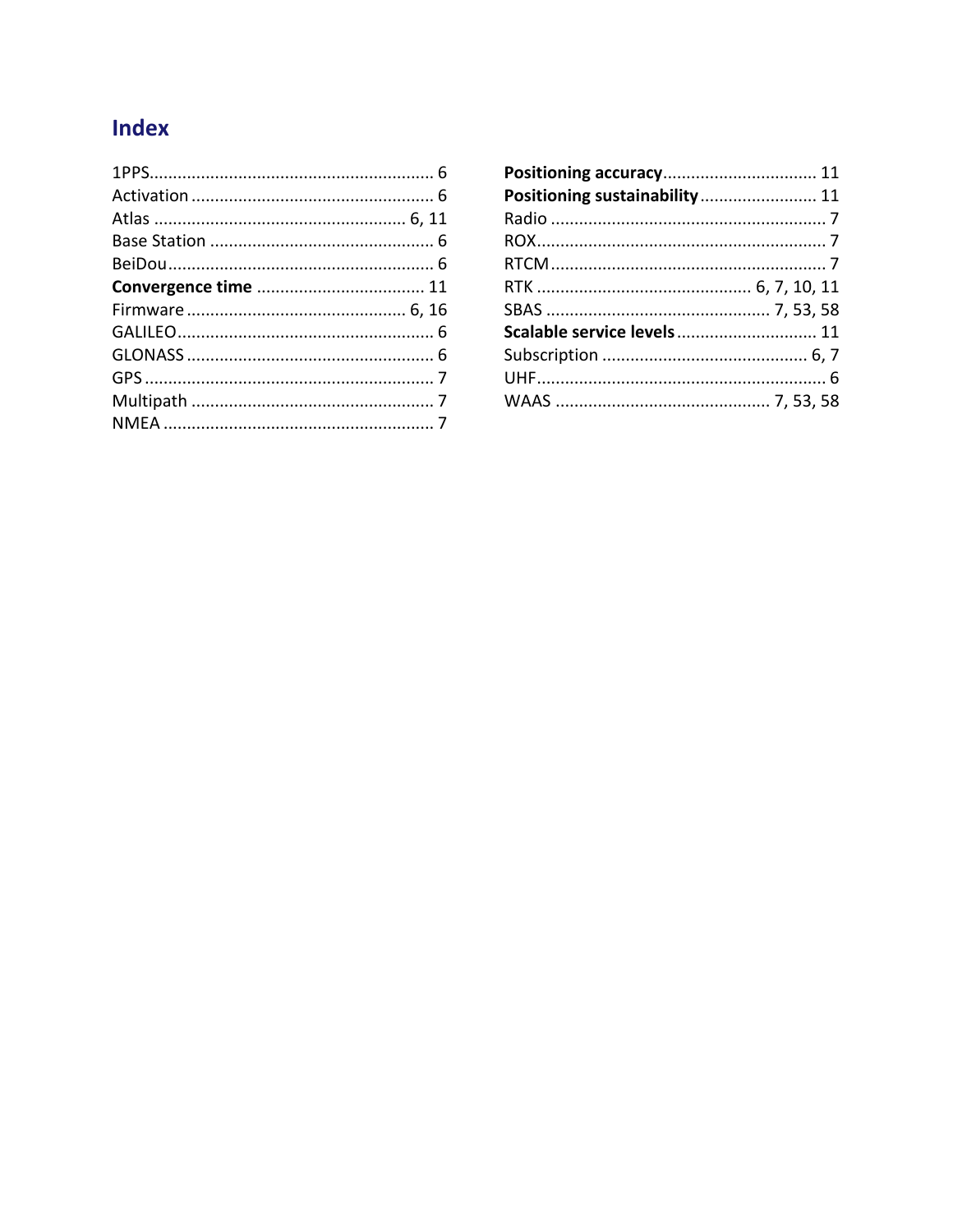## **End User License Agreement**

| <b>End User license</b><br>agreement | IMPORTANT - This is an agreement (the "Agreement") between you, the end purchaser ("Licensee") and<br>Hemisphere GNSS Inc. ("Hemisphere") which permits Licensee to use the Hemisphere software (the "Software")<br>that accompanies this Agreement. This Software may be licensed on a standalone basis or may be embedded in a<br>Product. Please read and ensure that you understand this Agreement before installing or using the Software Update<br>or using a Product.<br>In this agreement any product that has Software embedded in it at the time of sale to the Licensee shall be referred<br>to as a "Product". As well, in this Agreement, the use of a Product shall be deemed to be use of the Software which<br>is embedded in the Product.<br>BY INSTALLING OR USING THE SOFTWARE UPDATE OR THE PRODUCT, LICENSEE THEREBY AGREES TO BE LEGALLY<br>BOUND BY THE TERMS OF THIS AGREEMENT. IF YOU DO NOT AGREE TO THESE TERMS, (I) DO NOT INSTALL OR USE<br>THE SOFTWARE, AND (II) IF YOU ARE INSTALLING AN UPDATE TO THE SOFTWARE, DO NOT INSTALL THE UPDATE<br>AND PROMPTLY DESTROY IT.<br>HEMISPHERE PROVIDES LIMITED WARRANTIES IN RELATION TO THE SOFTWARE. AS WELL, THOSE WHO USE THE<br>EMBEDDED SOFTWARE DO SO AT THEIR OWN RISK. YOU SHOULD UNDERSTAND THE IMPORTANCE OF THESE AND<br>OTHER LIMITATIONS SET OUT IN THIS AGREEMENT BEFORE INSTALLING OR USING THE SOFTWARE OR THE |  |
|--------------------------------------|--------------------------------------------------------------------------------------------------------------------------------------------------------------------------------------------------------------------------------------------------------------------------------------------------------------------------------------------------------------------------------------------------------------------------------------------------------------------------------------------------------------------------------------------------------------------------------------------------------------------------------------------------------------------------------------------------------------------------------------------------------------------------------------------------------------------------------------------------------------------------------------------------------------------------------------------------------------------------------------------------------------------------------------------------------------------------------------------------------------------------------------------------------------------------------------------------------------------------------------------------------------------------------------------------------------------------------------------------------------------------------------------------------|--|
|                                      | PRODUCT.<br><b>LICENSE.</b> Hemisphere hereby grants to Licensee a non-transferable and non-exclusive license to<br>$\mathbf{1}$<br>use the Software as embedded in a Product and all Updates (collectively the "Software"), solely                                                                                                                                                                                                                                                                                                                                                                                                                                                                                                                                                                                                                                                                                                                                                                                                                                                                                                                                                                                                                                                                                                                                                                    |  |
|                                      | in binary executable form.<br><b>RESTRICTIONS ON USE.</b> Licensee agrees that Licensee and its employees will not directly or<br>$\overline{2}$<br>indirectly, in any manner whatsoever:                                                                                                                                                                                                                                                                                                                                                                                                                                                                                                                                                                                                                                                                                                                                                                                                                                                                                                                                                                                                                                                                                                                                                                                                              |  |
|                                      | install or use more copies of the Software than the number of copies that have been<br>a.<br>licensed;<br>use or install the Software in connection with any product other than the Product the<br>b.<br>Software was intended to be used or installed on as set out in the documentation that                                                                                                                                                                                                                                                                                                                                                                                                                                                                                                                                                                                                                                                                                                                                                                                                                                                                                                                                                                                                                                                                                                         |  |
|                                      | accompanies the Software.<br>copy any of the Software or any written materials for any purpose except as part of<br>c.<br>Licensee's normal backup processes;                                                                                                                                                                                                                                                                                                                                                                                                                                                                                                                                                                                                                                                                                                                                                                                                                                                                                                                                                                                                                                                                                                                                                                                                                                          |  |
|                                      | modify or create derivative works based on the Software;<br>d.<br>sub-license, rent, lease, loan or distribute the Software;<br>e.<br>permit any third party to use the Software;<br>f.                                                                                                                                                                                                                                                                                                                                                                                                                                                                                                                                                                                                                                                                                                                                                                                                                                                                                                                                                                                                                                                                                                                                                                                                                |  |
|                                      | use or operate Product for the benefit of any third party in any type of service<br>g.<br>outsourcing, application service, provider service or service bureau capacity;<br>reverse engineer, decompile or disassemble the Software or otherwise reduce it to a<br>h.<br>human perceivable form;                                                                                                                                                                                                                                                                                                                                                                                                                                                                                                                                                                                                                                                                                                                                                                                                                                                                                                                                                                                                                                                                                                       |  |
|                                      | Assign this Agreement or sell or otherwise transfer the Software to any other party except<br>i.<br>as part of the sale or transfer of the whole Product.                                                                                                                                                                                                                                                                                                                                                                                                                                                                                                                                                                                                                                                                                                                                                                                                                                                                                                                                                                                                                                                                                                                                                                                                                                              |  |
|                                      | UPDATES. At Hemisphere's discretion Hemisphere may make Updates available to Licensee. An<br>3.<br>update ("Update") means any update to the Software that is made available to Licensee<br>including error corrections, enhancements and other modifications. Licensee may access,<br>download and install Updates during the Warranty Period only. All Updates that Licensee<br>downloads, installs or uses shall be deemed to be Software and subject to this Agreement.<br>Hemisphere reserves the right to modify the Product without any obligation to notify, supply or                                                                                                                                                                                                                                                                                                                                                                                                                                                                                                                                                                                                                                                                                                                                                                                                                         |  |
|                                      | install any improvements or alterations to existing Software.<br><b>SUPPORT.</b> Hemisphere may make available directly or through its authorized dealers telephone<br>4.<br>and email support for the Software. Contact Hemisphere to find the authorized dealer near you.<br>As well, Hemisphere may make available user and technical documentation regarding the<br>Software. Hemisphere reserves the right to reduce and limit access to such support at any time.                                                                                                                                                                                                                                                                                                                                                                                                                                                                                                                                                                                                                                                                                                                                                                                                                                                                                                                                |  |
|                                      | Continued on next page                                                                                                                                                                                                                                                                                                                                                                                                                                                                                                                                                                                                                                                                                                                                                                                                                                                                                                                                                                                                                                                                                                                                                                                                                                                                                                                                                                                 |  |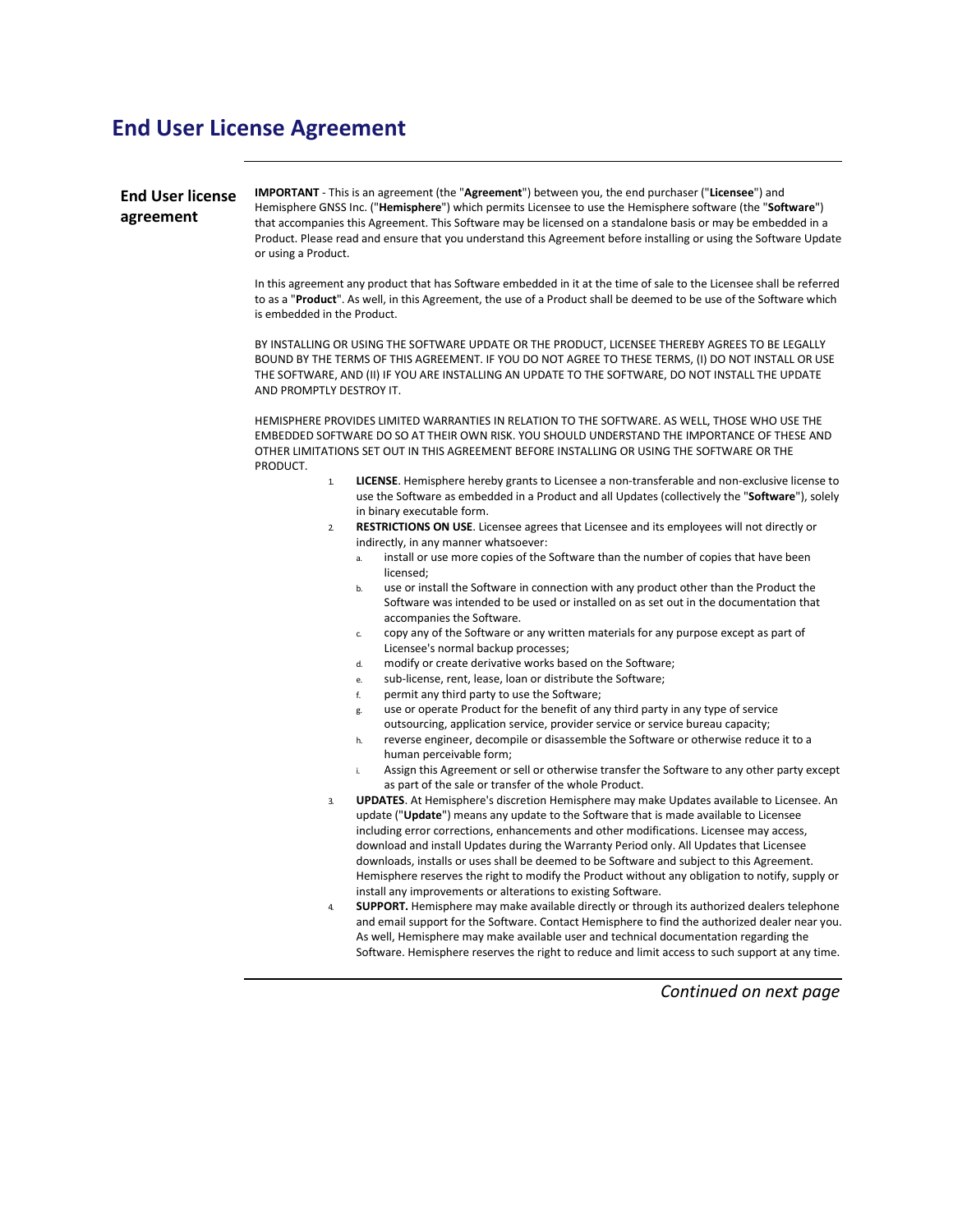# **End User License Agreement,** Continued

| <b>End User license</b><br>agreement,<br>continued | 5.  | <b>BACKUPS AND RECOVERY.</b> Licensee shall back-up all data used, created or stored by the<br>Software on a regular basis as necessary to enable proper recovery of the data and related<br>systems and processes in the event of a malfunction in the Software or any loss or corruption of<br>data caused by the Software. Licensee shall assume all risks of loss or damage for any failure to                                                                                                                                                                                                                                                                                                                                                                                                                                                                                                                                                                                                                                                                                                                                                                                                                                                                                                                                                                                                                                                                                                                                                                                                                                                                                                                                                                                                                                                                                                                                                                                                                                                                                                                                                                                                                             |
|----------------------------------------------------|-----|--------------------------------------------------------------------------------------------------------------------------------------------------------------------------------------------------------------------------------------------------------------------------------------------------------------------------------------------------------------------------------------------------------------------------------------------------------------------------------------------------------------------------------------------------------------------------------------------------------------------------------------------------------------------------------------------------------------------------------------------------------------------------------------------------------------------------------------------------------------------------------------------------------------------------------------------------------------------------------------------------------------------------------------------------------------------------------------------------------------------------------------------------------------------------------------------------------------------------------------------------------------------------------------------------------------------------------------------------------------------------------------------------------------------------------------------------------------------------------------------------------------------------------------------------------------------------------------------------------------------------------------------------------------------------------------------------------------------------------------------------------------------------------------------------------------------------------------------------------------------------------------------------------------------------------------------------------------------------------------------------------------------------------------------------------------------------------------------------------------------------------------------------------------------------------------------------------------------------------|
|                                                    | 6.  | comply with the foregoing.<br><b>OWNERSHIP.</b> Hemisphere and its suppliers own all rights, title and interest in and to the<br>Software and related materials, including all intellectual property rights. The Software is                                                                                                                                                                                                                                                                                                                                                                                                                                                                                                                                                                                                                                                                                                                                                                                                                                                                                                                                                                                                                                                                                                                                                                                                                                                                                                                                                                                                                                                                                                                                                                                                                                                                                                                                                                                                                                                                                                                                                                                                   |
|                                                    | 7.  | licensed to Licensee, not sold.<br>TRADEMARKS. "Hemisphere GNSS", "Crescent", "Eclipse" and the associated logos are<br>trademarks of Hemisphere. Other trademarks are the property of their respective owners.                                                                                                                                                                                                                                                                                                                                                                                                                                                                                                                                                                                                                                                                                                                                                                                                                                                                                                                                                                                                                                                                                                                                                                                                                                                                                                                                                                                                                                                                                                                                                                                                                                                                                                                                                                                                                                                                                                                                                                                                                |
|                                                    | 8.  | Licensee may not use any of these trademarks without the consent of their respective owners.<br><b>LIMITED WARRANTY.</b> Hemisphere warrants solely to the Licensee, subject to the exclusions and                                                                                                                                                                                                                                                                                                                                                                                                                                                                                                                                                                                                                                                                                                                                                                                                                                                                                                                                                                                                                                                                                                                                                                                                                                                                                                                                                                                                                                                                                                                                                                                                                                                                                                                                                                                                                                                                                                                                                                                                                             |
|                                                    | 9.  | procedures set forth herein below, that for a period of one (1) year from the original date of<br>purchase of the Product in which it is embedded (the "Warranty Period"), the Software, under<br>normal use and maintenance, will conform in all material respects to the documentation<br>provided with the Software and any media will be free of defects in materials and<br>workmanship. For any Update, Hemisphere warrants, for 90 days from performance or delivery,<br>or for the balance of the original Warranty Period, whichever is greater, that the Update, under<br>normal use and maintenance, will conform in all material respects to the documentation<br>provided with the Update and any media will be free of defects in materials and workmanship.<br>Notwithstanding the foregoing, Hemisphere does not warrant that the Software will meet<br>Licensee's requirements or that its operation will be error free.<br><b>WARRANTY EXCLUSIONS.</b> The warranty set forth in Section (8) will not apply to any deficiencies<br>caused by (a) the Product not being used as described in the documentation supplied to<br>Licensee, (b) the Software having been altered, modified or converted in any way by anyone<br>other than Hemisphere approved by Hemisphere, (c) any malfunction of Licensee's equipment<br>or other software, or (d) damage occurring in transit or due to any accident, abuse, misuse,<br>improper installation, lightning (or other electrical discharge) or neglect other than that caused<br>by Hemisphere. Hemisphere GNSS does not warrant or guarantee the precision or accuracy of<br>positions obtained when using the Software (whether standalone or embedded in a Product).<br>The Product and the Software is not intended and should not be used as the primary means of<br>navigation or for use in safety of life applications. The potential positioning and navigation<br>accuracy obtainable with the Software as stated in the Product or Software documentation<br>serves to provide only an estimate of achievable accuracy based on specifications provided by<br>the US Department of Defense for GPS positioning and DGPS service provider performance |
|                                                    |     | specifications, where applicable.                                                                                                                                                                                                                                                                                                                                                                                                                                                                                                                                                                                                                                                                                                                                                                                                                                                                                                                                                                                                                                                                                                                                                                                                                                                                                                                                                                                                                                                                                                                                                                                                                                                                                                                                                                                                                                                                                                                                                                                                                                                                                                                                                                                              |
|                                                    | 10. | <b>WARRANTY DISCLAIMER.</b> EXCEPT AS EXPRESSLY SET OUT IN THIS AGREEMENT, HEMISPHERE<br>MAKES NO REPRESENTATION, WARRANTY OR CONDITION OF ANY KIND TO LICENSEE,<br>WHETHER VERBAL OR WRITTEN AND HEREBY DISCLAIMS ALL REPRESENTATIONS, WARRANTIES<br>AND CONDITIONS OF ANY KIND INCLUDING FITNESS FOR A PARTICULAR PURPOSE,<br>MERCHANTABILITY, ACCURACY, RELIABILITY OR THAT THE USE OF THE SOFTWARE WILL BE<br>UNINTERRUPTED OR ERROR-FREE AND HEREBY DISCLAIMS ALL REPRESENTATIONS,<br>WARRANTIES AND CONDITIONS ARISING AS A RESULT OF CUSTOM, USAGE OR TRADE AND<br>THOSE ARISING UNDER STATUTE.                                                                                                                                                                                                                                                                                                                                                                                                                                                                                                                                                                                                                                                                                                                                                                                                                                                                                                                                                                                                                                                                                                                                                                                                                                                                                                                                                                                                                                                                                                                                                                                                                         |
|                                                    | 11. | <b>LIMITS ON WARRANTY DISCLAIMER.</b> Some jurisdictions do not allow the exclusion of implied<br>warranties or conditions, so some of the above exclusions may not apply to Licensee. In that<br>case, any implied warranties or conditions which would then otherwise arise will be limited in                                                                                                                                                                                                                                                                                                                                                                                                                                                                                                                                                                                                                                                                                                                                                                                                                                                                                                                                                                                                                                                                                                                                                                                                                                                                                                                                                                                                                                                                                                                                                                                                                                                                                                                                                                                                                                                                                                                               |
|                                                    |     | duration to ninety (90) days from the date of the license of the Software or the purchase of the<br>Product. The warranties given herein give Licensee specific legal rights and Licensee may have<br>other rights which may vary from jurisdiction to jurisdiction.                                                                                                                                                                                                                                                                                                                                                                                                                                                                                                                                                                                                                                                                                                                                                                                                                                                                                                                                                                                                                                                                                                                                                                                                                                                                                                                                                                                                                                                                                                                                                                                                                                                                                                                                                                                                                                                                                                                                                           |
|                                                    | 12. | <b>CHANGE TO WARRANTY.</b> No employee or agent of Hemisphere is authorized to change the<br>warranty provided or the limitation or disclaimer of warranty provisions. All such changes will<br>only be effective if pursuant to a separate agreement signed by senior officers of the respective<br>parties.                                                                                                                                                                                                                                                                                                                                                                                                                                                                                                                                                                                                                                                                                                                                                                                                                                                                                                                                                                                                                                                                                                                                                                                                                                                                                                                                                                                                                                                                                                                                                                                                                                                                                                                                                                                                                                                                                                                  |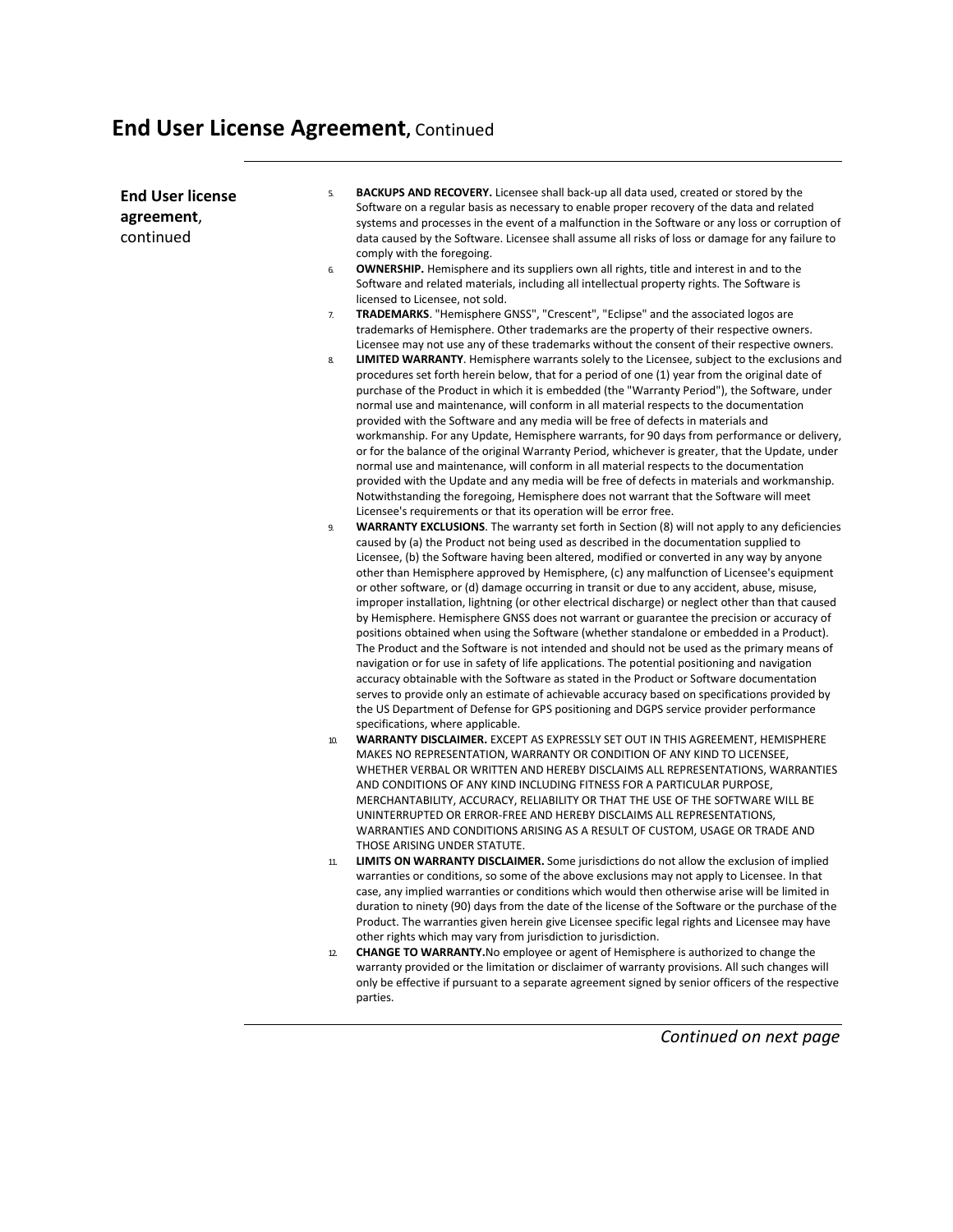## **End User License Agreement,** Continued

| <b>End User license</b><br>agreement, | 13. | <b>WARRANTY CLAIM.</b> In the event Licensee has a warranty claim Licensee must first check for<br>and install all Updates that are made available. The warranty will not otherwise be honored.<br>Proof of purchase may be required. Hemisphere does not honor claims asserted after the end                                                                                                                                                                                                                                                                                                                                                                                                                                                                                                                                                                                                                                                                                                                                                                                                                                                                                                                                                                                                                                                                                                                                                                                                                                                                                                                                                                                                                                                                                                           |
|---------------------------------------|-----|---------------------------------------------------------------------------------------------------------------------------------------------------------------------------------------------------------------------------------------------------------------------------------------------------------------------------------------------------------------------------------------------------------------------------------------------------------------------------------------------------------------------------------------------------------------------------------------------------------------------------------------------------------------------------------------------------------------------------------------------------------------------------------------------------------------------------------------------------------------------------------------------------------------------------------------------------------------------------------------------------------------------------------------------------------------------------------------------------------------------------------------------------------------------------------------------------------------------------------------------------------------------------------------------------------------------------------------------------------------------------------------------------------------------------------------------------------------------------------------------------------------------------------------------------------------------------------------------------------------------------------------------------------------------------------------------------------------------------------------------------------------------------------------------------------|
| continued                             |     | of the Warranty Period.                                                                                                                                                                                                                                                                                                                                                                                                                                                                                                                                                                                                                                                                                                                                                                                                                                                                                                                                                                                                                                                                                                                                                                                                                                                                                                                                                                                                                                                                                                                                                                                                                                                                                                                                                                                 |
|                                       | 14. | <b>LICENSEE REMEDIES.</b> In all cases which involve a failure of the Software to conform in any<br>material respect to the documentation during the Warranty Period or a breach of a warranty,<br>Hemisphere's sole obligation and liability, and Licensee's sole and exclusive remedy, is for<br>Hemisphere, at Hemisphere's option, to (a) repair the Software, (b) replace the Software with<br>software conforming to the documentation, or (c) if Hemisphere is unable, on a reasonable<br>commercial basis, to repair the Software or to replace the Software with conforming software<br>within ninety (90) days, to terminate this Agreement and thereafter Licensee shall cease using<br>the Software. Hemisphere will also issue a refund for the price paid by Licensee less an amount<br>on account of amortization, calculated on a straight-line basis over a deemed useful life of three                                                                                                                                                                                                                                                                                                                                                                                                                                                                                                                                                                                                                                                                                                                                                                                                                                                                                                |
|                                       | 15. | $(3)$ years.<br>LIMITATION OF LIABILITY. IN NO EVENT WILL HEMISPHERE BE LIABLE TO LICENSEE FOR ANY<br>INCIDENTAL, CONSEQUENTIAL, SPECIAL OR INDIRECT DAMAGES INCLUDING ARISING IN<br>RELATION TO ANY LOSS OF DATA, INCOME, REVENUE, GOODWILL OR ANTICIPATED SAVINGS<br>EVEN IF HEMISPHERE HAS BEEN INFORMED OFTHE POSSIBILITY OF SUCH LOSS OR DAMAGE.<br>FURTHER, IN NO EVENT WILL HEMISPHERE'S TOTAL CUMULATIVE LIABILITY HEREUNDER, FROM<br>ALL CAUSES OF ACTION OF ANY KIND, EXCEED THE TOTAL AMOUNT PAID BY LICENSEE TO<br>HEMISPHERE TO PURCHASE THE PRODUCT. THIS LIMITATION AND EXCLUSION APPLIES<br>IRRESPECTIVE OF THE CAUSE OF ACTION, INCLUDING BUT NOT LIMITED TO BREACH OF<br>CONTRACT, NEGLIGENCE, STRICT LIABILITY, TORT, BREACH OF WARRANTY,<br>MISREPRESENTATION OR ANY OTHER LEGAL THEORY AND WILL SURVIVE A FUNDAMENTAL                                                                                                                                                                                                                                                                                                                                                                                                                                                                                                                                                                                                                                                                                                                                                                                                                                                                                                                                                              |
|                                       |     | BREACH.                                                                                                                                                                                                                                                                                                                                                                                                                                                                                                                                                                                                                                                                                                                                                                                                                                                                                                                                                                                                                                                                                                                                                                                                                                                                                                                                                                                                                                                                                                                                                                                                                                                                                                                                                                                                 |
|                                       | 16. | LIMITS ON LIMITATION OF LIABILITY. Some jurisdictions do not allow for the limitation or<br>exclusion of liability for incidental or consequential damages, so the above limitation or<br>exclusion may not apply to Licensee and Licensee may also have other legal rights which may                                                                                                                                                                                                                                                                                                                                                                                                                                                                                                                                                                                                                                                                                                                                                                                                                                                                                                                                                                                                                                                                                                                                                                                                                                                                                                                                                                                                                                                                                                                   |
|                                       | 17. | vary from jurisdiction to jurisdiction.<br>BASIS OF BARGAIN. Licensee agrees and acknowledges that Hemisphere has set its prices and<br>the parties have entered into this Agreement in reliance on the limited warranties, warranty<br>disclaimers and limitations of liability set forth herein, that the same reflect an agreed-to<br>allocation of risk between the parties (including the risk that a remedy may fail of its essential                                                                                                                                                                                                                                                                                                                                                                                                                                                                                                                                                                                                                                                                                                                                                                                                                                                                                                                                                                                                                                                                                                                                                                                                                                                                                                                                                             |
|                                       |     | purpose and cause consequential loss), and that the same forms an essential basis of the<br>bargain between the parties. Licensee agrees and acknowledges that Hemisphere would not<br>have been able to sell the Product at the amount charged on an economic basis without such<br>limitations.                                                                                                                                                                                                                                                                                                                                                                                                                                                                                                                                                                                                                                                                                                                                                                                                                                                                                                                                                                                                                                                                                                                                                                                                                                                                                                                                                                                                                                                                                                       |
|                                       | 18. | PROPRIETARY RIGHTS INDEMNITY. Hemisphere shall indemnify, defend and hold harmless<br>Licensee from and against any and all actions, claims, demands, proceedings, liabilities, direct<br>damages, judgments, settlements, fines, penalties, costs and expenses, including royalties and<br>attorneys' fees and related costs, in connection with or arising out of any actual infringement of<br>any third party patent, copyright or other intellectual property right by the Software or by its<br>use, in accordance with this Agreement and documentation, PROVIDED THAT: (a) Hemisphere<br>has the right to assume full control over any action, claim, demand or proceeding, (b) Licensee<br>shall promptly notify Hemisphere of any such action, claim, demand, or proceeding, and (c)<br>Licensee shall give Hemisphere such reasonable assistance and tangible material as is<br>reasonably available to Licensee for the defense of the action, claim, demand or proceeding.<br>Licensee shall not settle or compromise any of same for which Hemisphere has agreed to<br>assume responsibility without Hemisphere's prior written consent. Licensee may, at its sole cost<br>and expense, retain separate counsel from the counsel utilized or retained by Hemisphere. 19.<br>INFRINGEMENT. If use of the Software may be enjoined due to a claim of infringement by a<br>third party then, at its sole discretion and expense, Hemisphere may do one of the following: (a)<br>negotiate a license or other agreement so that the Product is no longer subject to such a<br>potential claim, (b) modify the Product so that it becomes non- infringing, provided such<br>modification can be accomplished without materially affecting the performance and<br>functionality of the Product, |
|                                       |     |                                                                                                                                                                                                                                                                                                                                                                                                                                                                                                                                                                                                                                                                                                                                                                                                                                                                                                                                                                                                                                                                                                                                                                                                                                                                                                                                                                                                                                                                                                                                                                                                                                                                                                                                                                                                         |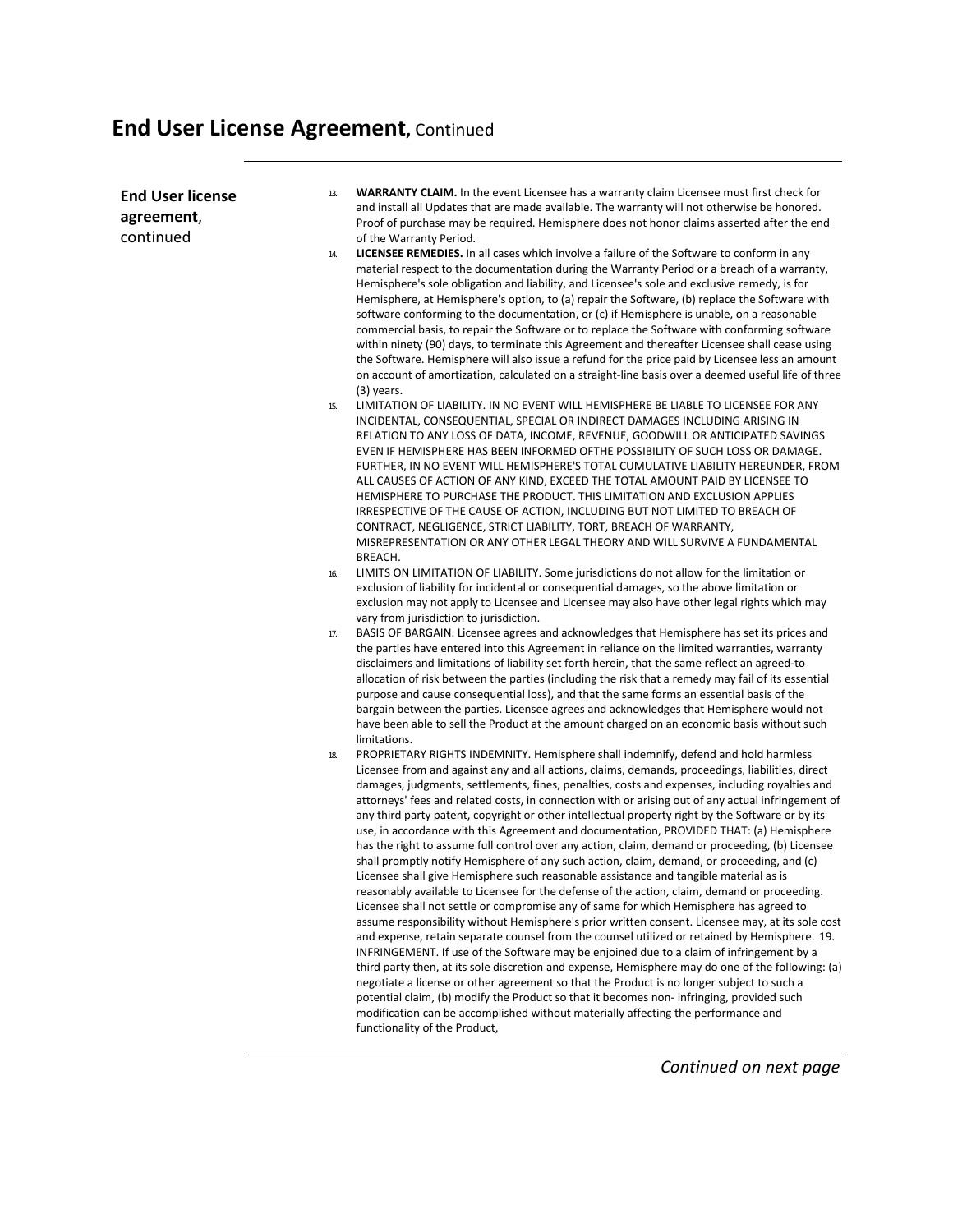#### **End User License Agreement,** Continued

**End User license agreement**, continued (c) replace the Software, or the Product, with non-infringing software, or product, of equal or better performance and quality, or (d) if none of the foregoing can be done on a commercially reasonable basis, terminate this license and Licensee shall stop using the Product and Hemisphere shall refund the price paid by Licensee less an amount on account of amortization, calculated on a straight-line basis over a deemed useful life of three (3) years. 19. The foregoing sets out the entire liability of Hemisphere and the sole obligations of Hemisphere to Licensee in respect of any claim that the Software or its use infringes any third party rights. 20. INDEMNIFICATION. Except in relation to an infringement action, Licensee shall indemnify and hold Hemisphere harmless from any and all claims, damages, losses, liabilities, costs and expenses (including reasonable fees of lawyers and other professionals) arising out of or in connection with Licensee's use of the Product, whether direct or indirect, including without limiting the foregoing, loss of data, loss of profit or business interruption. TERMINATION. Licensee may terminate this Agreement at any time without cause. Hemisphere may terminate this Agreement on 30 days notice to Licensee if Licensee fails to materially comply with each provision of this Agreement unless such default is cured within the 30 days. Any such termination by a party shall be in addition to and without prejudice to such rights and remedies as may be available, including injunction and other equitable remedies. Upon receipt by Licensee of written notice of termination from Hemisphere or termination by Licensee, Licensee shall at the end of any notice period (a) cease using the Software; and (b) return to Hemisphere (or destroy and provide a certificate of a Senior Officer attesting to such destruction) the Software and all related material and any magnetic or optical media provided to Licensee. The provisions of Sections 6), 7), 8), 9), 10), 15), 21), 26) and 27) herein shall survive the expiration or termination of this Agreement for any reason. 21. **EXPORT RESTRICTIONS**. Licensee agrees that Licensee will comply with all export control legislation of Canada, the United States, Australia and any other applicable country's laws and regulations, whether under the Arms Export Control Act, the International Traffic in Arms Regulations, the Export Administration Regulations, the regulations of the United States Departments of Commerce, State, and Treasury, or otherwise as well as the export control legislation of all other countries. 22. **PRODUCT COMPONENTS.** The Product may contain third party components. Those third party components may be subject to additional terms and conditions. Licensee is required to agree to those terms and conditions in order to use the Product. 23. **FORCE MAJEURE EVENT.** Neither party will have the right to claim damages as a result of the other's inability to perform or any delay in performance due to unforeseeable circumstances beyond its reasonable control, such as labor disputes, strikes, lockouts, war, riot, insurrection, epidemic, Internet virus attack, Internet failure, supplier failure, act of God, or governmental action not the fault of the non-performing party. 24. **FORUM FOR DISPUTES**. The parties agree that the courts located in Calgary, Alberta, Canada and the courts of appeal there from will have exclusive jurisdiction to resolve any disputes between Licensee and Hemisphere concerning this Agreement or Licensee's use or inability to use the Software and the parties hereby irrevocably agree to attorn to the jurisdiction of those courts. Notwithstanding the foregoing, either party may apply to any court of competent jurisdiction for injunctive relief. 25. **APPLICABLE LAW**. This Agreement shall be governed by the laws of the Province of Alberta, Canada, exclusive of any of its choice of law and conflicts of law jurisprudence. 26. **CISG.** The United Nations Convention on Contracts for the International Sale of Goods will not apply to this Agreement or any transaction hereunder. **GENERAL.** This is the entire agreement between Licensee and Hemisphere relating to the Product and Licensee's use of the same, and supersedes all prior, collateral or contemporaneous oral or written representations, warranties or agreements regarding the same. No amendment to or modification of this Agreement will be binding unless in writing and signed by duly authorized representatives of the parties. Any and all terms and conditions set out in any correspondence between the parties or set out in a purchase order which are different from or in addition to the terms and conditions set forth herein, shall have no application and no written notice of same shall be required. In the event that one or more of the provisions of this Agreement is found to be illegal or unenforceable, this Agreement shall not be rendered inoperative but the remaining provisions shall continue in full force and effect.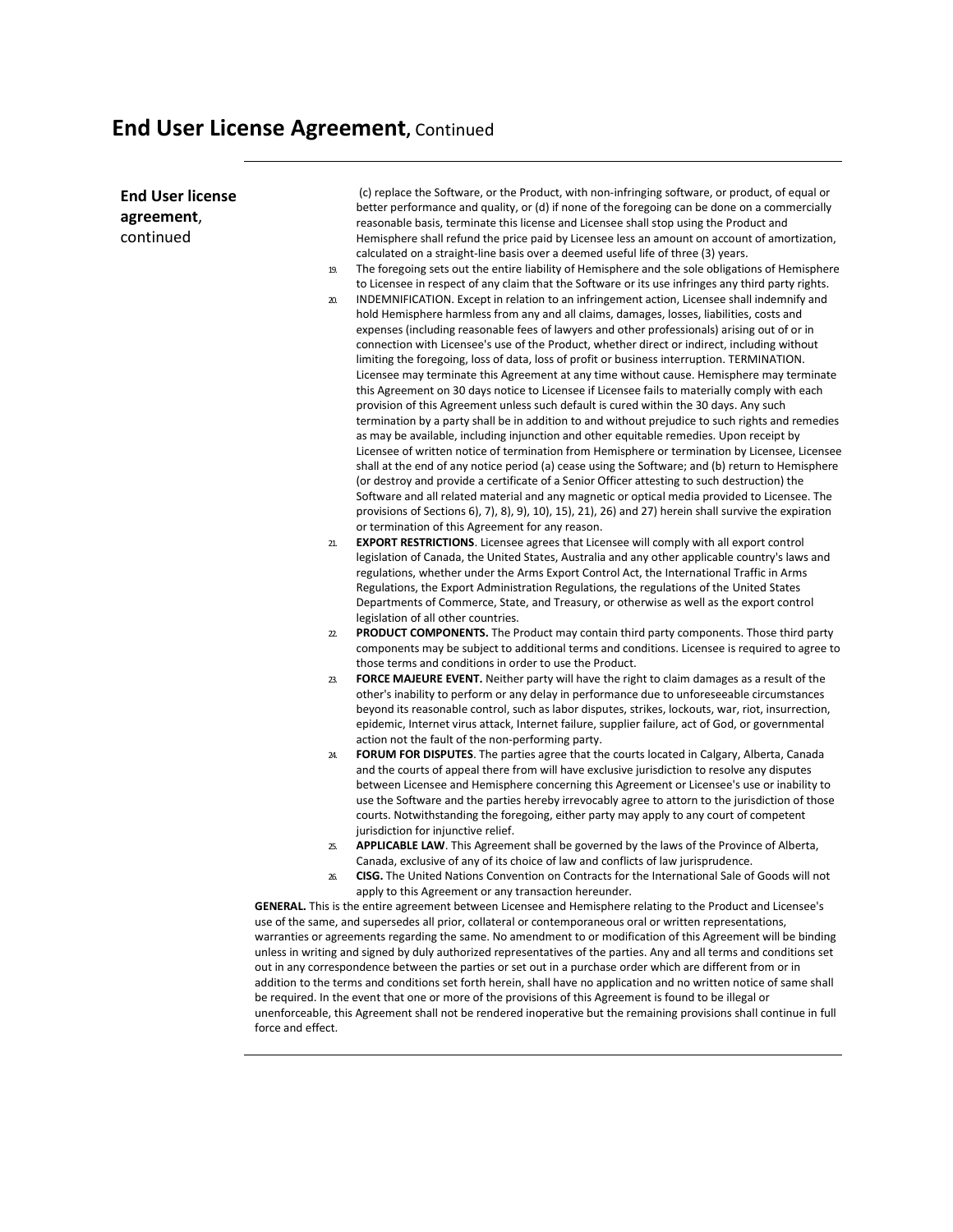#### **Warranty Notice**

**Warranty notice COVERED PRODUCTS:** This warranty covers all products manufactured by Hemisphere GNSS and purchased by the end purchaser (the "Products"), unless otherwise specifically and expressly agreed in writing by Hemisphere GNSS. **LIMITED WARRANTY:** Hemisphere GNSS warrants solely to the end purchaser of the Products, subject to the exclusions and procedures set forth below, that the Products sold to such end purchaser and its internal components shall be free, under normal use and maintenance, from defects in materials, and workmanship and will substantially conform to Hemisphere GNSS's applicable specifications for the Product, for a period of 12 months from delivery of such Product to such end purchaser (the "Warranty Period"). Repairs and replacement components for the Products are warranted, subject to the exclusions and procedures set forth below, to be free, under normal use and maintenance, from defects in material and workmanship, and will substantially conform to Hemisphere GNSS's applicable specifications for the Product, for 90 days from performance or delivery, or for the balance of the original Warranty Period, whichever is greater.

> **EXCLUSION OF ALL OTHER WARRANTIES.** The LIMITED WARRANTY shall apply only if the Product is properly and correctly installed, configured, interfaced, maintained, stored, and operated in accordance with Hemisphere GNSS relevant User's Manual and Specifications, AND the Product is not modified or misused. The Product is provided "AS IS" and the implied warranties of MERCHANTABILITY and FITNESS FOR A PARTICULAR PURPOSE and ALL OTHER WARRANTIES,

> express, implied or arising by statute, by course of dealing or by trade usage, in connection with the design, sale, installation, service or use of any products or any component thereof, are EXCLUDED from this transaction and shall not apply to the Product. The LIMITED WARRANTY is IN LIEU OF any other warranty, express or implied, including but not limited to, any warranty of MERCHANTABILITY or FITNESS FOR A PARTICULAR PURPOSE, title, and noninfringement.

> **LIMITATION OF REMEDIES.** The purchaser's EXCLUSIVE REMEDY against Hemisphere GNSS shall be, at Hemisphere GNSS's option, the repair or replacement of any defective Product or components thereof. The purchaser shall notify Hemisphere GNSS or a Hemisphere GNSS's approved service center immediately of any defect. Repairs shall be made through a Hemisphere GNSS approved service center only. Repair, modification or service of Hemisphere GNSS products by any party other than a Hemisphere GNSS approved service center shall render this warranty null and void. The remedy in this paragraph shall only be applied in the event that the Product is properly and correctly installed, configured, interfaced, maintained, stored, and operated in accordance with Hemisphere GNSS's relevant User's Manual and Specifications, AND the Product is not modified or misused. NO OTHER REMEDY (INCLUDING, BUT NOT LIMITED TO, SPECIAL, INDIRECT, INCIDENTAL, CONSEQUENTIAL OR CONTINGENT DAMAGES FOR LOST PROFITS, LOST SALES, INJURY TO PERSON OR PROPERTY, OR ANY OTHER INCIDENTAL OR CONSEQUENTIAL LOSS) SHALL BE AVAILABLE

> TO PURCHASER, even if Hemisphere GNSS has been advised of the possibility of such damages. Without limiting the foregoing, Hemisphere GNSS shall not be liable for any damages of any kind resulting from installation, use, quality, performance or accuracy of any Product.

> **HEMISPHERE IS NOT RESPONSIBLE FOR PURCHASER'S NEGLIGENCE OR UNAUTHORIZED USES OF THE PRODUCT.**  IN NO EVENT SHALL Hemisphere GNSS BE IN ANY WAY RESPONSIBLE FOR ANY DAMAGES RESULTING FROM PURCHASER'S OWN NEGLIGENCE, OR FROM OPERATION OF THE PRODUCT IN ANY WAY OTHER THAN AS SPECIFIED IN Hemisphere GNSS's RELEVANT USER'S MANUAL AND SPECIFICATIONS. Hemisphere GNSS is NOT RESPONSIBLE for defects or performance problems resulting from (1) misuse, abuse, improper installation, neglect of Product; (2) the utilization of the Product with hardware or software products, information, data, systems, interfaces or devices not made, supplied or specified by Hemisphere GNSS; (3) the operation of the Product under any specification other than, or in addition to, the specifications set forth in Hemisphere GNSS's relevant User's Manual and Specifications; (4) damage caused by accident or natural events, such as lightning (or other electrical discharge) or fresh/ salt water immersion of Product; (5) damage occurring in transit; (6) normal wear and tear; or (7) the operation or failure of operation of any satellite-based positioning system or differential correction service; or the availability or performance of any satellite-based positioning signal or differential correction signal. **THE PURCHASER IS RESPONSIBLE FOR OPERATING THE VEHICLE SAFELY.** The purchaser is solely responsible for the safe operation of the vehicle used in connection with the Product, and for maintaining proper system control settings. UNSAFE DRIVING OR SYSTEM CONTROL SETTINGS CAN RESULT IN PROPERTY DAMAGE, INJURY, OR DEATH.

> > *Continued on next page*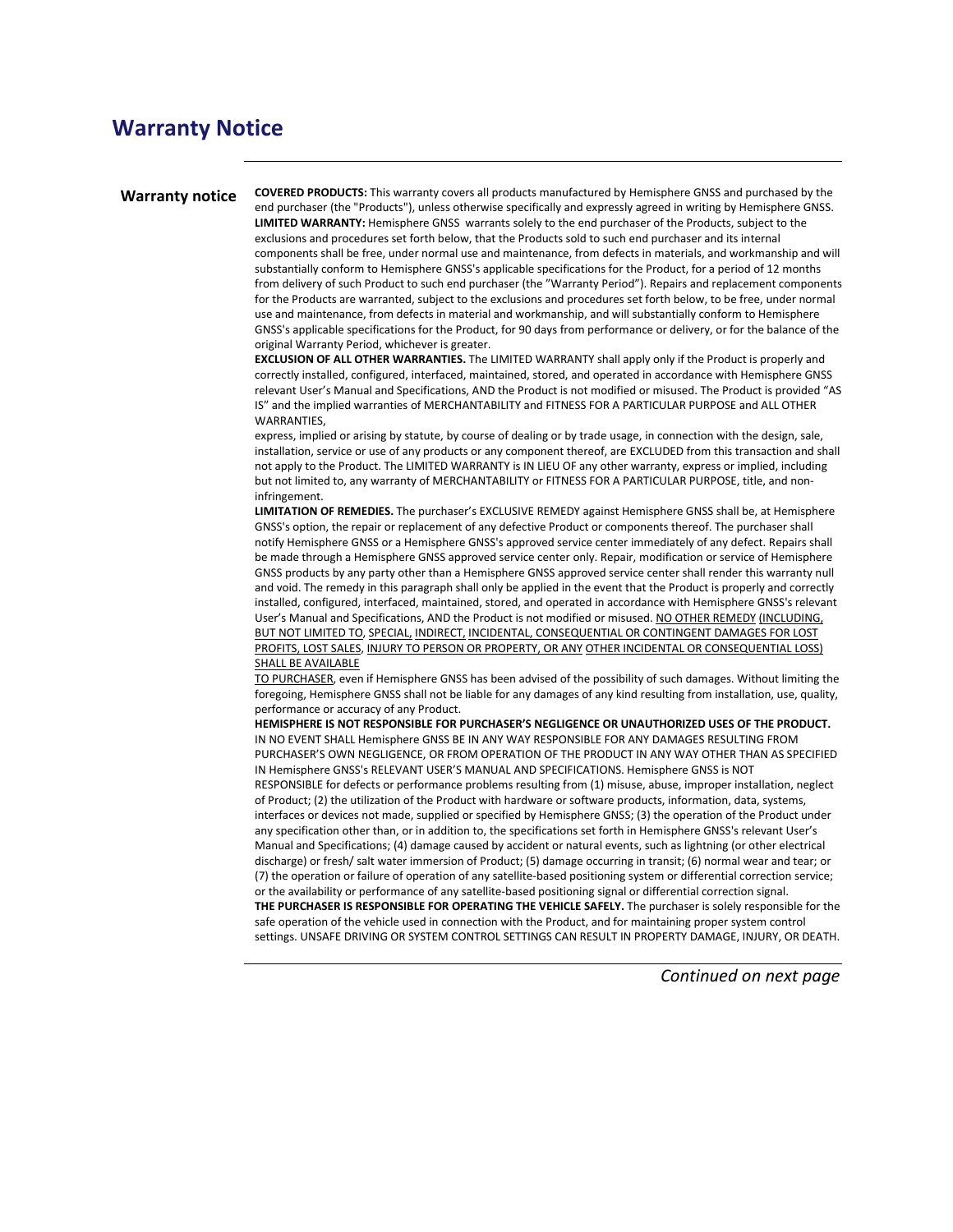#### **Warranty Notice,** Continued

**Warranty notice**, continued The purchaser is solely responsible for his/her safety and for the safety of others. The purchaser is solely responsible for maintaining control of the automated steering system at all times. THE PURCHASER IS SOLELY RESPONSIBLE FOR ENSURING THE PRODUCT IS PROPERLY AND CORRECTLY INSTALLED, CONFIGURED, INTERFACED, MAINTAINED, STORED, AND OPERATED IN ACCORDANCE WITH Hemisphere GNSS's RELEVANT USER'S MANUAL AND SPECIFICATIONS. Hemisphere GNSS does not warrant or guarantee the positioning and navigation precision or accuracy obtained when using Products. Products are not intended for primary navigation or for use in safety of life applications. The potential accuracy of Products as stated in Hemisphere GNSS literature and/or Product specifications serves to provide only an estimate of achievable accuracy based on performance specifications provided by the satellite service operator (i.e. US Department of Defense in the case of GPS and differential correction service provider. Hemisphere GNSS reserves the right to modify Products without any obligation to notify, supply or install any improvements or alterations to existing Products.

**GOVERNING LAW.** This agreement and any disputes relating to, concerning or based upon the Product shall be governed by and interpreted in accordance with the laws of the State of Arizona.

**OBTAINING WARRANTY SERVICE.** In order to obtain warranty service, the end purchaser must bring the Product to a Hemisphere GNSS approved service center along with the end purchaser's proof of purchase. Hemisphere GNSS does not warrant claims asserted after the end of the warranty period. For any questions regarding warranty service or to obtain information regarding the location of any of Hemisphere GNSS approved service center, contact Hemisphere GNSS at the following address:

#### **Hemisphere GNSS**

8515 E. Anderson Drive Scottsdale, AZ 85255, USA Phone: +1-480-348-6380 Fax: +1-480-270-5070 [TECHSUPPORT@HREGNSS.COM](mailto:techsupport@hregnss.com) [WWW.HGNSS.COM](http://www.hgnss.com/)